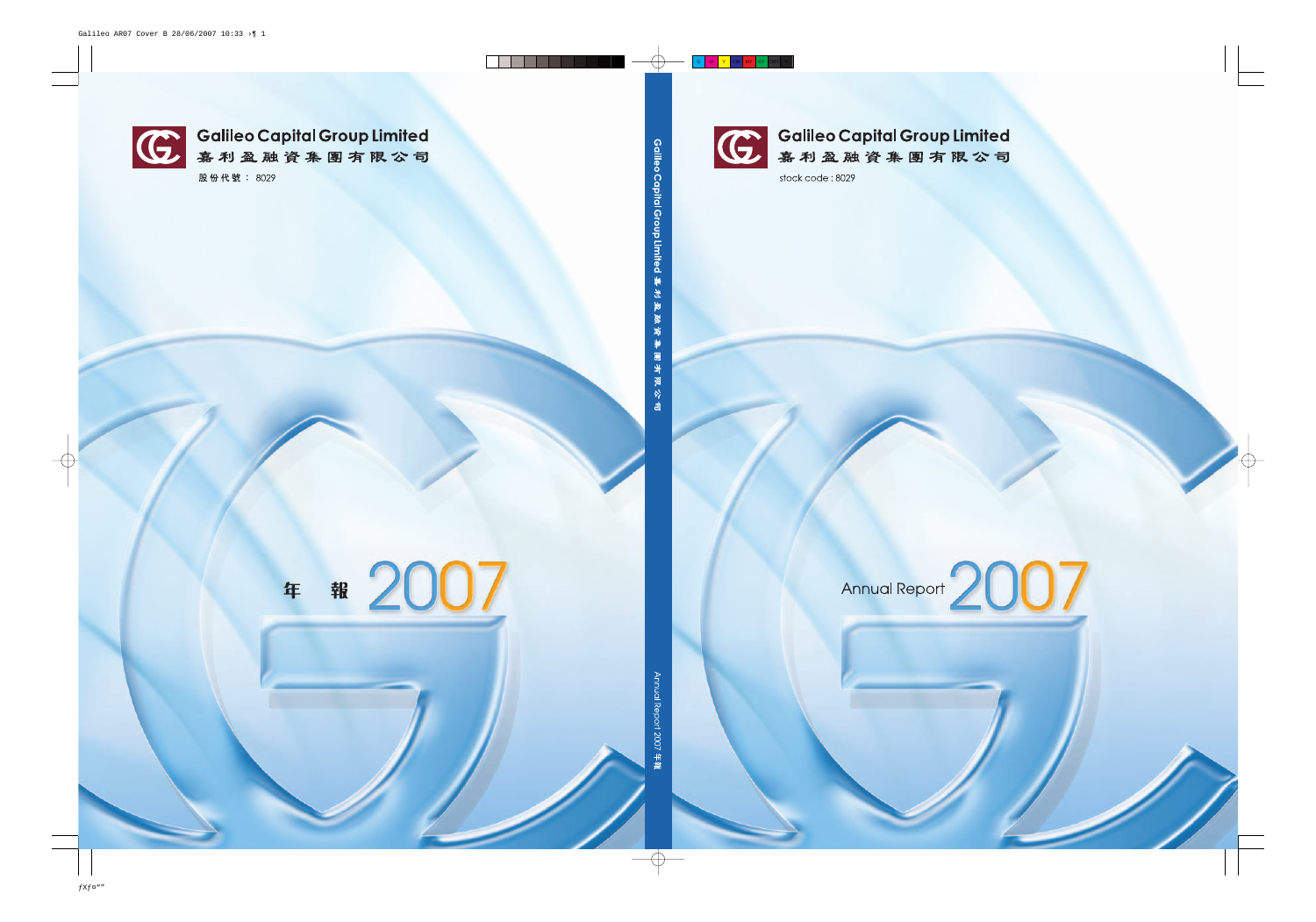**GEM has been established as a market designed to accommodate companies to which a high investment risk may be attached. In particular, companies may list on GEM with neither a track record of profitability nor any obligation to forecast future profitability. Furthermore, there may be risks arising out of the emerging nature of companies listed on GEM and the business sectors or countries in which the companies operate. Prospective investors should be aware of the potential risks of investing in such companies and should make the decision to invest only after due and careful consideration. The greater risk profile and other characteristics of GEM mean that it is a market more suited to professional and other sophisticated investors.**

**Given the emerging nature of companies listed on GEM, there is a risk that securities traded on GEM may be more susceptible to high market volatility than securities traded on the Main Board of the Stock Exchange and no assurance is given that there will be a liquid market in the securities traded on GEM.**

**The principal means of information dissemination on GEM is publication on the internet website operated by the Stock Exchange. Listed companies are not generally required to issue paid announcements in gazetted newspaper. Accordingly, prospective investors should note that they need to have access to the GEM website in order to obtain up-todate information on GEM-listed issuers.**

The Stock Exchange takes no responsibility for the contents of this report, makes no representation as to its accuracy or completeness and expressly disclaims any liability whatsoever for any loss howsoever arising from or in reliance upon the whole or any part of the contents of this report.

This report, for which the directors of Galileo Capital Group Limited (the "Company") collectively and individually accept full responsibility, includes particulars given in compliance with the GEM Listing Rules for the purpose of giving information with regard to the Company. The Directors, having made all reasonable enquiries, confirm that, to the best of their knowledge and belief: (1) the information contained in this report is accurate and complete in all material respects and not misleading; (2) there are no other matters the omission of which would make any statement in this report misleading; and (3) all opinions expressed in this report have been arrived at after due and careful consideration and are founded on bases and assumptions that are fair and reasonable.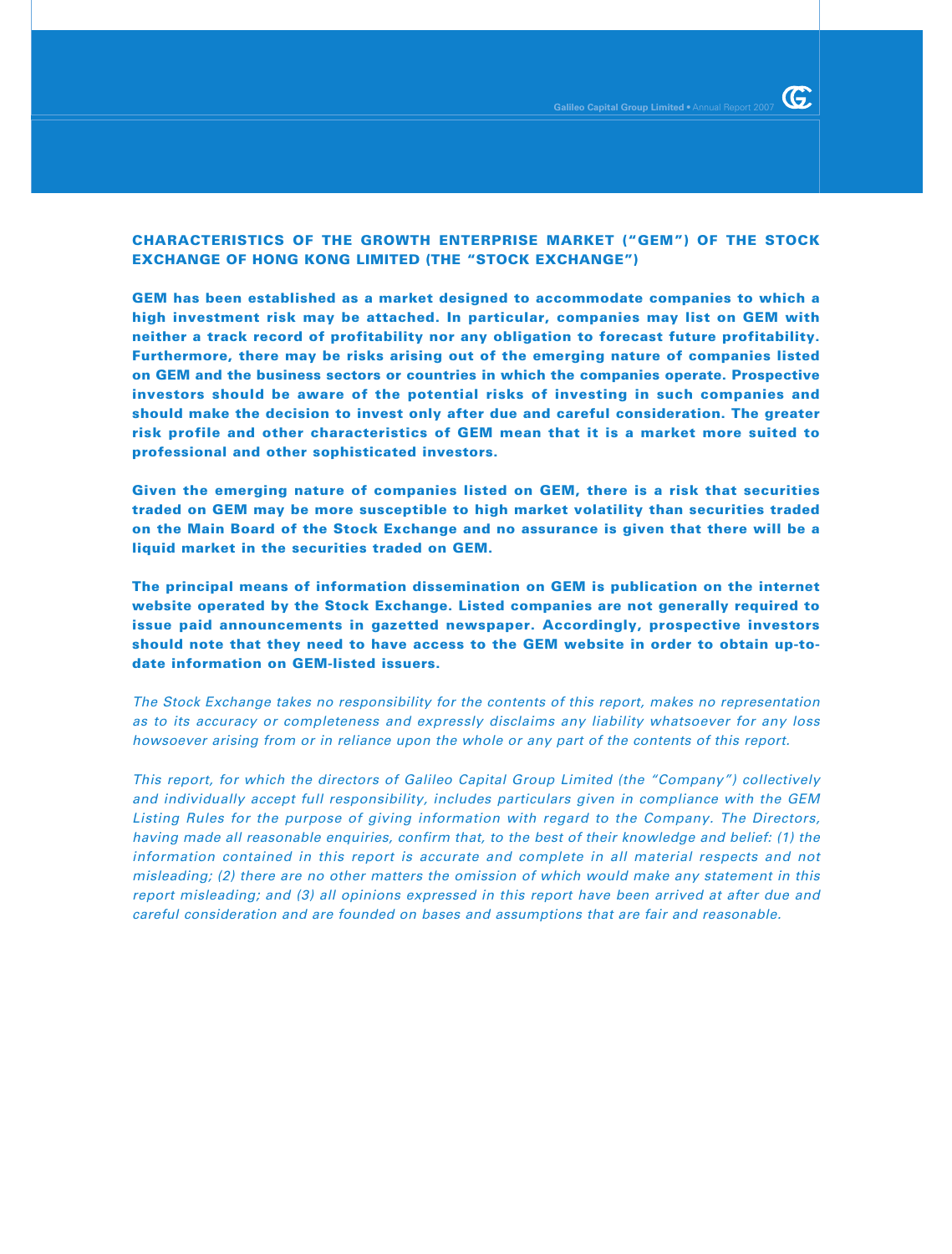# **CONTENTS**

|  |  |  |  |  | Galileo Capital Group Limited . Annual Report 2007 |
|--|--|--|--|--|----------------------------------------------------|
|--|--|--|--|--|----------------------------------------------------|

| <b>Corporate Information</b>                       | $\overline{2}$ |
|----------------------------------------------------|----------------|
| <b>Financial Highlights</b>                        | 3              |
| <b>Chairman's Statement</b>                        | 4              |
| <b>Management Discussion and Analysis</b>          | $5 - 7$        |
| <b>Outlook and Development</b>                     | 8              |
| <b>Directors and Staff</b>                         | $9 - 10$       |
| <b>Directors' Report</b>                           | $11 - 21$      |
| <b>Corporate Governance Report</b>                 | $22 - 29$      |
| <b>Independent Auditor's Report</b>                | $30 - 31$      |
| <b>Consolidated Income Statement</b>               | 32             |
| <b>Consolidated Balance Sheet</b>                  | 33             |
| <b>Balance Sheet</b>                               | 34             |
| <b>Consolidated Statement of Changes in Equity</b> | 35             |
| <b>Consolidated Cash Flow Statement</b>            | 36             |
| <b>Notes to the Financial Statements</b>           | $37 - 75$      |
| <b>Financial Summary</b>                           | 76             |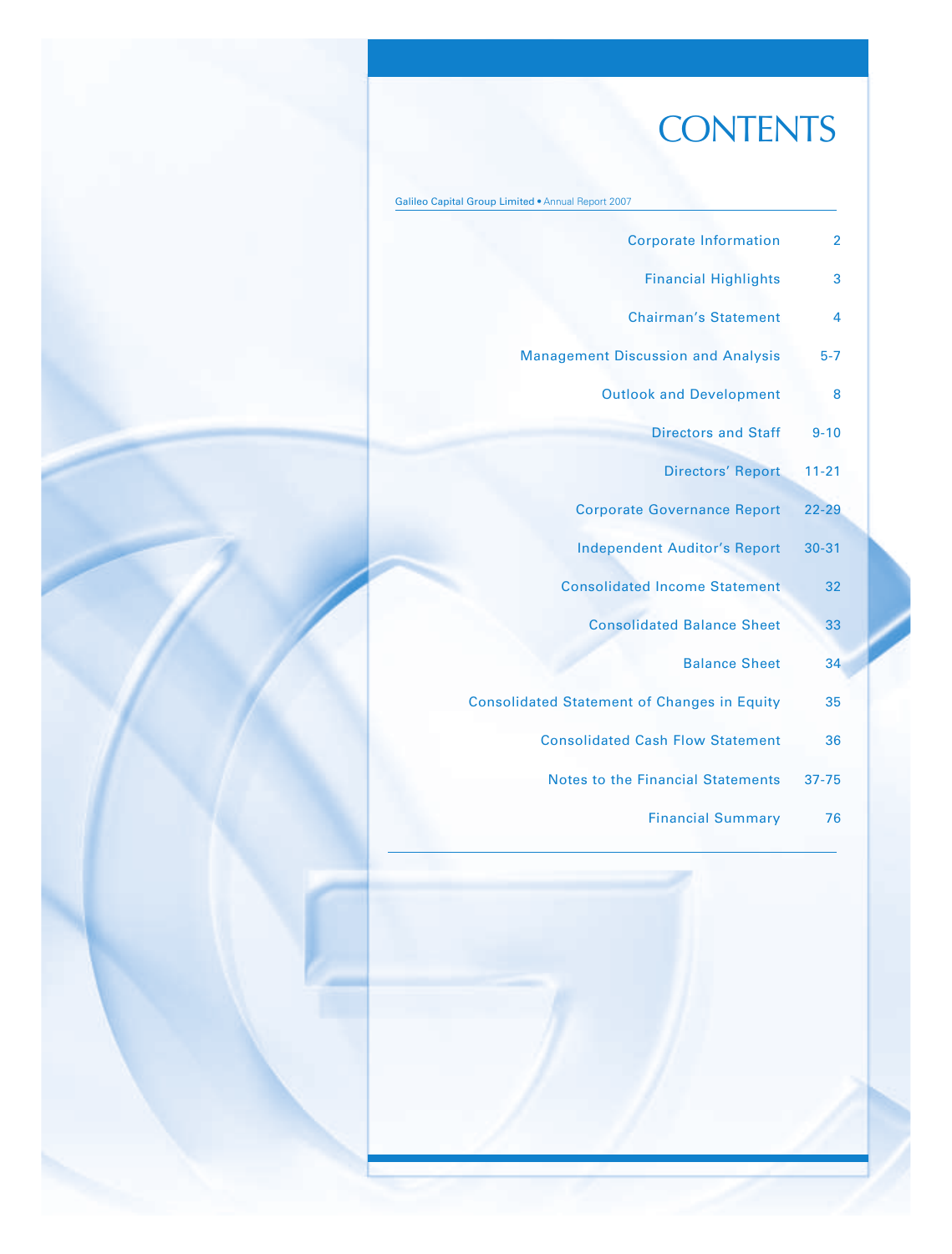### **CORPORATE INFORMATION**

#### **BOARD OF DIRECTORS**

#### **Executive Directors**

Chui Bing Sun (Chairman) Lee Chi Shing, Caesar

### **Independent Non-Executive Directors**

Siu Hi Lam, Alick Kwok Kwan Hung Chien Hoe Yong

### **AUDIT COMMITTEE**

Siu Hi Lam, Alick Kwok Kwan Hung Chien Hoe Yong

### **COMPANY SECRETARY**

Lee Chi Shing, Caesar

### **COMPLIANCE OFFICER**

Lee Chi Shing, Caesar

### **QUALIFIED ACCOUNTANT**

Chan Wai Hung

### **AUTHORIZED REPRESENTATIVES**

Chui Bing Sun Lee Chi Shing, Caesar

#### **REGISTERED OFFICE**

Cricket Square Hutchins Drive P. O. Box 2681 Grand Cayman KY1-1111 Cayman Islands

### **HEAD OFFICE AND PRINCIPAL PLACE OF BUSINESS**

Unit 2202, 22nd Floor, Hopewell Centre 183 Queen's Road East Wanchai Hong Kong

### **AUDITORS**

Lo and Kwong C.P.A. Company Limited

### **PRINCIPAL SHARE REGISTRAR AND OFFICE**

Butterfield Fund Services (Cayman) Limited P.O. Box 705 GT, Butterfiled House 68 Fort Street, George Town Grand Cayman, Cayman Islands

### **HONG KONG BRANCH SHARE REGISTRAR AND TRANSFER OFFICE**

Tengis Limited 26th Floor, Tesbury Centre 28 Queen's Road East Hong Kong

### **PRINCIPAL BANKERS**

Bank of China DBS Bank (Hong Kong) Limited Chiyu Banking Corporation Limited Standard Chartered Bank

#### **STOCK CODE**

8029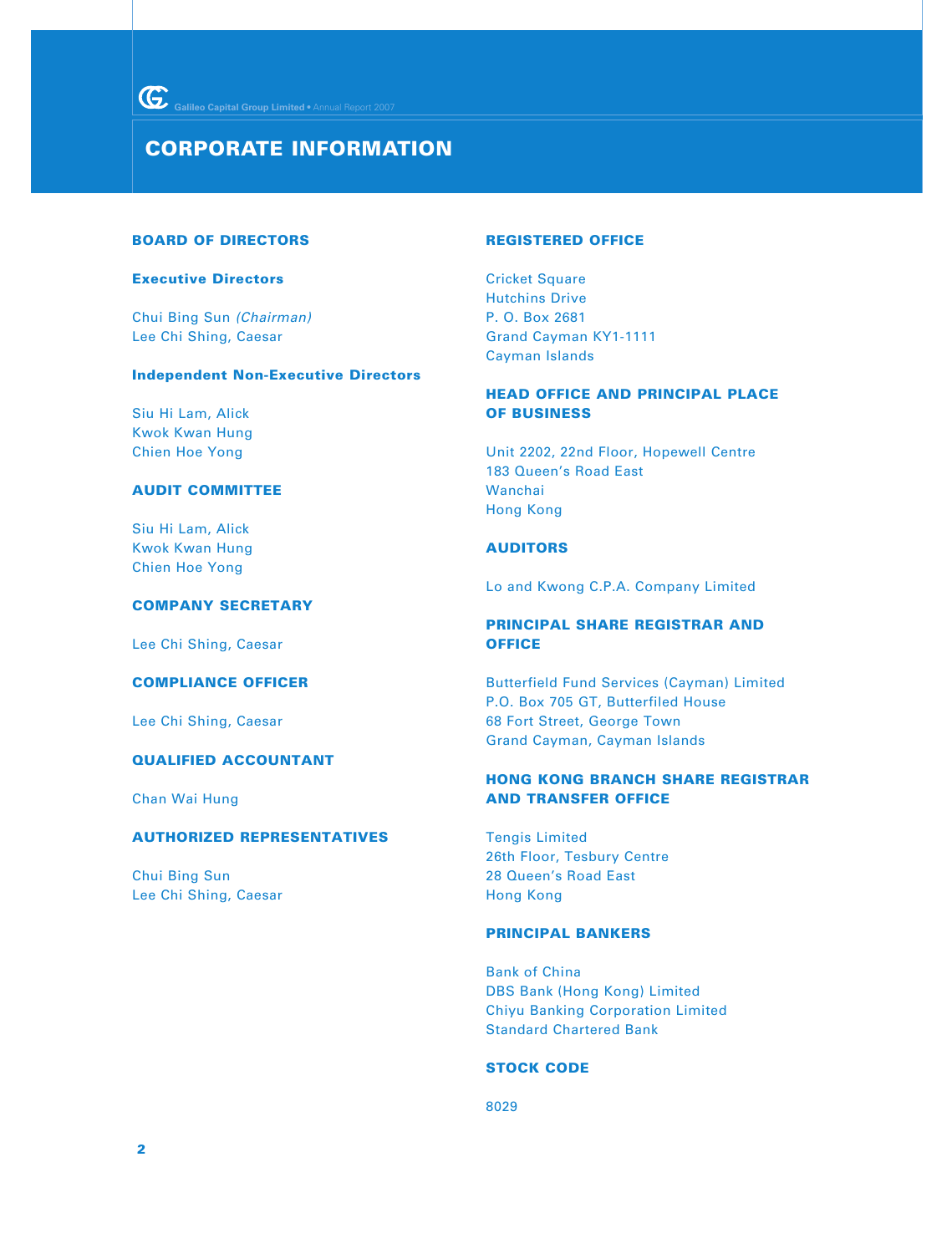### **FINANCIAL HIGHLIGHTS**

- The Company and its subsidiaries (the "Group") recorded a turnover of HK\$1,643,189 for the year ended March 31, 2007.
- Gross profit was HK\$1,118,850 for the year ended March 31, 2007.
- Loss attributable to shareholders was HK\$6,511,635 for the year ended March 31, 2007.
- The Directors do not recommend the payment of a final dividend for the year ended March 31, 2007.
- As at March 31, 2007, the Group had bank balances and cash amounting to HK\$1,801,684.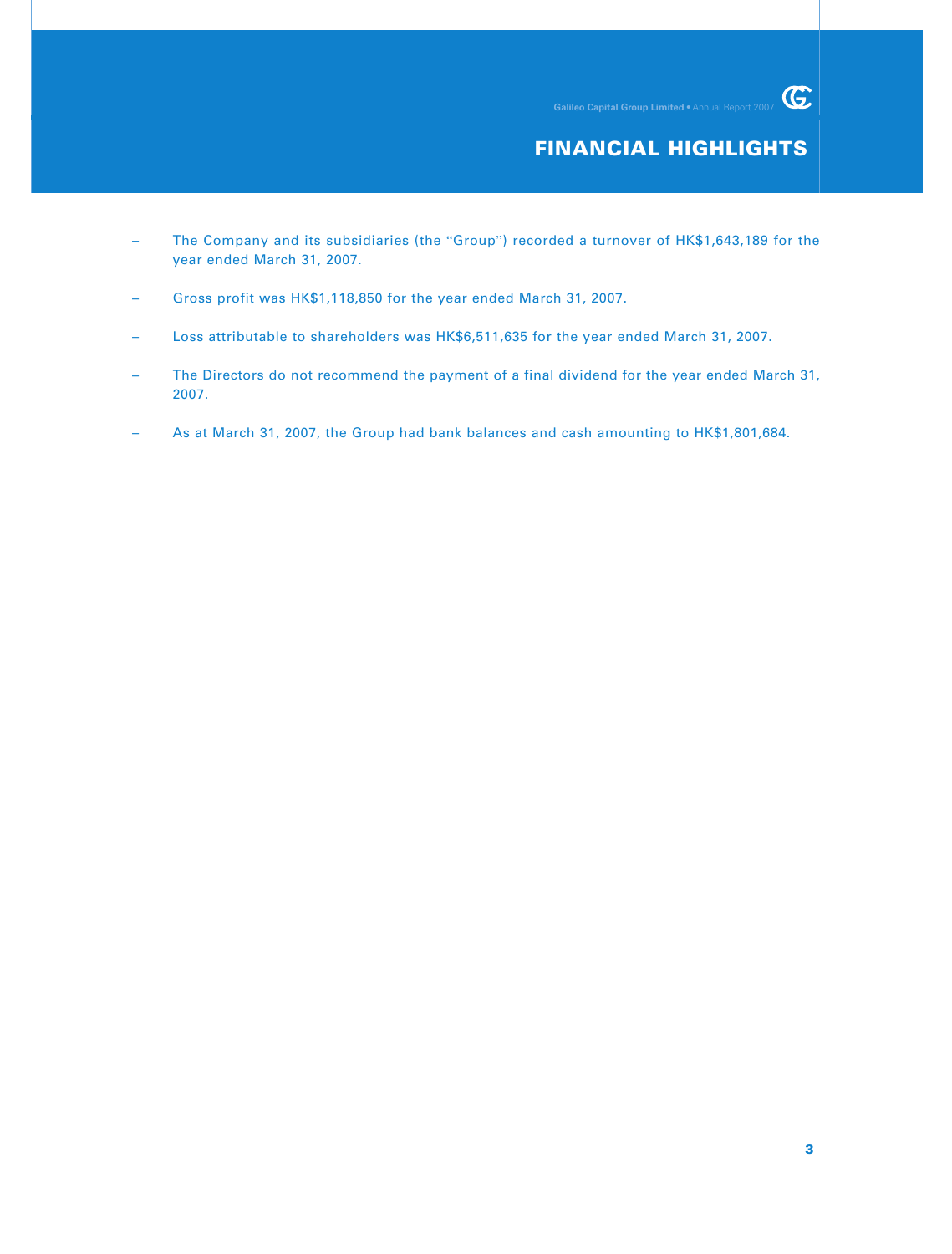### **CHAIRMAN'S STATEMENT**

Since the change of controlling shareholder and a new management installed in 2006, the Group has had its main focus on providing quality funeral services in addition to the financial services. On the one hand, the strong and sustained growth momentum in the PRC economy contributed to an expanding demand for fund-raising and financial advisory activities in the international capital and securities markets. Whereas on the other hand, the aging population and the increasing death rate of Hong Kong have driven the demand growth of funeral services. The number of deaths for 2006 was 36,900 while the number of licensed undertaker was only about 90. The group is also looking for suitable cemeteries so that we can provide one-stop services to the clients in the Greater China region.

For the year ended March 31, 2007, the Group recorded a turnover of HK\$1,643,189 which is a decrease of 30%. This is mainly a result of the fact that the funeral business was taken up on January 17, 2007. Only two months' result was included in the accounts for the year ended March 31, 2007. The loss attributable to shareholders has increased from HK\$1,931,800 recorded in the year ended March 31, 2006 to HK\$6,511,635. The higher loss figure mainly reflected a higher administrative and general expense for the year due to the granting of share options and the cost, including the goodwill written off, associated with the acquisition of the funeral business. However, the administrative expenses will be reduced for the coming years due to the lower rental expenses by changing to the new office.

Going forward, we remain confident about the prospects of the financial service sector as a whole. However, it is our group policy to spend persistent efforts in pursuing worthwhile business opportunities in an increasingly challenging business environment. The Group would explore new ways and means to improve the operation of our business. This may include strategic alliances and diversification, like the funeral services. Through synergism and the availability of a broader range of investment and funeral service products, we expect to be able to deliver improved performance and hence, a better return to our shareholders in the near future.

Finally, on behalf of the Directors of the Group, I would like to express our sincere appreciation to the management and staff of the company for their dedication and hard work throughout the year as well as to shareholders and business partners for their commitment and continuous support.

**Chui Bing Sun** Chairman

June 25, 2007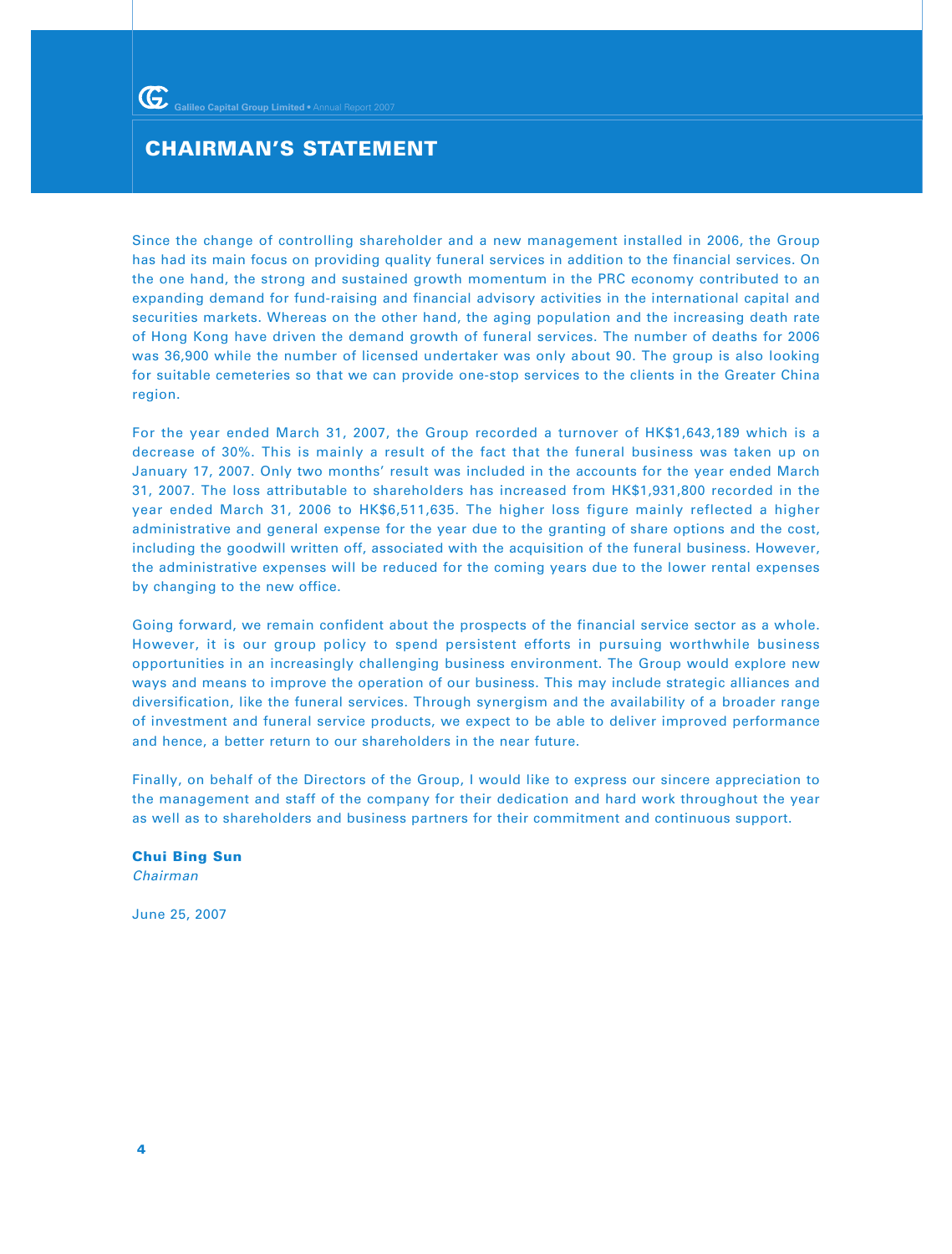G.

### **MANAGEMENT DISCUSSION AND ANALYSIS**

#### **FINANCIAL PERFORMANCE**

The Group recorded a turnover of HK\$1,643,189 for the year ended March 31, 2007, representing a decrease of 30% from last year's turnover of approximately HK\$2,357,000. The decrease was mainly due to the fact that the funeral business was taken up on January 17, 2007. Only two months' result was included in the accounts for the year ended March 31, 2007.

The cost of services for the whole year had dropped to HK\$524,339 from HK\$544,764 recorded during last year. The decrease in gross profit percentage was mainly due to the lower gross profit rate of funeral business. However, higher turnover is expected for the year ended March 31, 2008 and the resulted total gross profit will be increased.

Administrative and general expenses together with other operating expenses made an increase of 230% to HK\$12,376,094 compared to HK\$3,744,815 in 2006. Ther increase was mainly due to the granting of share options, the administrative expenses and goodwill written off in acquiring the funeral business. The administrative expenses will be reduced for the coming years due to the lower rental expenses by changing to the new office.

The net loss for the year ended March 31, 2007 was HK\$6,511,635, an increase of HK\$4,579,835 or more than 237%. The higher loss figure mainly reflected a higher administrative and general expense for the year due to the granting of share options and the cost, including the goodwill written off, associated with the acquisition of the funeral business.

### **LIQUIDITY AND FINANCIAL RESOURCES**

As of March 31, 2007, the Group had a net assets amounted to HK\$5,344,638 and a net current liabilities amounted to HK\$4,742,109. Net current liabilities continued to be negative because there was an obtaining of other borrowings of HK\$5 million in current year. This advance was unsecured and carried interest at 6% per annum and repayable within twelve months. The Group had HK\$1,801,684 bank balances and cash as of March 31, 2007 which was an increase of approximately 445% as compared with last year due to the raising of capital and other borrowings obtained.

### **GEARING RATIO**

For the year ended March 31, 2007, the Group had gearing ratio which is defined as total debts net of payable under ordinary course of business over total assets of approximately 45% (2006: 338%).

### **CAPITAL STRUCTURE**

Movements in share capital are reflected in note 23 to the financial statements.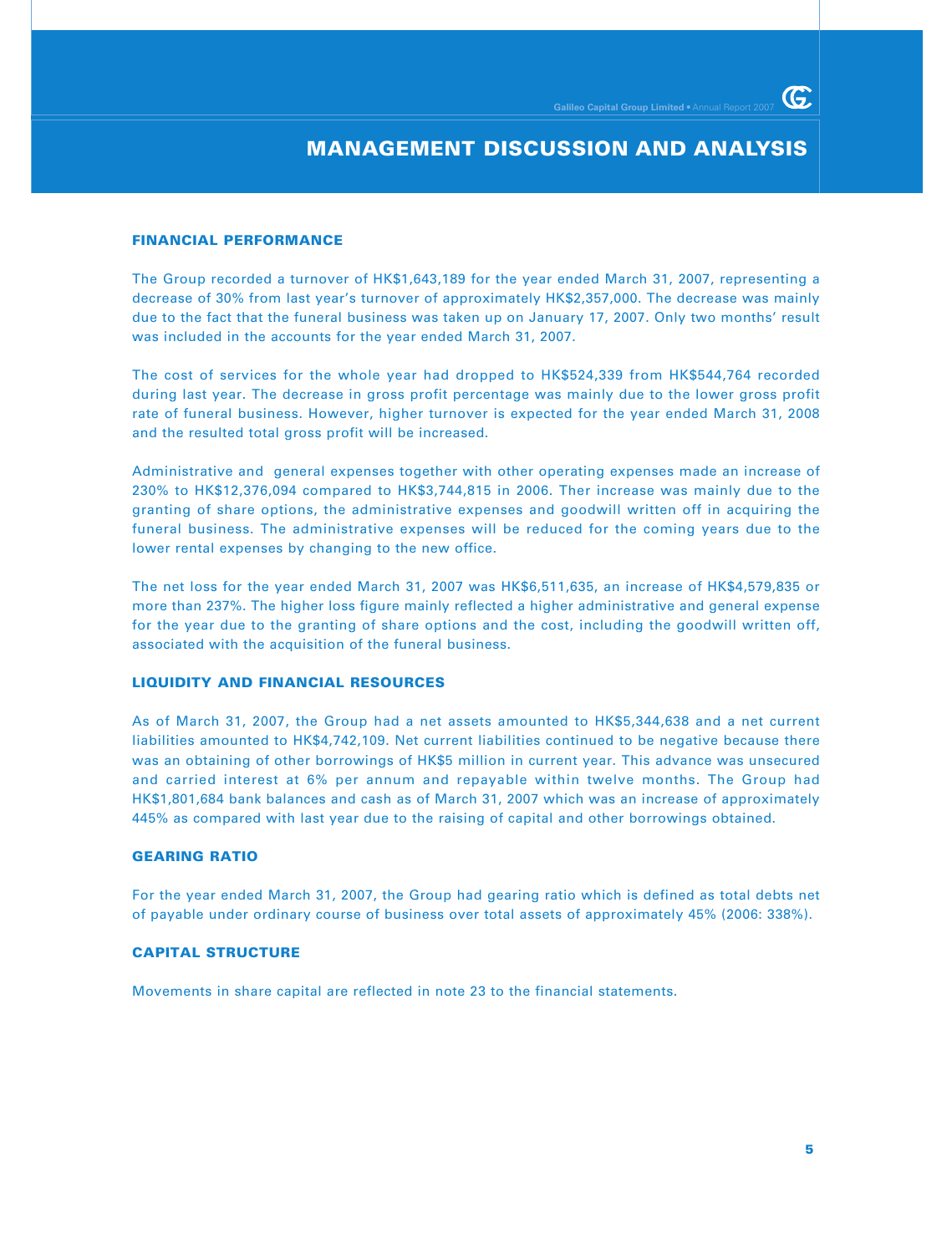### **MANAGEMENT DISCUSSION AND ANALYSIS**

#### **EMPLOYEES INFORMATION**

The total number of employees was 18 as at March 31, 2007 (March 31, 2006: 13), and the total remuneration for the year 2007 was about HK\$3,704,392 (2006: HK\$2,074,149). The remuneration policy of the Group was reviewed and approved by the Board and the Remuneration Committee. Discretionary bonus was linked to performance of the individual specific to each case.

#### **CHARGES ON GROUP ASSETS**

As at March 31, 2007, property, plant and equipment of the Group with net book value of approximately HK\$265,000 was held under finance lease (2006: Nil).

### **CONTINGENT LIABILITIES**

As at March 31, 2007, the Group had no contingent liabilities.

#### **SEGMENTAL INFORMATION**

Segment information is presented by way if two segment formats: (i) on a primary segment reporting basis, by business segment; and (ii) on a secondary segment reporting basis, by geographical segment.

#### **Business segments**

The Group's operating business are structured and managed separately, according to the nature of their operations and services they provided. Each of the Group's business segments represents a strategic business unit that offers services which are subject to risk and returns that are different from those of the other business segments.

For management purposes, the Group is currently organised into two operating divisions - business consultancy services and funeral services.

Principal activities are as follows:

| <b>Business consultancy</b> | <b>Contract Contract</b> | providing services to assist clients on various business or<br>management issues. |
|-----------------------------|--------------------------|-----------------------------------------------------------------------------------|
| <b>Funeral services</b>     |                          | providing services to assist clients on various funeral custom and                |

activities.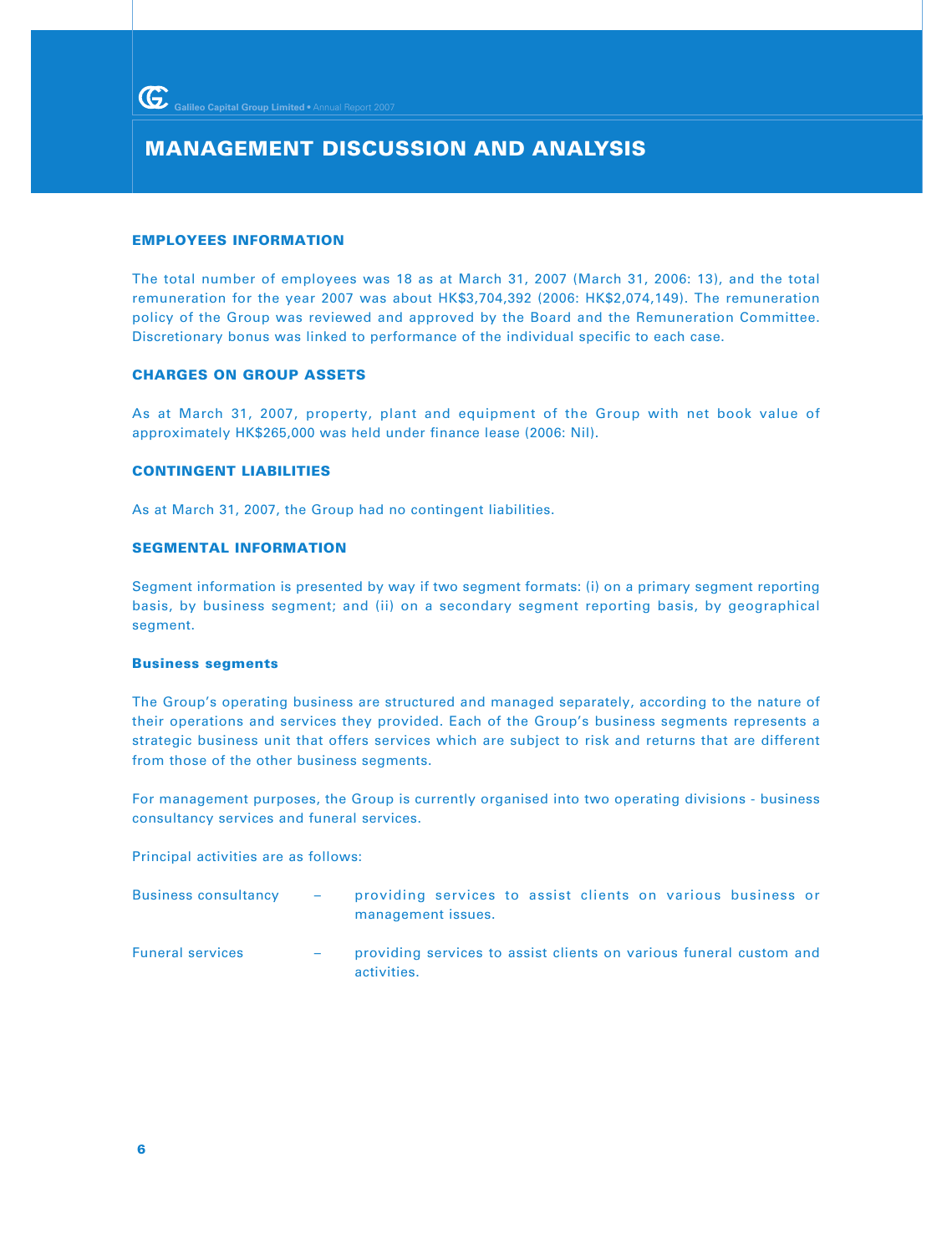G.

### **MANAGEMENT DISCUSSION AND ANALYSIS**

### **DIVIDEND**

The directors do not recommend the payment of dividend for the year ended March 31, 2007.

#### **BUSINESS REVIEW**

Hong Kong continued its economic recovery in 2006. Business activities in the capital and securities markets have both picked up considerably in tandem with China's growing needs for overseas fundraising. Through cooperation with other investment banks and financial service providers, we have been involved in the protracted negotiations with a number of promising clients in mainland China for placement and listing as well as finalising credit facilities. Our strong in-house experts were able to provide quality professional services.

Following the acquisition of Cheung Shing Funeral Limited, the Group would enhance its future development in funeral services so as to strengthen its revenue base. We hope to position ourselves as the premier funeral service provider in Hong Kong in the years to come.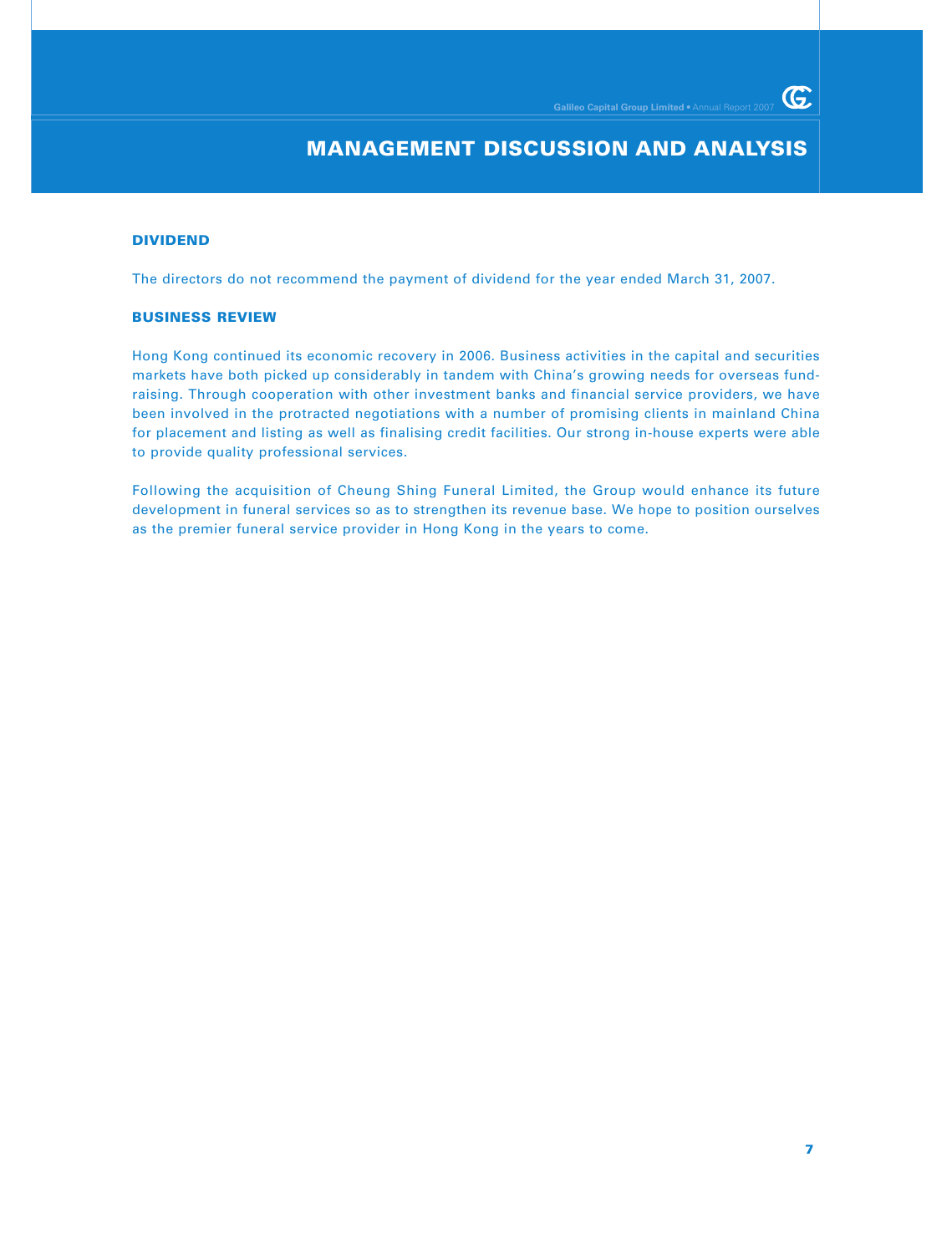### **OUTLOOK AND DEVELOPMENT**

For the foreseeable future, China will continue to be a major factor of international trade. However, the Chinese government is facing the pressure of the interest rate adjustment, currency revaluation, record trade surpluses and fluctuating commodities and oil prices. The problems from the domestic front include rising inflation rate, flooding of money supply and overheating in the property sector. It is anticipated that stronger measures may be required to cool down the economy.

Concerning the funeral services, the Group believes that the funeral service industry in Hong Kong has a promising prospect because of the aging population and the increasing death rate. The number of deaths for 2006 was 36,900 while the number of licensed undertaker was only about 90. The Group is also looking for suitable cemeteries so that we can provide one-stop services to the clients in the Greater China region.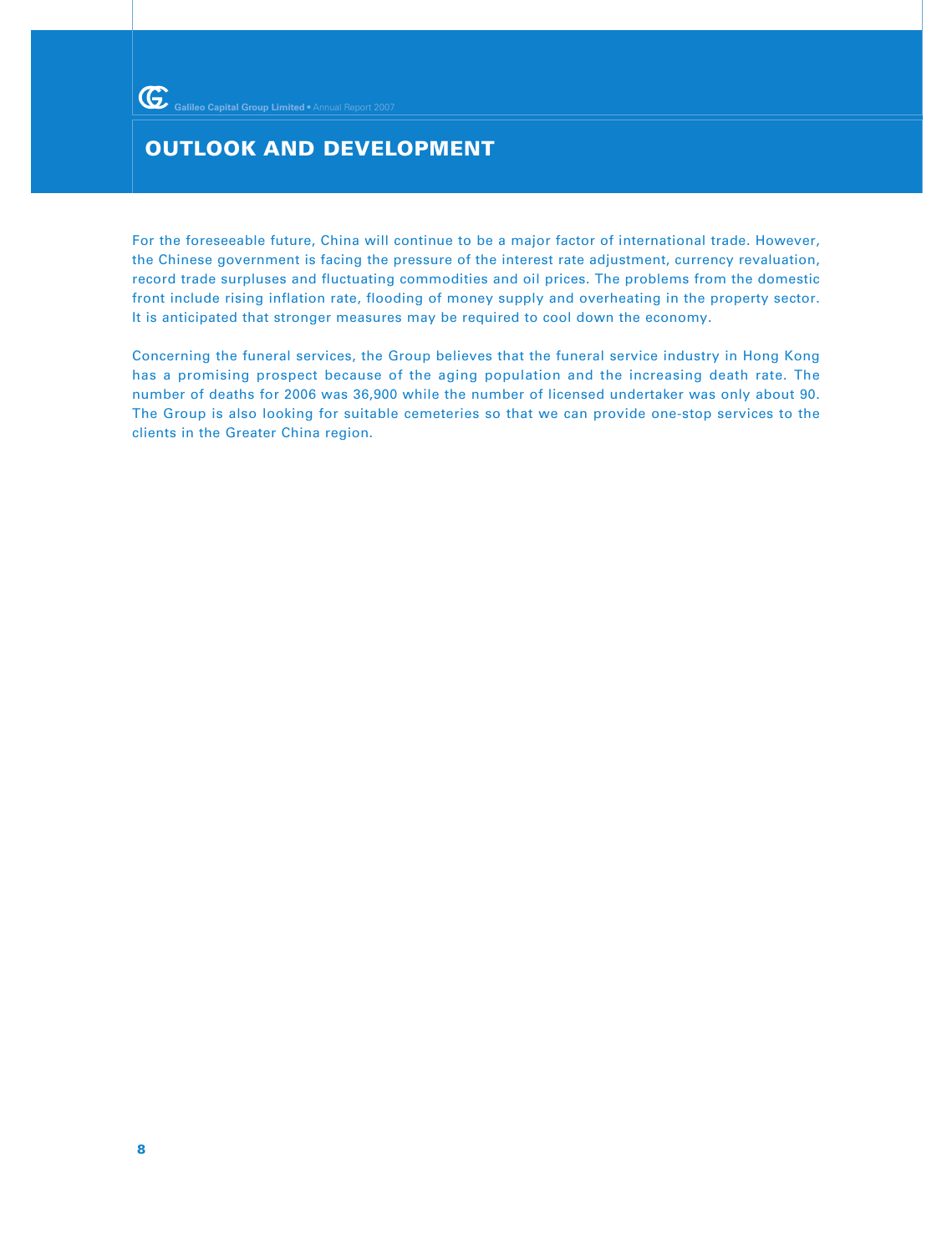### **DIRECTORS AND STAFF**

G

#### **EXECUTIVE DIRECTORS**

**Mr. Chui Bing Sun**, aged 30, has over seven years of experience in hedge fund and portfolio management, finance and accounting. He has been a fund manager of two global hedge funds for the last five years. Prior to this, Mr. Chui has worked for two international accounting firms. Mr. Chui is a certified public accountant and a Chartered Financial Analyst charterholder.

**Mr. Lee Chi Shing, Caesar**, aged 43, is experienced in corporate management and internal control. He was an executive director of Tanrich Financial Holdings Limited, a company listed on the main board of the Stock Exchange, from November 1, 2004 to June 29, 2005. In 2000, he joined Ernst and Young, an international accounting firm, as a senior manager. He has worked in the Inland Revenue Department for over 15 years after his graduation. He is a fellow member of both the Hong Kong Institute of Certified Public Accountants and the Association of Chartered Certified Accountants. In addition, he is a member of the Society of Registered Financial Planners. Mr. Lee graduated from the Department of Accountancy of Hong Kong Polytechnic University in 1985. He later obtained a Master degree in International Accountancy in 2001.

#### **INDEPENDENT NON-EXECUTIVE DIRECTORS**

**Mr. Siu Hi Lam, Alick**, aged 52, is the managing director of Fortune Take International Limited, which has been engaging in consultancy services, since February 2004. Mr. Siu has worked in the finance and banking field for more than 25 years. He had been the senior vice president of AIG Finance (Hong Kong) Limited and the vice president of Bank of America. He was responsible for business development and credit risk management. Mr. Siu obtained a Master degree in Business Administration from the University of Hull in 1995.

**Mr. Kwok Kwan Hung**, aged 41, has extensive experience in investment banking, financial management and auditing. He has held various senior positions in two investment banking groups and an international accounting firm. Currently, he is a director and responsible officer of a licensed corporate finance firm in Hong Kong which provides corporate finance and other advisory services. He is also an independent non-executive director of Nam Hing Holdings Limited, a company listed on the main board of the Stock Exchange. Mr. Kwok is a qualified accountant. He is a fellow member of the Hong Kong Institute of Certified Public Accountants, the Association of Chartered Certified Accountants and the Hong Kong Institute of Directors. He holds a Bachelor degree in Science from the University of London.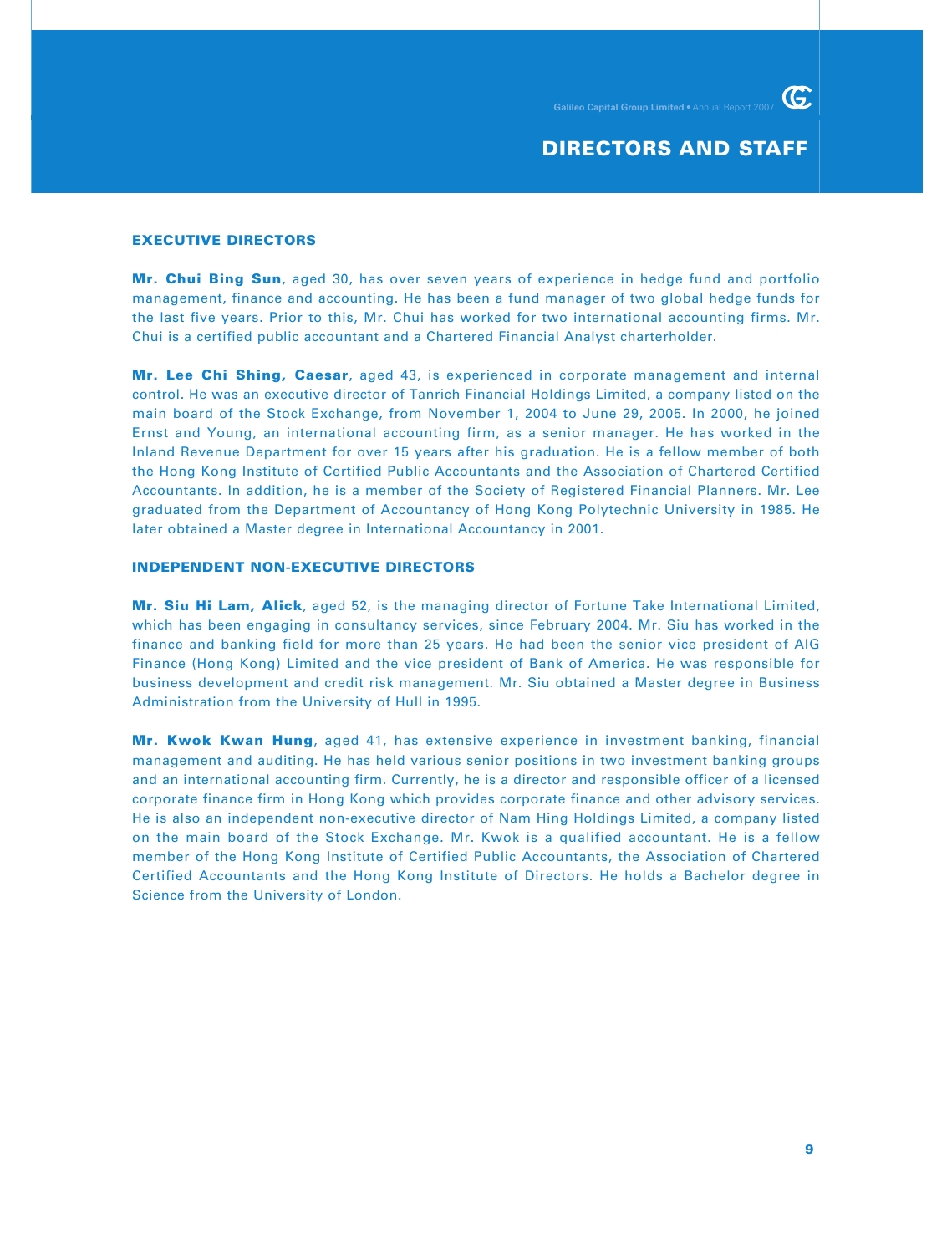### **DIRECTORS AND STAFF**

**Mr. Chien Hoe Yong**, aged 44, is currently an executive director of Mingyuan Medicare Development Company Limited, a company listed on the main board of the Stock Exchange. Mr. Chien has extensive experience in international investment banking, corporate advisory and financial accounting with international reputable companies and banks. He has held senior managerial positions in several major investment banking firms in Hong Kong.

### **QUALIFIED ACCOUNTANT**

**Ms. Chan Wai Hung**, aged 38, joined the Group in September 2005 as the qualified accountant. Ms. Chan holds a Bachelor degree in Accounting from the University of Hong Kong and is a member of the Hong Kong Institute of Certified Public Accountants. She has over 10 years' experience in the accounting and auditing field.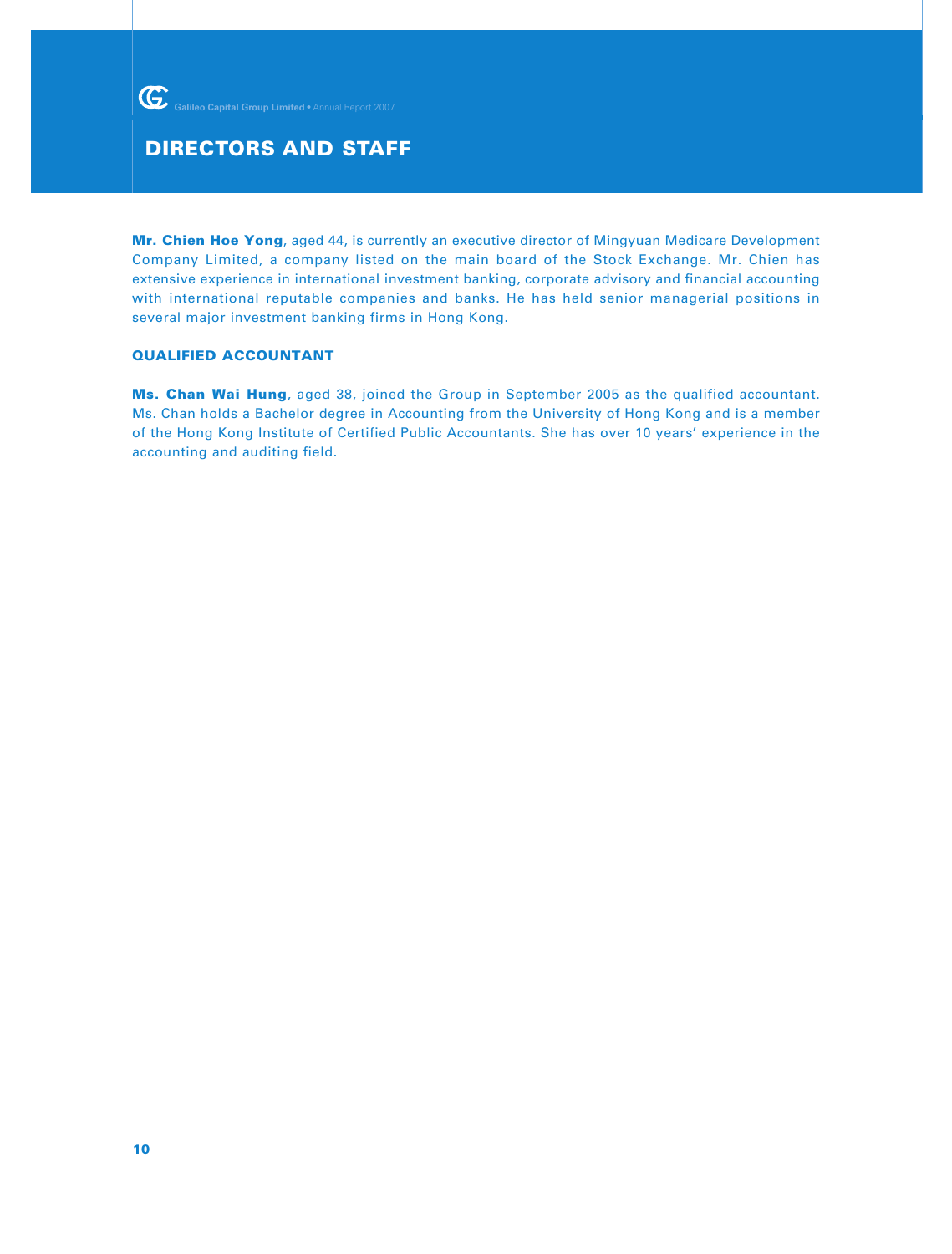The directors would like to present the annual report and the audited financial statements of the Company and its subsidiaries (the "Group") for the year ended March 31, 2007.

### **PRINCIPAL ACTIVITIES**

The Company acts as an investment holding company. The principal activities and other details of its subsidiaries are set out in note 17 to the financial statements.

### **RESULTS AND APPROPRIATIONS**

The results of the Group for the year ended March 31, 2007 are set out in the consolidated income statement on page 32.

The directors do not recommend the payment of any dividends.

### **FINANCIAL SUMMARY**

A summary of the results and of the assets and liabilities of the Group for the last five financial years is set out on page 76.

### **PROPERTY, PLANT AND EQUIPMENT**

Details of movements in property, plant and equipment of the Group are set out in note 16 to the consolidated financial statements.

### **SHARE CAPITAL AND SHARE OPTIONS**

Details of the authorised and issued share capital and share options of the Company are set out in notes 23 and 24 respectively to the consolidated financial statements.

### **RESERVES**

The share premium account, in accordance with the Companies Law, Cap 22 (Law 3 of 1961, as consolidated and revised) of the Cayman Islands, is distributable to the shareholders of the Company provided that immediately following the date on which the dividend is proposed to be distributed, the Company will be in a position to pay off its debts as they fall due in the ordinary course of business. The share premium may also be distributed in the form of fully paid bonus shares. Since the accumulated losses of the Company exceeded the amount standing to the credit of its share premium account as at March 31, 2007 and 2006, the Company did not have any reserves available for distribution.

Details of movements in reserves of the Group during the year are set out in the consolidated statement of changes in equity on page 35.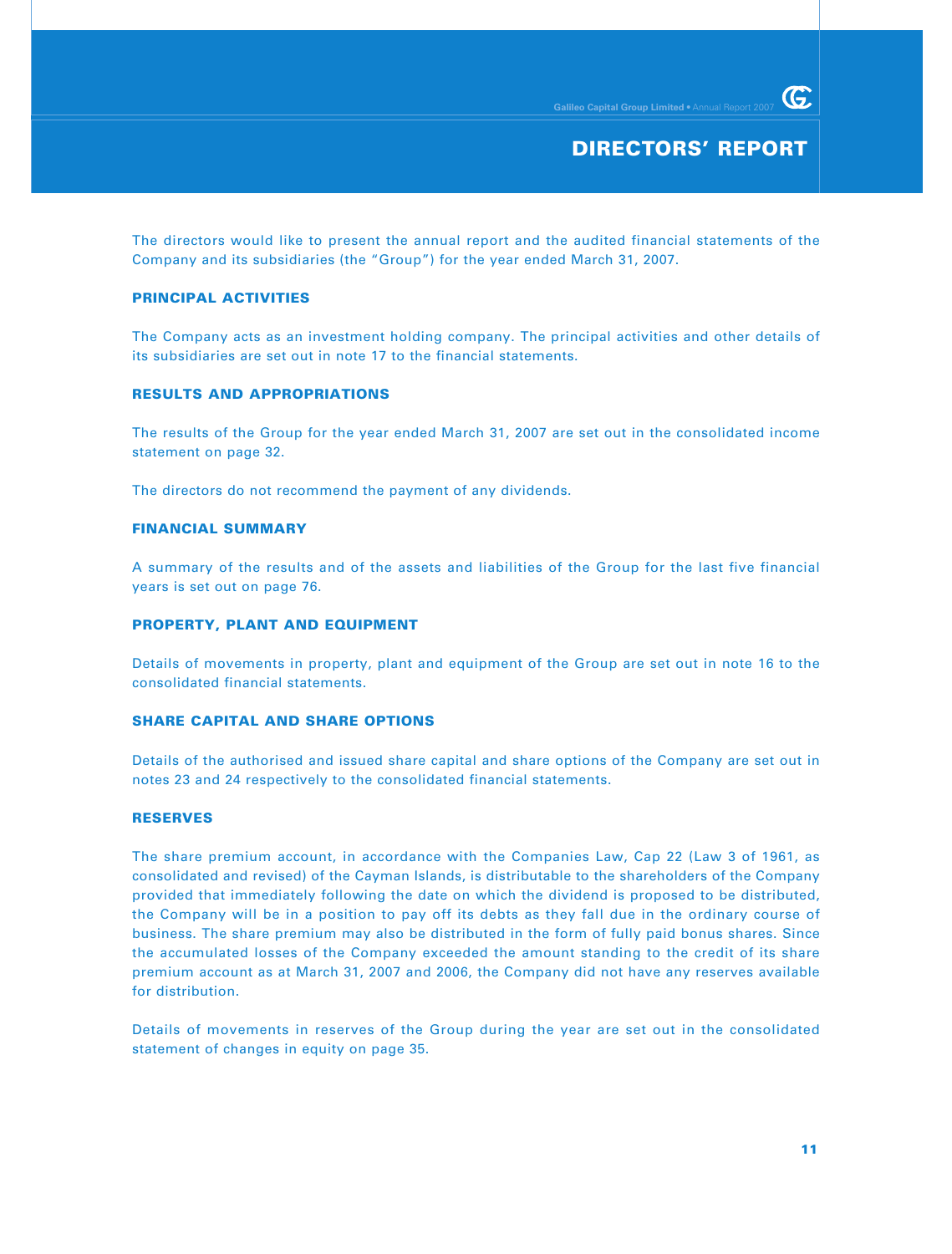### **DIRECTORS AND DIRECTORS' SERVICE CONTRACTS**

The directors of the Company during the year and up to the date of this report were:

#### **Executive directors:**

| (appointed on August 14, 2006) |
|--------------------------------|
| (appointed on August 14, 2006) |
| (resigned on August 14, 2006)  |
| (resigned on August 14, 2006)  |
| (resigned on August 14, 2006)  |
| (resigned on August 14, 2006)  |
| (resigned on August 14, 2006)  |
|                                |

#### **Independent non-executive directors:**

| Mr. Siu Hi Lam, Alick    | (appointed on August 14, 2006) |
|--------------------------|--------------------------------|
| Mr. Kwok Kwan Hung       | (appointed on August 14, 2006) |
| Mr. Chien Hoe Yong       | (appointed on August 14, 2006) |
| Mr. Shum Kai Wing        | (resigned on August 14, 2006)  |
| Mr. Wong Yuk Man, Edmand | (resigned on August 14, 2006)  |
| Mr. Chow Cheuk Lap       | (resigned on August 14, 2006)  |

In accordance with Article 112 of the Company's Articles of Association, Mr. Chui Bing Sun and Mr. Lee Chi Shing, Caesar, Mr. Siu Hi Lam, Alick, Mr. Kwok Kwan Hung and Mr. Chien Hoe Yong, being directors appointed after the annual general meeting held on July 21, 2006, will retire at the forthcoming annual general meeting. All directors, being eligible, offer themselves for re-election.

Each executive director has entered into a service contract with the Company with effect from the date of appointment and will continue thereafter unless and until terminated by either party by giving not less than one-month prior written notice to the other.

The term of office of each independent non-executive director is the period up to his retirement by rotation in accordance with the Company's Articles of Association.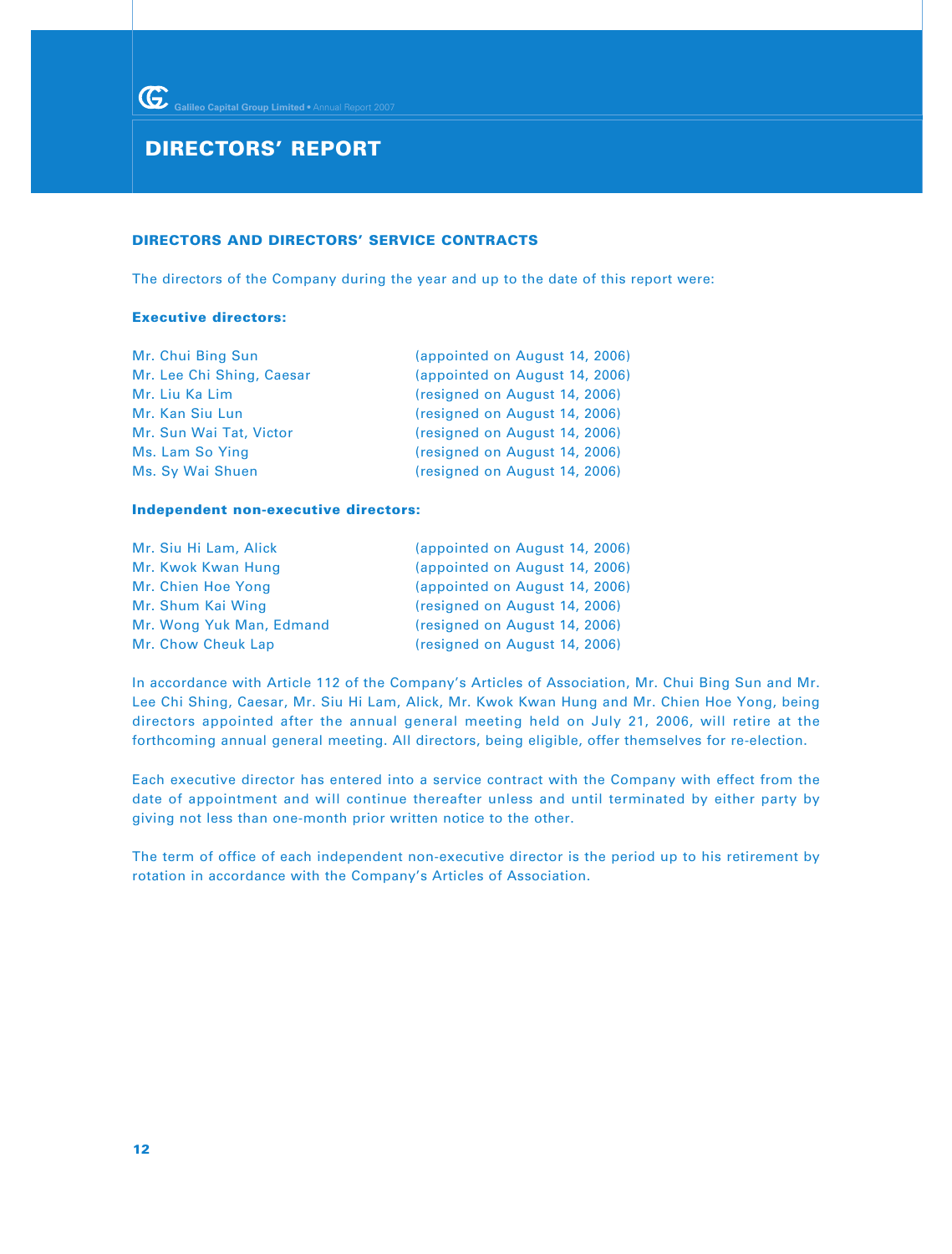G.

### **DIRECTORS' AND CHIEF EXECUTIVES' INTERESTS AND SHORT POSITIONS IN SHARES AND UNDERLYING SHARES**

As at March 31, 2007, the interests and short positions of the Directors and chief executive of the Company in the shares, underlying shares and debentures of the Company or any of its associated corporations (within the meanings of Part XV of the Securities and Futures Ordinance (the "SFO")) as recorded in the register required to be kept by the Company under section 352 of the SFO, or as required, pursuant to Rules 5.46 to 5.66 of the GEM Listing Rules, to be notified to the Company and the Stock Exchange were as follows:

### **(1) Long positions in the shares of the Company**

| <b>Name of Director</b> | <b>Nature of</b><br><i>interests</i> | <b>Number of</b><br>ordinary<br>shares held | <b>Capacity</b>                            | <b>Percentage</b><br>of issued<br><b>shares</b> |
|-------------------------|--------------------------------------|---------------------------------------------|--------------------------------------------|-------------------------------------------------|
| Mr. Chui Bing Sun       | Corporate (Note)                     | 586,450,000                                 | Interest of a<br>controlled<br>corporation | 60.77%                                          |

Note: These ordinary shares are held by New Brilliant Investments Limited, the issued share capital of which is beneficially owned as to 80% by 20/20 International Limited and as to 20% by Ms. Zhang Ze Mei. Mr. Chui Bing Sun beneficially owns 70.4% of the issued shares of 20/20 International Limited.

### **(2) Long positions in the underlying shares of the Company**

Pursuant to the new share option scheme adopted by the Company on December 5, 2006 (the "New Scheme"), one Director in the capacity as beneficial owner was granted share options to subscribe for shares of the Company, details of which as at March 31, 2007 were as follows:

|                           | Date of    | <b>Vesting period</b> |            | <b>Exercise</b><br>price per | <b>Exercise period</b> |            | <b>Number of</b><br>share<br>options<br>outstanding<br>as at March 31, |
|---------------------------|------------|-----------------------|------------|------------------------------|------------------------|------------|------------------------------------------------------------------------|
| <b>Name of Director</b>   | grant      | from                  | until      | share<br><b>HK\$</b>         | from                   | until      | 2007                                                                   |
| Mr. Lee Chi Shing, Caesar | 19/12/2006 | 19/12/2006            | 18/12/2007 | 0.418                        | 19/12/2007             | 18/12/2016 | 2,500,000                                                              |
|                           | 23/02/2007 | 23/02/2007            | 22/02/2008 | 0.3                          | 23/02/2008             | 22/02/2017 | 1,000,000                                                              |

Save as disclosed above, during the year ended March 31, 2007, none of the Directors or their respective associates was granted share options to subscribe for shares of the Company, nor had exercised such rights.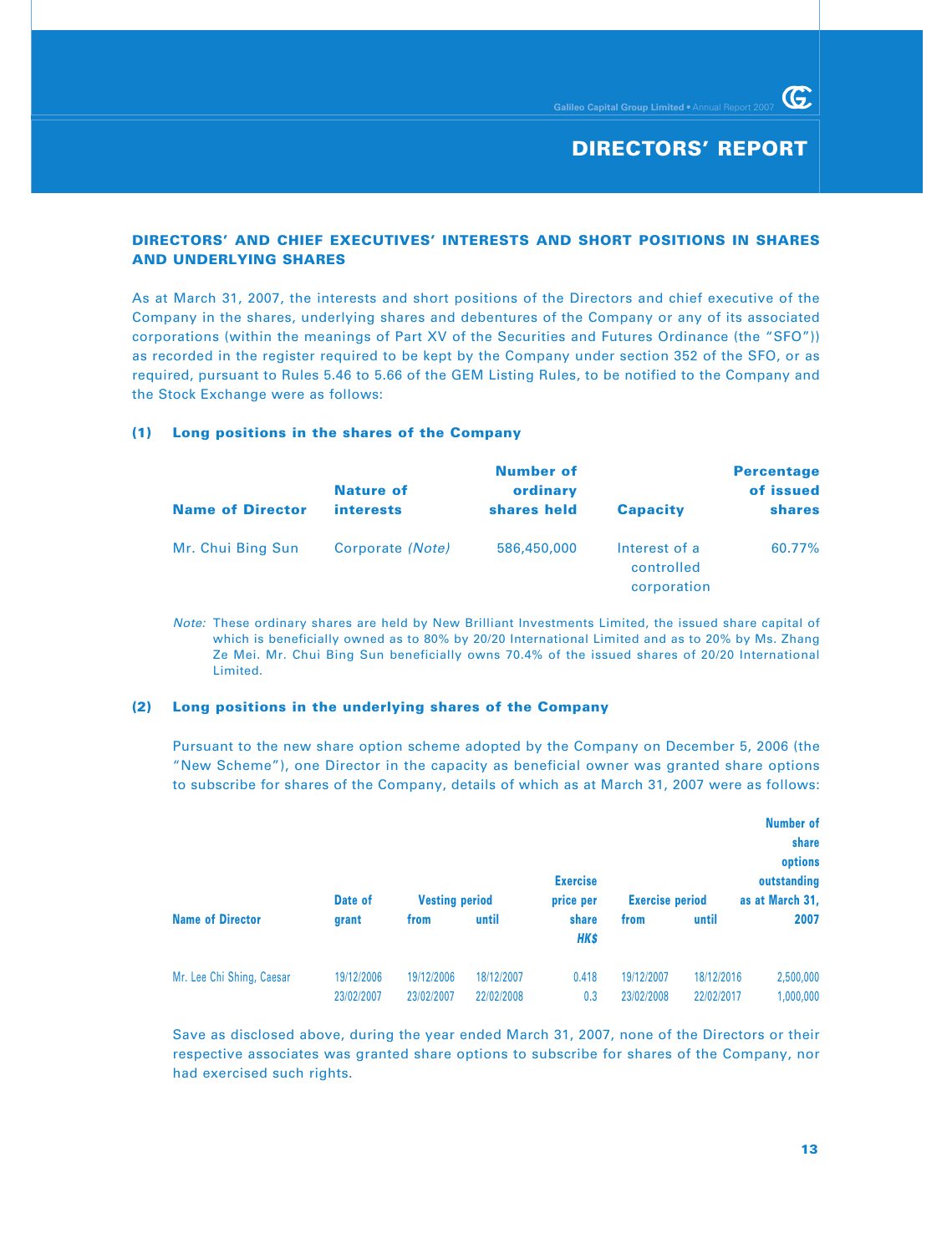Save as disclosed above, during the year ended March 31, 2007, none of the Directors or chief executive of the Company has any interests or short positions in the shares, underlying shares and debentures of the Company or any of its associated corporations (within the meaning of Part XV of the SFO) as recorded in the register required to be kept under section 352 of the SFO or as otherwise notified to the Company and the Stock Exchange pursuant to Rules 5.46 to 5.66 of the GEM Listing Rules.

### **DIRECTORS' INTERESTS IN CONTRACTS**

No contracts of significance to which the Company, its holding companies or any of its subsidiaries was a party and in which a director of the Company or any of its subsidiaries had a material interest, whether directly or indirectly, subsisted at the end of the year or at any time during the year.

### **RELATED PARTY AND CONNECTED TRANSACTIONS**

Details of the significant related party and connected transactions of the Group are set out in note 27 to the financial statements.

### **SUBSTANTIAL SHAREHOLDERS' INTERESTS IN SHARES AND UNDERLYING SHARES**

So far as is known to any Directors or chief executives of the Company, as at March 31, 2007, the following person or corporations had equity interests or short positions in the shares or underlying shares of the Company as recorded in the register required to be kept under section 336 of Part XV of the SFO and/or were directly or indirectly interested in 5% or more of the issued share capital carrying rights to vote in all circumstances at general meetings of the Company:

### **Long positions in the shares of the Company**

| <b>Name of</b><br><b>Shareholders</b>              | <b>Nature of</b><br><i>interests</i> | <b>Number of</b><br>ordinary<br>shares held | <b>Capacity</b>                            | <b>Percentage of</b><br><b>issued shares</b> |
|----------------------------------------------------|--------------------------------------|---------------------------------------------|--------------------------------------------|----------------------------------------------|
| <b>New Brilliant Investments</b><br>Limited (Note) | Corporate                            | 586,450,000                                 | <b>Beneficial owner</b>                    | 60.77%                                       |
| 20/20 International<br>Limited (Note)              | Corporate                            | 586,450,000                                 | Interest of a<br>controlled<br>corporation | 60.77%                                       |
| Chui Bing Sun (Note)                               | Corporate                            | 586,450,000                                 | Interest of a<br>controlled<br>corporation | 60.77%                                       |

Note: New Brilliant Investments Limited is beneficially owned as to 80% by 20/20 International Limited and as to 20% by Ms. Zhang Ze Mei. In addition, 20/20 International Limited is beneficially owned as to 70.4% by Mr. Chui Bing Sun. Accordingly, both 20/20 International Limited and Mr. Chui Bing Sun are deemed under the SFO to be interested in the 586,450,000 shares of the Company beneficially owned by New Brilliant Investments Limited as at March 31, 2007.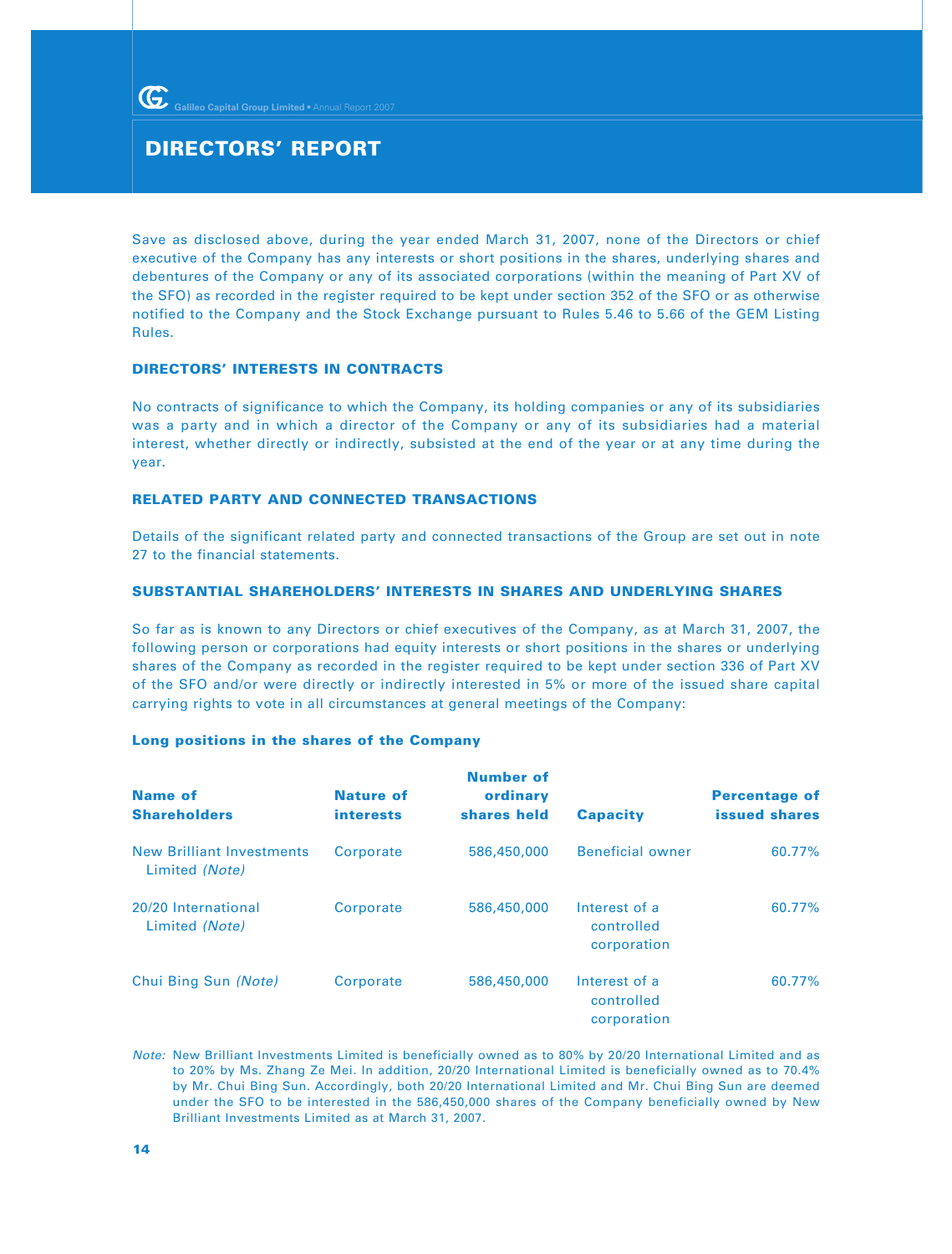Save as disclosed above, as at March 31, 2007, the Company was not notified of any other relevant interests or short positions in the shares or underlying shares in the Company as recorded in the register required to be kept by the Company under section 336 of Part XV of the SFO.

### **COMPETITION AND CONFLICT OF INTERESTS**

None of the directors, the management shareholders (as defined in the GEM Listing Rules) or the substantial shareholders of the Company, or any of their respective associates, has engaged in any business that competes or may compete with the businesses of the Group or has any other conflict of interests with the Group.

### **DIRECTORS' RIGHTS TO ACQUIRE SHARES OR DEBENTURES**

At no time during the year was the Company or any of its subsidiaries a party to any arrangements to enable the directors of the Company to acquire benefits by means of the acquisition of shares in, or debentures of, the Company or any other body corporate, and neither the directors nor the chief executive, nor any of their spouses or children under the age of 18, had any right to subscribe for the securities of the Company, or had exercised any such right.

### **SHARE OPTION SCHEMES**

The Company operates share option schemes for the purpose of providing incentives and rewards to eligible participants who contribute to the success of the Group's operations. Eligible participants of the Option Scheme include the Company's directors, including independent non-executive directors, other employees of the Group, any person or entity providing research, development or other technological support to the Group, and any other person or entity determined by the directors as having contributed or may contribute to the development and growth of the Group. The Company has two share option schemes, one was adopted on November 29, 2000 (the "Pre-IPO Share Option Scheme") and another was adopted on December 5, 2006 (the "New Scheme").

### **(a) Pre-IPO Share Option Scheme**

On November 29, 2000, the Company adopted a share option scheme which was valid and effective for a period not exceeding ten years commencing from November 29, 2000.

Under the Pre-IPO Share Option Scheme, the eligible participants (including any employee and executive director of the Company or any of its subsidiaries, who has full time employment with the Company or any such subsidiary at the time) may be granted an option to subscribe for shares of the Company.

The maximum number of shares in respect of which share options may be granted under the Scheme may not exceed, in nominal amount, 30% of the issued share capital of the Company. The maximum number of shares issuable under share options to each eligible participant in the Scheme is limited to 25% of the maximum aggregate number of shares for the time being issued and which may fall to be issued under the Scheme.

The offer of a grant of share options may be accepted within 21 days inclusive of, and from the date of the offer. The exercise period of the share options granted is determined by the directors, and commences after a certain vesting period and ends on a date which is not later than 10 years from the respective date when the share options are granted, subject to the provisions for any terminations thereof.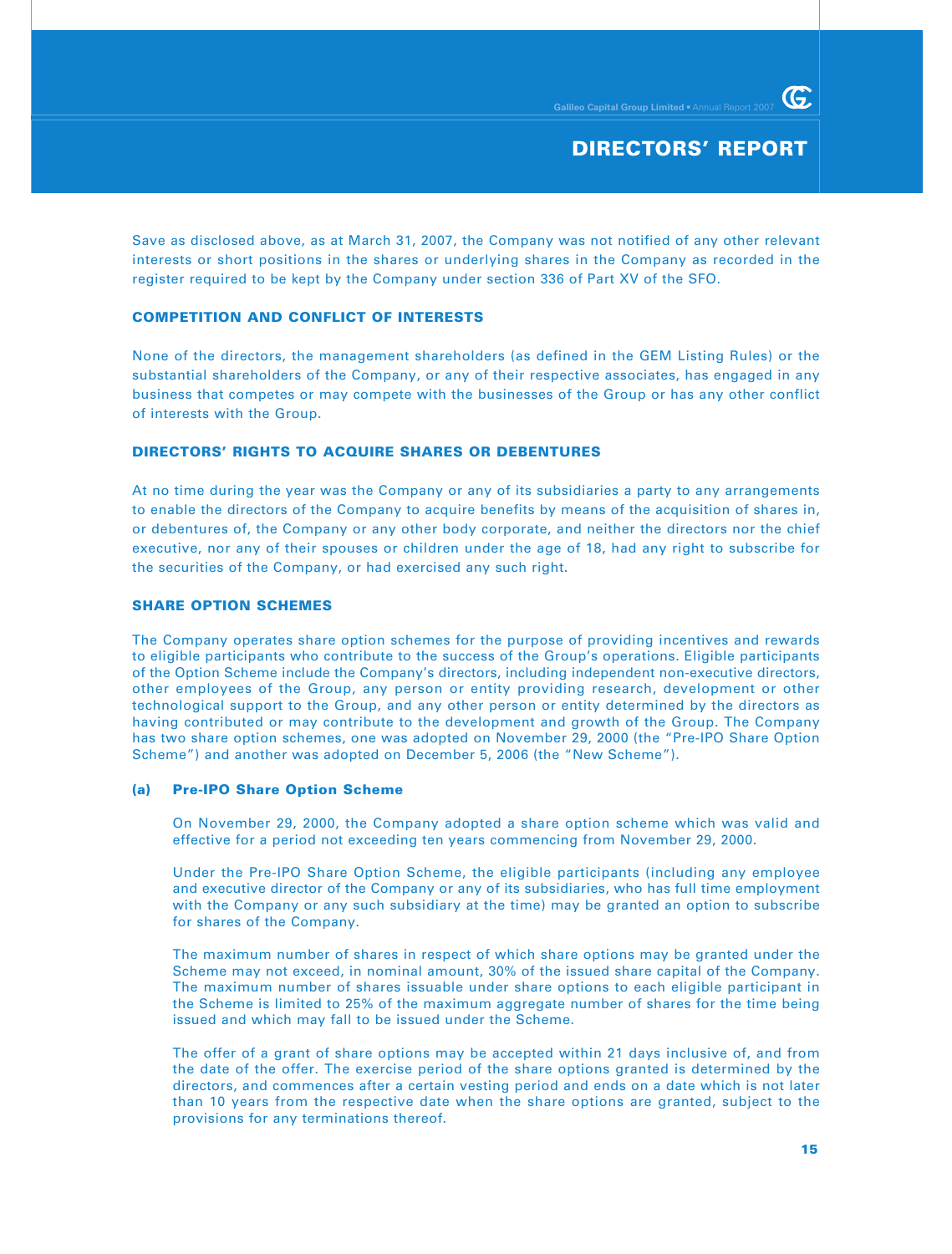In respect of the share options to be granted after the listing of the Company's shares on the GME of the Stock Exchange, the subscription price will be a price determined by the directors, but may not be less than the highest of the closing price of the shares on the GEM of the Stock Exchange on the date of grant of the particular option or the average of the closing prices of the shares on the GEM of the Stock Exchange for the five trading days immediately preceding the date of the offer of grant of the particular option or the nominal value of a share.

In respect of the share options granted prior to the listing of the Company's shares on the GME of the Stock Exchange (the 'Pre-IPO Share Options"), the subscription price of the Pre-ISO Share Options should not be less than the nominal value of a share.

Share options do not confer rights on the holders to dividends or to vote at shareholders' meetings.

There was no outstanding share option as at March 31, 2007.

The Directors consider that the Pre-IPO Share Options Scheme does not comply with certain supplementary guidance published by the Stock Exchange concerning Rule 23.03(13) of the GME Listing Rules and the note immediately followed the rule. No further share options will be granted under the Pre-IPO Share Options Plan.

#### **(b) New Scheme**

On December 5, 2006, the Company adopted a new share option scheme. The New Scheme became valid and effective for a period of ten years commencing from the adoption of the New Scheme, after which period no further options will be granted but the provisions of the New Scheme shall remain in full force and effect in all other respects.

The participants of the New Scheme to whom options may be granted by the Board shall include any director, employee, consultant, adviser, agent, contractor, customer or supplier of any member of the Group whom the Board in its sole discretion considers eligible for the New Scheme on the basis of his/her contribution to the development and growth of the Group.

No participant shall be granted an option if the total number of Shares issued and to be issued upon exercise of the options granted and to be granted (including options exercised, cancelled and outstanding) in any 12 month period up to and including the date of grant to such participant would exceed 1% of the shares for the time being in issue unless the proposed grant has been approved by the shareholders in general meeting with the proposed grantee and his associates abstaining from voting. The number and terms of options to be granted to each grantee must be fixed before the shareholders' approval and the date of meeting of the Board for proposing such further grant should be taken as the date of grant for the purpose of calculating the subscription price.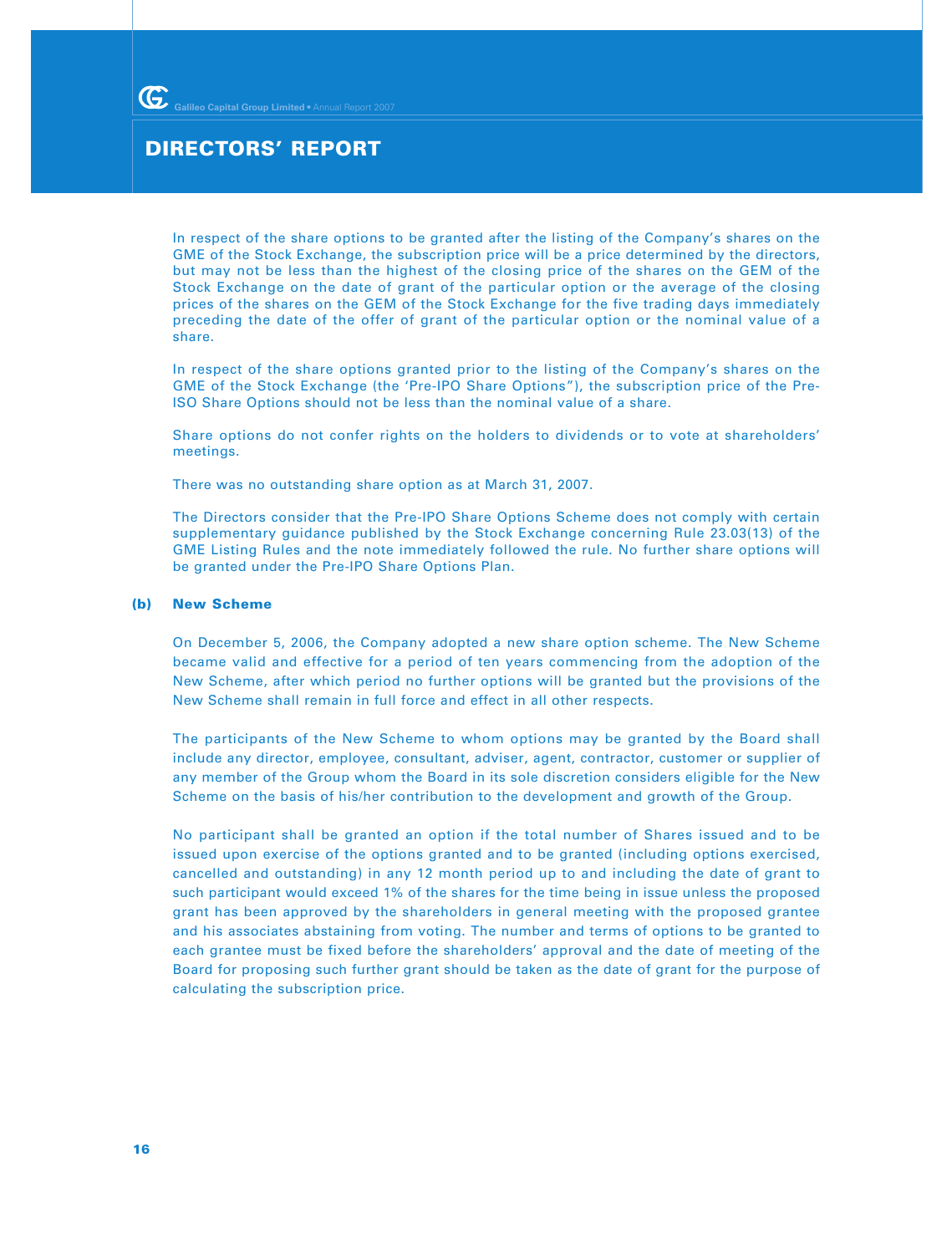The total number of shares which may be issued upon exercise of all options to be granted under the New Scheme and all other share option schemes of the Company (the "Scheme Mandate Limit') shall not exceed 10% of the total number of Shares in issue unless the Company obtains a fresh approval from its shareholders pursuant to the approval of the shareholders in general meetings. At March 31, 2007, the number of shares issuable under share options granted under the Share Option Plan was 72,750,000, which represented approximately 7.5% of the Company's shares in issue as at that date. The limit on the number of shares which may be issued upon exercise of all outstanding options granted and yet to be exercised under the New Scheme and any other schemes shall not exceed 30% of the shares of the Company from time to time.

The offer of a grant of share options may be accepted within 14 days after the date on which the offer becomes or is declared unconditional. The exercise period of the share options granted is determinable by the board of directors, and commences on any date after the date of grant and ends on a date which is not later than ten years from the date of offer of the share options or the expiry date of the New Scheme, if earlier.

The exercise price of share options is determined by the board of directors, but may not be less than the higher of (i) the closing price of the Company's shares on the GEM of the Stock Exchange on the date of grant of the option; (ii) the average of the closing prices of the Company's shares on the GEM of the Stock Exchange for the five trading days immediately preceding the date of grant of the option; and (iii) the nominal value of the shares of the Company.

The Company will comply with the disclosure requirements under Chapter 23 of the GEM Listing Rules, including without limitation disclosures in the annual and interim reports of the Company including details of the options granted to the following persons: (i) each of the connected person; (ii) each participant with options granted in excess of the limit; (iii) aggregate figures for the employees; (iv) aggregate figures for supplier of goods or services; and (v) all other participants as an aggregate whole.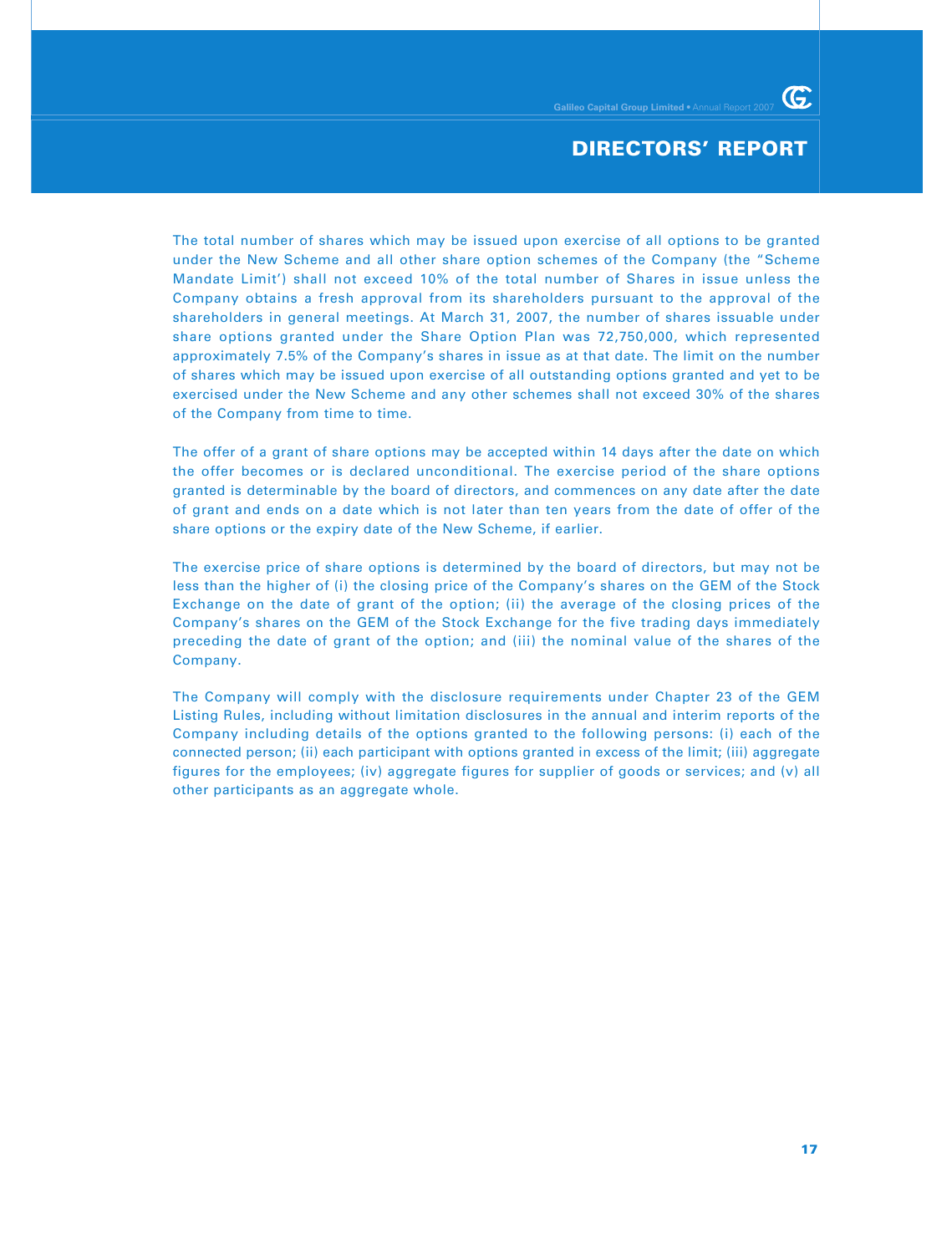#### The following share options were outstanding under the Option Scheme during the year:

|                                       |                     | <b>Number of share options</b>       |                                        |                      |                                                                                  |                     |                              |                                                                            |
|---------------------------------------|---------------------|--------------------------------------|----------------------------------------|----------------------|----------------------------------------------------------------------------------|---------------------|------------------------------|----------------------------------------------------------------------------|
| Name of<br>category of<br>participant | At April 1,<br>2006 | <b>Granted</b><br>during<br>the year | <b>Exercised</b><br>during the<br>vear | At March 31,<br>2007 | Date of<br>exercise of<br>share option share option <sup>(1)</sup> share options | Date of<br>grant of | <b>Exercise</b><br>period of | <b>Exercise</b><br>price<br>of share<br>options <sup>(2),(3)</sup><br>HK\$ |
| <b>Director</b><br>Mr. Lee Chi Shing, | ۰                   | 2,500,000                            | ۰                                      | 2,500,000            | ۰                                                                                | 19-12-2006          | 19-12-2007 to<br>18-12-2016  | 0.418                                                                      |
| Caesar                                | ۰                   | 1,000,000                            | ۰                                      | 1,000,000            | ÷                                                                                | 23-02-2007          | 23-02-2008 to<br>22-02-2017  | 0.300                                                                      |
| <b>Consultants</b><br>In aggregate    | -                   | 74,000,000                           | (5,000,000)                            | 69,000,000           | 19-03-2007                                                                       | 23-02-2007          | 23-02-2007 to<br>22-02-2008  | 0.300                                                                      |
| Other employees<br>In aggregate       |                     | 250,000                              | ۰                                      | 250,000              | ۰                                                                                | 19-12-2006          | 19-12-2007 to<br>18-12-2016  | 0.418                                                                      |
|                                       | ۰                   | 77,750,000                           | (5,000,000)                            | 72,750,000           |                                                                                  |                     |                              |                                                                            |

- (1) The vesting period of the share options is from the date of the grant until the commencement of the exercise period.
- (2) The exercise price of the share option is subject to adjustment in the case of a capitalisation issue, rights issue, sub-division or consolidation of the Company's shares or reduction of the Company's share capital.
- (3) The number of share options and exercised price had been adjusted following the completion of open offer. These fair values of the share options granted on December 19, 2006 and February 23, 2007 were calculated using the Black-Scholes pricing model. The inputs into the model were at the date of grant of options as follows:

|                                | December 19,<br>2006 | <b>February 23,</b><br>2007 |
|--------------------------------|----------------------|-----------------------------|
| Weighted average share price   | 0.408                | 0.280                       |
| Exercise price                 | 0.418                | 0.300                       |
| <b>Expected volatility</b>     | 70%                  | 70%                         |
| Expected life (year)           | 6                    | 6                           |
| Risk-free rate                 | 3.57%                | $3.69 - 4.04%$              |
| Expected dividend yield        | 0%                   | O%                          |
| Employee exit rate pre-vesting | 0%                   | $0\%$                       |

Expected volatility was determined by using the historical volatility of the Company's share price over the previous 1 year. The expected life used in the model has been adjusted, based on management's best estimate, for the effects of non-transferability, exercise restrictions and behavioral considerations.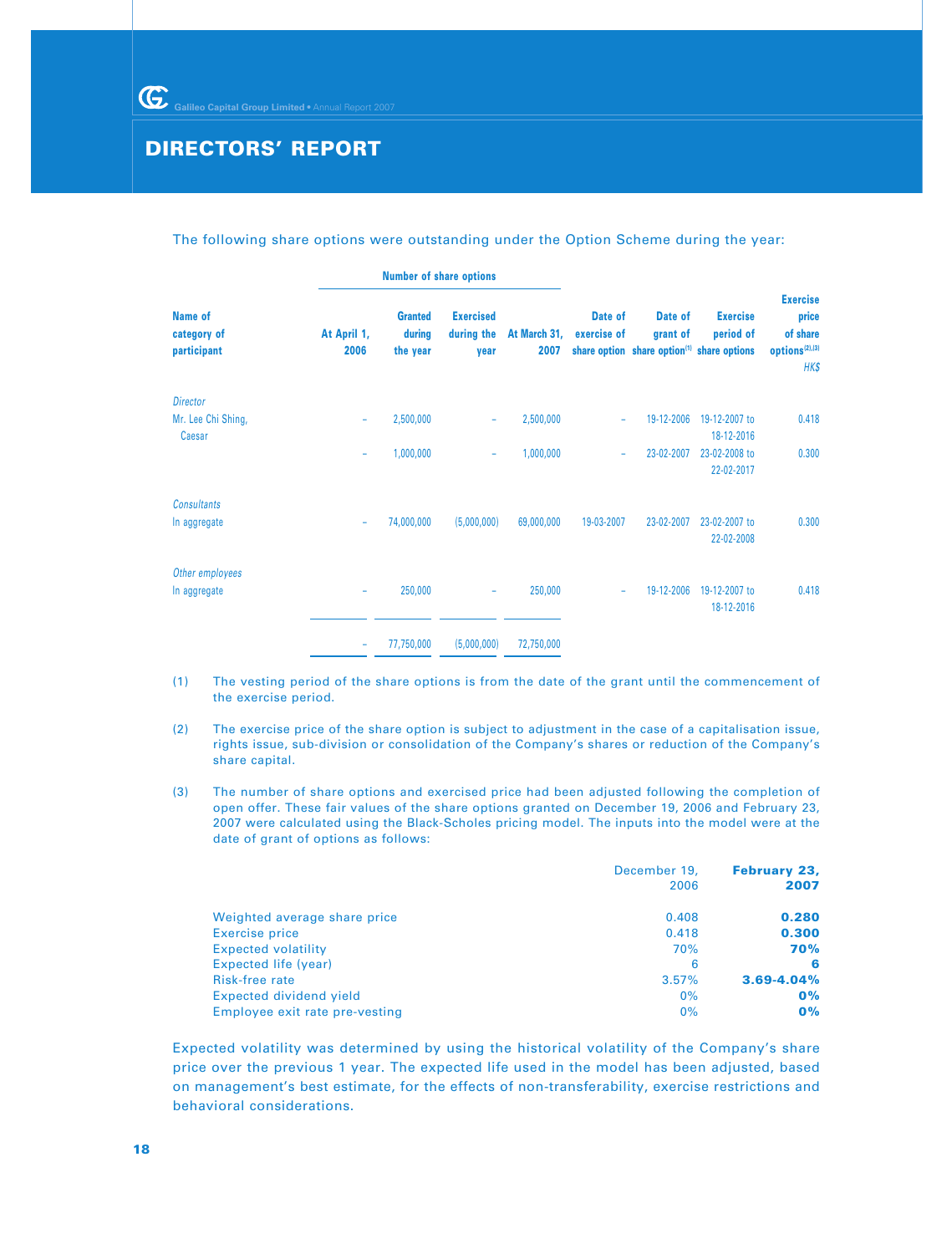The Group recognised the total expense of HK\$3,272,393 for the year ended March 31, 2007 (2006: Nil) in relation to share options granted by the Company.

At March 31, 2007, the Company had 72,750,000 share options (2006: Nil) outstanding under the Option Scheme. The exercise in full of the outstanding share options would, under the present capital structure of the Company, result in the issue of 72,750,000 additional ordinary shares of HK\$0.02 each of the Company and additional share capital of HK\$1,455,000 (2006: Nil) and share premium of approximately HK\$20,414,500 (2006: Nil) (before share issue expenses).

The number and weighted average exercise prices of share options are as follows:

|                                             | 2007            |               | 2006           |               |
|---------------------------------------------|-----------------|---------------|----------------|---------------|
|                                             | <b>Weighted</b> | <b>Number</b> | Weighted       | <b>Number</b> |
|                                             | average         | <b>of</b>     | average        | 0f            |
|                                             | exercise price  | options       | exercise price | options       |
| Outstanding at the beginning<br>of the year |                 |               |                |               |
| Exercised during the year                   | 0.31            | 5,000,000     |                |               |
| Granted during the year                     | 0.31            | 77,750,000    |                |               |
| Outstanding at the end of the year          | 0.31            | 72,750,000    |                |               |
| Exercisable at the end of the year          | 0.31            | 72,750,000    |                |               |

The weighted average share price at the date of exercise for shares options exercised during the year was HK\$0.31 (2006: not applicable).

The options outstanding at March 31, 2007 had an exercise price of HK\$0.31 (2006: not applicable) and a weighted average remaining contractual life of 11.3 years (2006: not applicable).

### **MAJOR CUSTOMERS AND SUPPLIERS**

In the year under review, the services provided to the Group's largest client and five largest clients accounted for 41% and 54%, respectively of the total turnover for the year. In view of the nature of the Group's business, no purchasers and suppliers were noted.

In the opinion of the directors, none of the directors, their associates or any shareholders of the Company who owned more than 5% of the Company's share capital had any interest in the Group's five largest customers.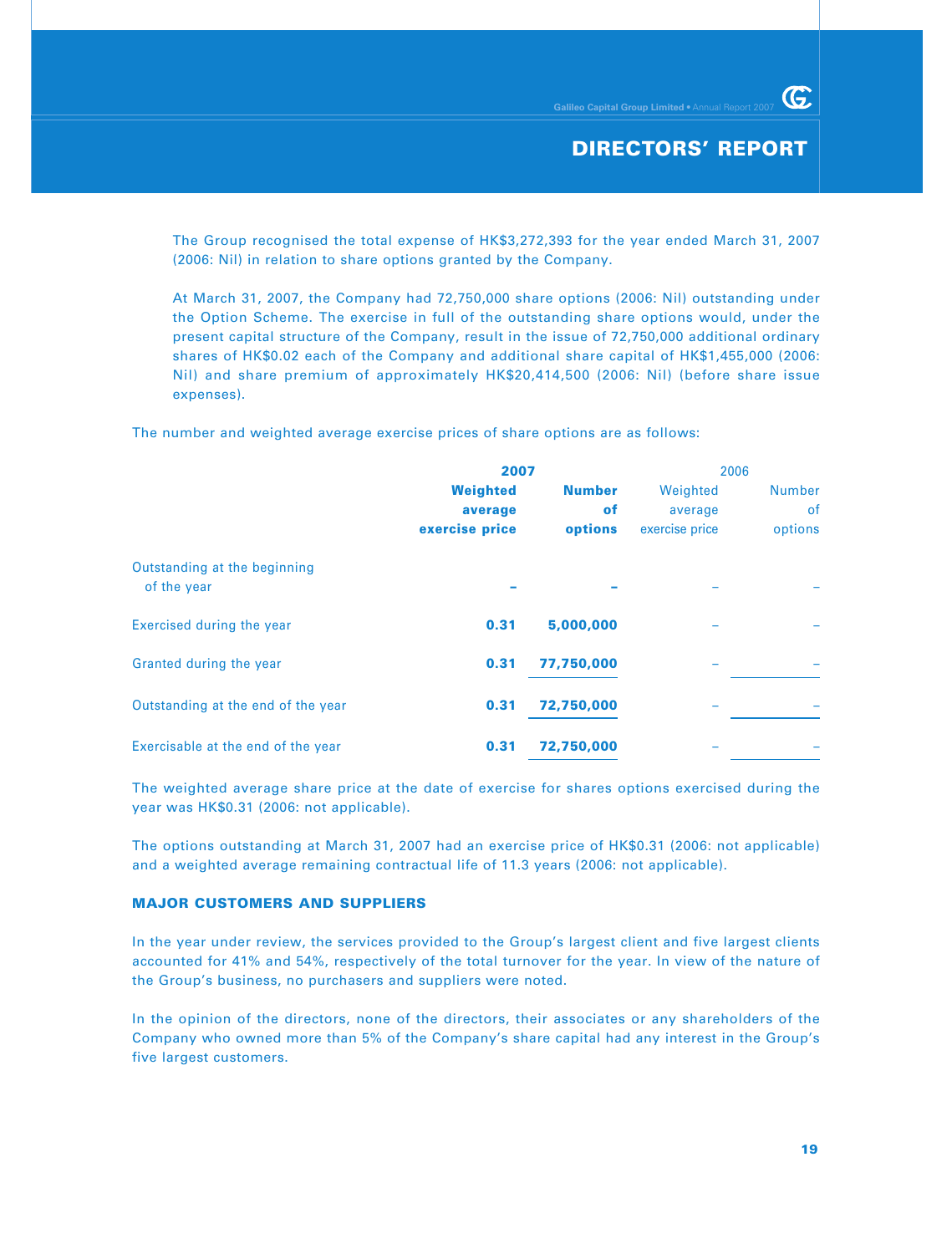### **PURCHASE, SALE OR REDEMPTION OF THE COMPANY'S LISTED SECURITIES**

Neither the Company nor any of its subsidiaries purchased, sold or redeemed any of the Company's listed securities during the year ended March 31, 2007.

### **MODEL CODE FOR SECURITIES TRANSACTIONS BY DIRECTORS**

The Company has adopted a code of conduct regarding securities transactions by directors on terms not less than the required standard of dealings set out in Rules 5.48 to 5.67 of the GEM Listing Rules.

Having made specific enquiry of all directors, all directors confirmed they have complied with the required standard of dealings and the code of conduct regarding securities transactions by directors adopted by the Company.

### **BOARD PRACTICES AND PROCEDURES**

The Company has complied with Rules 5.34 to 5.45 of the GEM Listing Rules concerning board practices and procedures throughout the year ended March 31, 2007.

### **APPOINTMENT OF INDEPENDENT NON-EXECUTIVE DIRECTORS**

The Company has received, from each of the independent non-executive directors, an annual confirmation of his independence pursuant to Rule 5.09 of the GEM Listing Rules. The Company considers all of the independent non-executive directors are independent.

### **PRE-EMPTIVE RIGHTS**

There is no provisions for pre-emptive rights under the Company's Articles of Association, or the laws of the Cayman Islands, which would oblige the Company to offer new shares on a pro-rata basis to existing shareholders.

### **AUDIT COMMITTEE**

The audit committee comprises three members, Messrs. Siu Hi Lam, Alick, Kwok Kwan Hung; and Chien Hoe Yong. All of them are independent non-executive directors of the Company.

The primary duties of the audit committee are to review the Company's annual and quarterly financial reports and to provide advice and comments thereon to the Board of Directors. Four audit committee meetings were held during the year.

The Group's financial statements for the year ended March 31, 2007 have been reviewed by the audit committee, which is of the opinion that the preparation of such financial statements complies with applicable accounting standards, the GEM Listing Rules, and that adequate disclosures have been made.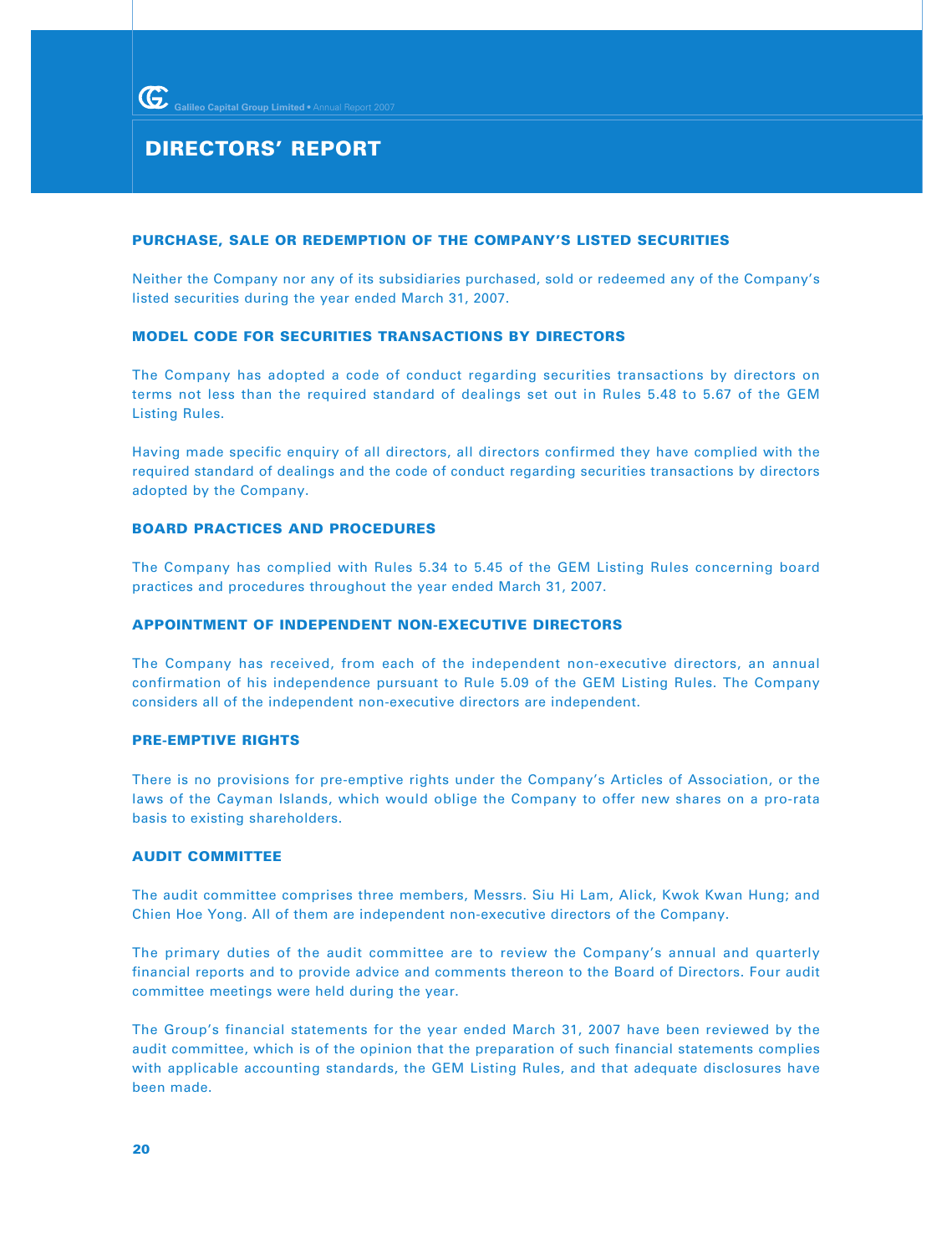### **DIRECTORS' REPORT**

#### **EMOLUMENT POLICY**

The Group's emolument policy for senior executives is basically performance-linked. Staff benefits, including medical coverage and mandatory provident funds are also provided to employees where appropriate.

### **AUDITORS**

Lo and Kwong C. P. A. Company Limited have acted as auditors of the Company for the year ended March 31, 2007. For the year ended March 31, 2006 and March 31, 2005, Homan CPA Limited and Deloitte Touche Tohmatsu acted as auditors of the Company respectively.

A resolution will be submitted to the annual general meeting of the Company to re-appoint Messrs. Lo and Kwong C. P. A. Company Limited as auditors of the Company.

On behalf of the Board

**Chui Bing Sun** Chairman

Hong Kong June 25, 2007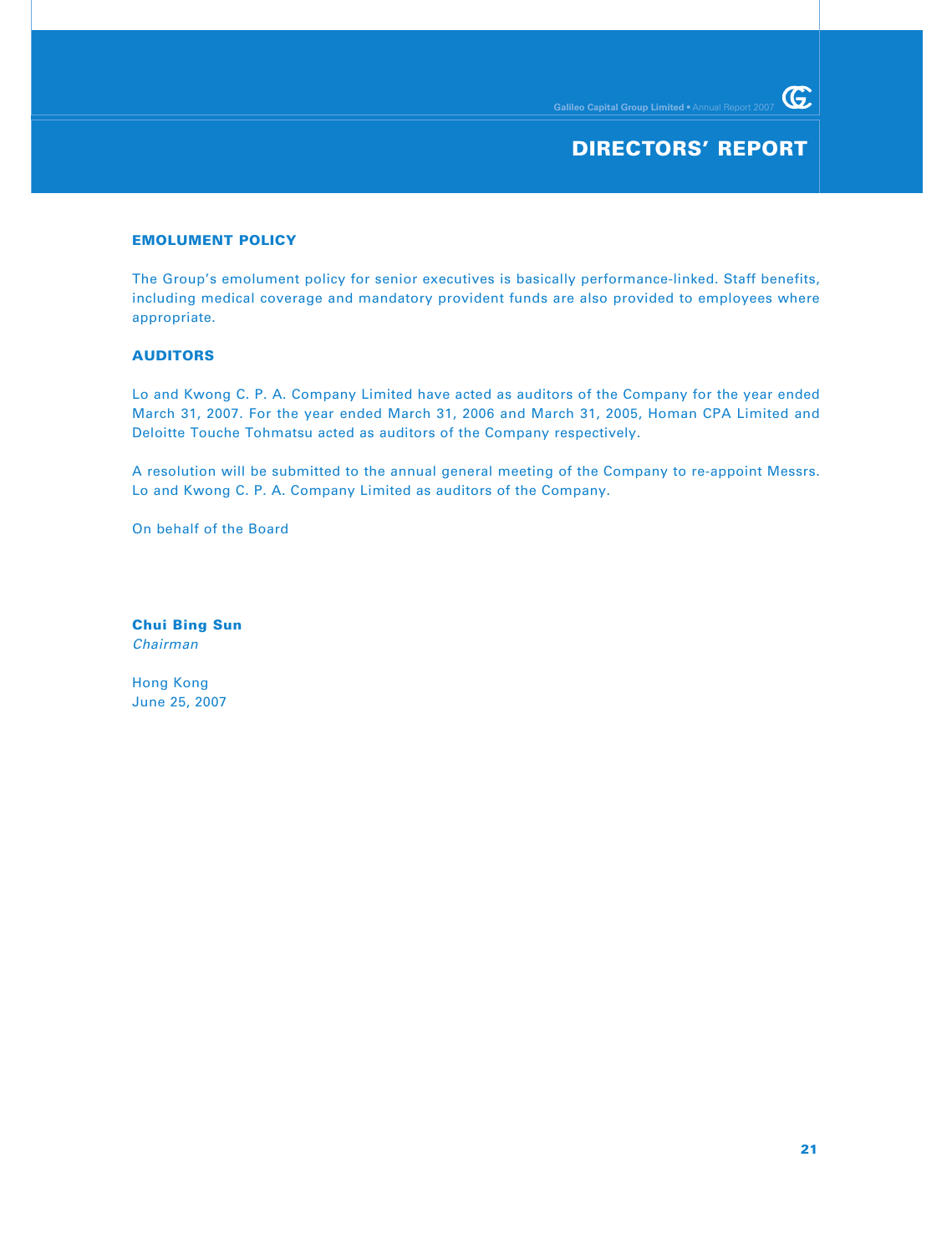### **CORPORATE GOVERNANCE REPORT**

The Company is committed to high standards of corporate governance for the enhancement of shareholder value. The Company believes that good corporate governance is not only in the interest of investors but also in the interest of the Company. It is also of the view that good corporate governance is a reflection of the standard and quality of the management and operations of the Company and it also helps sustain the long-term support of shareholders upon which the Company's success depends.

The Company closely monitors corporate governance development in Hong Kong and it regularly reviews its corporate governance practices in light of experience and evolving regulatory requirements to ensure that the Company keeps abreast of shareholders' expectations. The principles of corporate governance adopted by the Company emphasize a quality board, sound internal control, and transparency and accountability to shareholders.

### **CODE ON CORPORATE GOVERNANCE PRACTICES**

The Company has complied with the code provisions set out in the Code on Corporate Governance Practices ("Code on CG Practices") contained in Appendix 15 of the GEM Listing Rules throughout the year ended March 31, 2007.

### **CODE OF CONDUCT REGARDING SECURITIES TRANSACTIONS BY DIRECTORS**

The Company has adopted a Code of Conduct regarding Securities Transactions by Directors on terms not less than the required standard of dealings ("Code of Conduct"). Having made specified enquiry with the Directors, all the Directors confirmed that they have complied with the required standard of dealings as set out in the Code of Conduct for the year ended March 31, 2007.

### **BOARD OF DIRECTORS**

The principal duty of the board of directors of the Company ("Board") is to ensure that the Company is properly managed in the interest of shareholders.

The Board, led by the Chairman, is responsible for the formulation of Company-wide strategies and policies, including an oversight of the management. Management is responsible for the day-to-day operations of the Company under the leadership of the Directors.

As at March 31, 2007, the Board comprised 5 Directors, including the Chairman, 1 Executive Director and 3 Independent Non-executive Directors. One of the Independent Non-executive Director has appropriate professional qualifications in accounting. Biographical details of the Directors are set out on pages 9 to 10.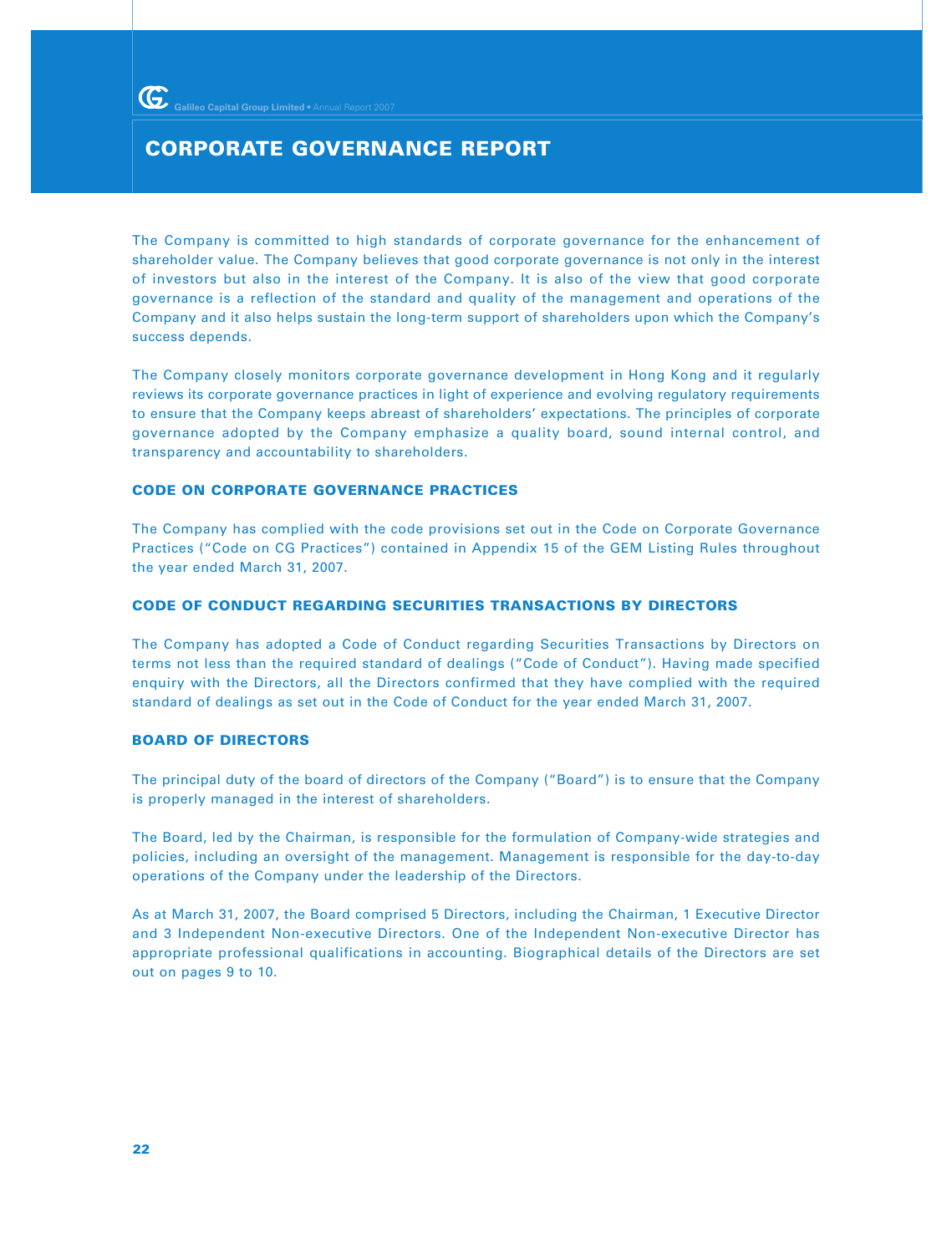In determining the independence of a Director , the Board would consider whether the Director has any direct or indirect material relationship with the Company and the Board follows the requirements set out in the GEM Listing Rules. Each of the Independent Non-executive Directors has made an annual confirmation of independence pursuant to Rule 5.09 of the GEM Listing Rules. The Company is of the view that all the Independent Non-executive Directors meet the independence guidelines set out in Rule 5.09 of the GEM Listing Rules and considers that they are independent.

The Chairman is responsible for providing leadership to, and overseeing the functioning of, the Board to ensure that the Board acts in the best interest of the Company. To ensure that Board meetings are planned and conducted effectively, the Chairman is primarily responsible for drawing up and approving the agenda for each Board meeting, taking into account, where appropriate, any matters proposed by other Directors for inclusion in the agenda. With the support of Executive Directors and the Company Secretary, the Chairman seeks to ensure that all Directors are properly briefed on issues arising at Board meetings and receive adequate and reliable information in a timely manner. The Chairman also actively encourages Directors to be fully engaged in the Board's affairs and make contribution to the Board's functions. With the support of all other members of the Board, the Chairman procures that good corporate governance practices and procedures are established and that appropriate steps are taken to provide effective communication with shareholders.

The Board is responsible for all management functions of the Company. The Board meets regularly, and at least 4 times a year. Between scheduled meetings, senior management of the Group from time to time provides to Directors information on the activities and development of the businesses of the Group. In addition, Directors have full access to information on the Group and independent professional advice whenever deemed necessary by the Directors.

The Board held 21 meetings during the year ended March 31, 2007 with an average attendance rate of over 60%.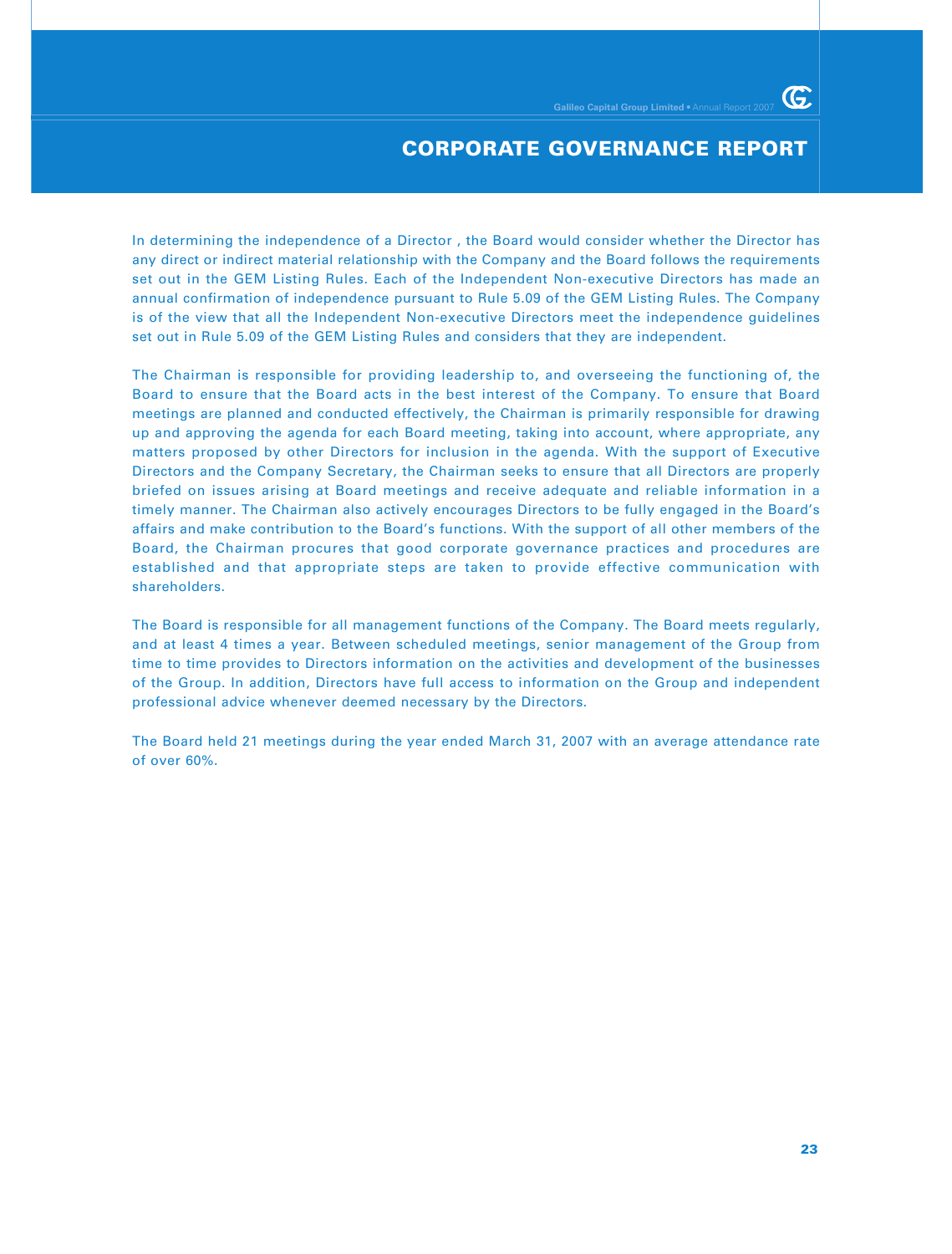### **CORPORATE GOVERNANCE REPORT**

The attendance records of the Board meetings held in 2007 are set out below:

|                                            |                                | <b>Attended</b> |
|--------------------------------------------|--------------------------------|-----------------|
| <b>Chairman</b>                            |                                |                 |
| Mr. Chui Bing Sun                          | (appointed on August 14, 2006) | 14/14           |
| <b>Executive Directors</b>                 |                                |                 |
| Mr. Lee Chi Shing, Caesar                  | (appointed on August 14, 2006) | 10/14           |
| Mr. Liu Ka Lim                             | (resigned on August 14, 2006)  | 6/8             |
| Mr. Sun Wai Tat, Victor                    | (resigned on August 14, 2006)  | 5/8             |
| Mr. Kan Siu Lun                            | (resigned on August 14, 2006)  | 5/8             |
| Ms. Lam So Ying                            | (resigned on August 14,2006)   | 6/8             |
| Ms. Sy Wai Shuen                           | (resigned on August 14, 2006)  | 6/8             |
| <b>Independent non-executive Directors</b> |                                |                 |
| Mr. Siu Hi Lam, Alick                      | (appointed on August 14, 2006) | 7/14            |
| Mr. Kwok Kwan Hung                         | (appointed on August 14,2006)  | 6/14            |
| Mr. Chien Hoe Yong                         | (appointed on August 14, 2006) | 4/14            |
| Mr. Shum Kai Wing                          | (resigned on August 14,2006)   | 6/8             |
| Mr. Wong Yuk Man, Edmand                   | (resigned on August 14, 2006)  | 7/8             |
| Mr. Chow Cheuk Lap                         | (resigned on August 14, 2006)  | 7/8             |

Save for the above regular board meetings of the Period, the Board will meet on other occasions when a board-level decision on a particular matter is required. The Directors will receive details of agenda items for decision 7 business days in advance of each board meeting and the minutes within 3 business days after the meeting.

Each of the Independent Non-executive Directors has entered into a letter of service with the Company for a term one year's period. All the Independent Non-executive Directors are subject to re-election at each annual general meeting of the Company.

Upon appointment, the Directors would receive an orientation review of the Company and its business from senior executives. Information and updates are provided to Directors regularly to ensure that Directors keep up with the latest changes in the commercial and regulatory environment in which the Group conducts its businesses.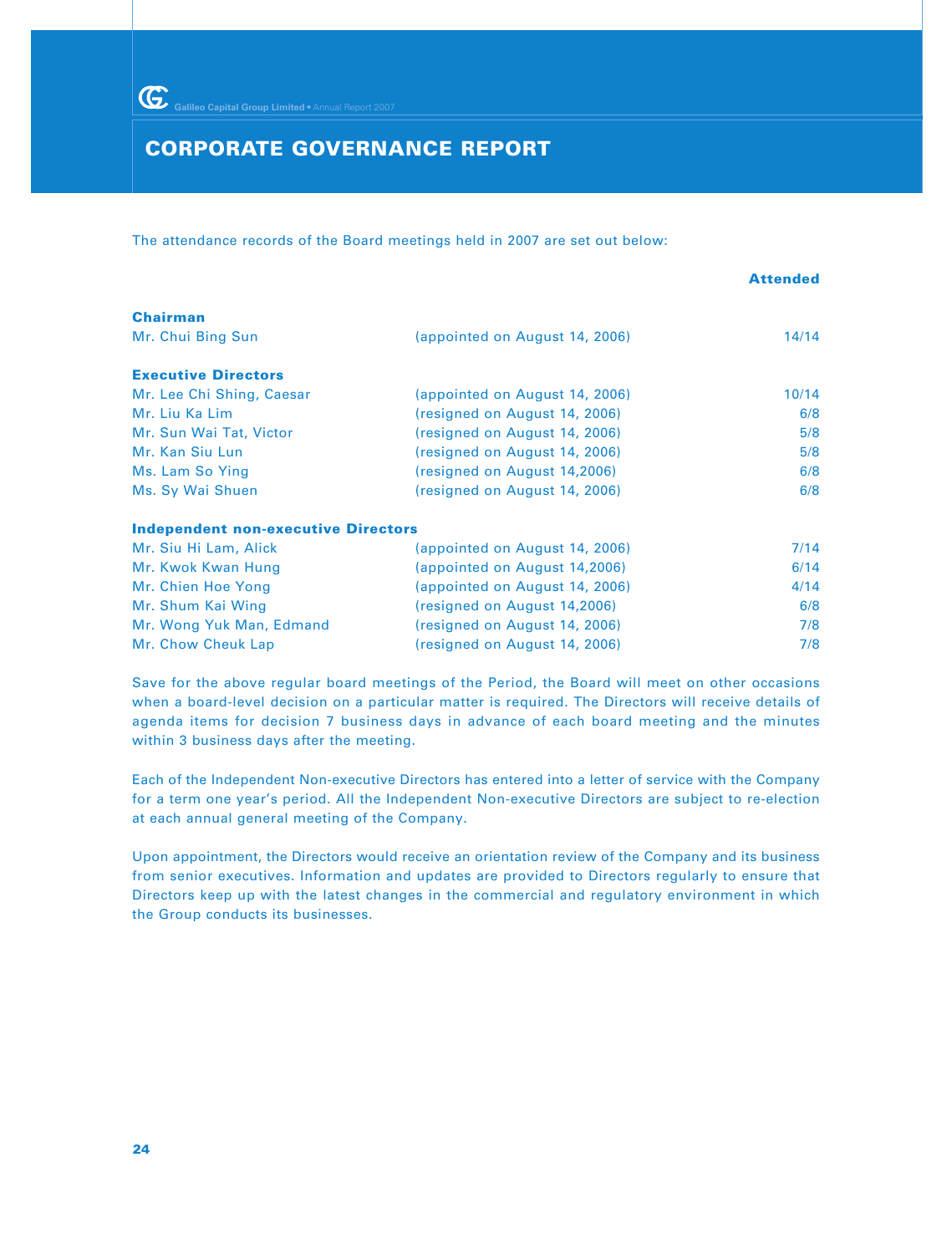### **CORPORATE GOVERNANCE REPORT**

#### **DIRECTORS' RESPONSIBILITY FOR THE FINANCIAL STATEMENTS**

The Directors acknowledge their responsibility for preparing the financial statements of the Group.

The Directors ensure the financial statements of the Group are prepared in accordance with the statutory requirements and applicable accounting standards. The Directors also ensure the publication of the financial statements of the Group is made in a timely manner. The financial statements have been prepared on a going concern basis, the validity of which depends upon the Company attaining future profitable operations, the continuous financial support from Mr. Chui Bing Sun being available, and the availability of additional financing. The financial statements do not include any adjustments that would result from a failure to obtain such funding. The Directors consider that the fundamental uncertainty has been adequately accounted for and disclosed in the financial statements.

The statement of the Auditors of the Company about their reporting responsibilities on the financial statements of the Group is set out in the Auditors' Report on pages 30 and 31.

#### **AUDIT COMMITTEE**

The Company has established an Audit Committee with written terms of reference in compliance with the GEM Listing Rules. The duties of the Audit Committee are to review the Company's annual and quarterly financial reports and to provide advice and comments thereon to the Board. The Audit Committee comprises three independent non-executive Directors, namely, Mr. Siu Hi Lam, Alick, Mr. Kwok Kwan Hung and Mr. Chien Hoe Yong. The biographies of members of the Audit Committee are set out in the paragraph headed "Directors and Staff" above.

The Audit Committee held 5 meetings in 2007 with an average attendance rate of 100%.

The attendance records of the Audit Committee meetings held in 2007 are set out below:

| <b>Name of Member</b>         |                                | <b>Attended</b> |
|-------------------------------|--------------------------------|-----------------|
| Mr. Chien Hoe Yong (Chairman) | (appointed on August 14, 2006) | 4/4             |
| Mr. Siu Hi Lam, Alick         | (appointed on August 14, 2006) | 4/4             |
| Mr. Kwok Kwan Hung            | (appointed on August 14, 2006) | 4/4             |
| Mr. Shum Kai Wing             | (resigned on August 14, 2006)  | 1/1             |
| Mr. Wong Yuk Man, Edmand      | (resigned on August 14, 2006)  | 1/1             |
| Mr. Chow Cheuk Lap            | (resigned on August 14, 2006)  | 1/1             |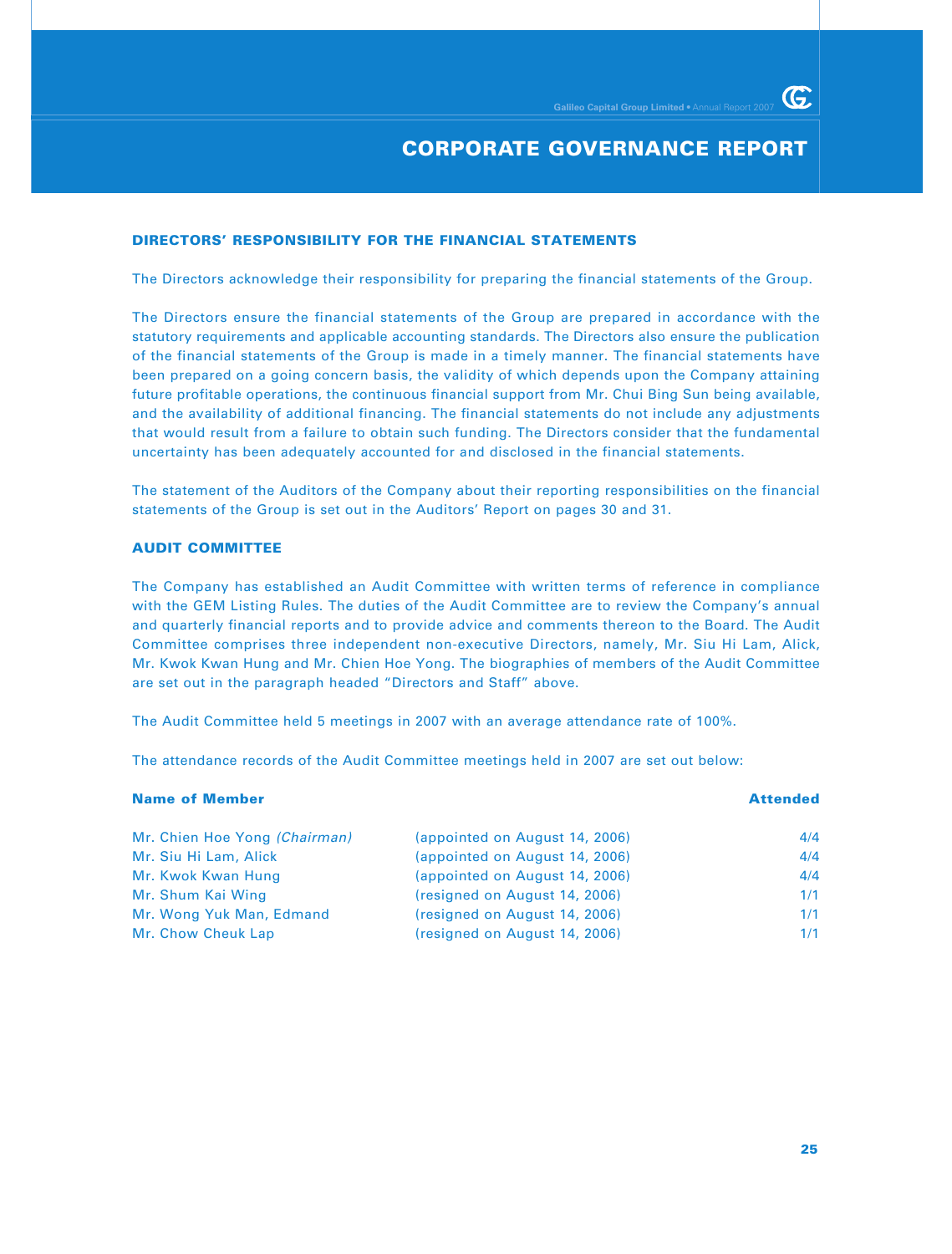### **CORPORATE GOVERNANCE REPORT**

For 2007, the Audit Committee reviewed with senior management and the external auditors of the Company their respective audit findings, the accounting principles and practices adopted by the Company, legal and regulatory compliance, and internal control, risk management and financial reporting matters (including the interim and annual financial statements for the year ended March 31, 2007 before recommending them to the Board for approval). In particular, the Audit Committee monitored the integrity of financial statements of the Company and the annual report and accounts and quarterly reports and accounts of the Company, discussed with management and the external auditor, and reviewed significant financial reporting judgments contained in them. In this regard, in reviewing such reports and accounts of the Company before submission to the Board, the Audit Committee focused particularly on:

- (a) any changes in financial reporting and accounting policies and practices;
- (b) major judgmental areas;
- (c) significant adjustments resulting from audit;
- (d) the going concern assumption and any qualifications;
- (e) compliance with accounting standards; and
- (f) compliance with the GEM Listing Rules and any other legal requirements in relation to financial reporting.

The audited consolidated results of the Group for the year ended March 31, 2007 have been reviewed by the Audit Committee.

### **AUDITORS' REMUNERATION**

The amount of fees charged by the Auditors generally depends on the scope and volume of the auditors' work. For the year ended March 31, 2007, the Auditors of the Company received approximately HK\$319,000 for audit services and HK\$50,000 for non-audit services for compliance report.

#### **REMUNERATIONS COMMITTEE**

The Company has established a Remunerations Committee in March 2005. The current existing Remunerations Committee consists 3 Independent Non-executive Directors, namely, Mr. Siu Hi Lam, Alick, Mr. Kwok Kwan Hung and Mr. Chien Hoe Yong. The biographies of members of the Remuneration Committee are set out in the paragraph headed "Directors and Staff".

The Remunerations Committee would assist the Board to develop and administer a fair and transparent procedure for setting policy on the remuneration of Directors and senior management of the Company and for determining their remuneration packages and also is responsible for the administration of the share option schemes adopted by the Company. Terms of reference of the Remunerations Committee are approved by the Directors.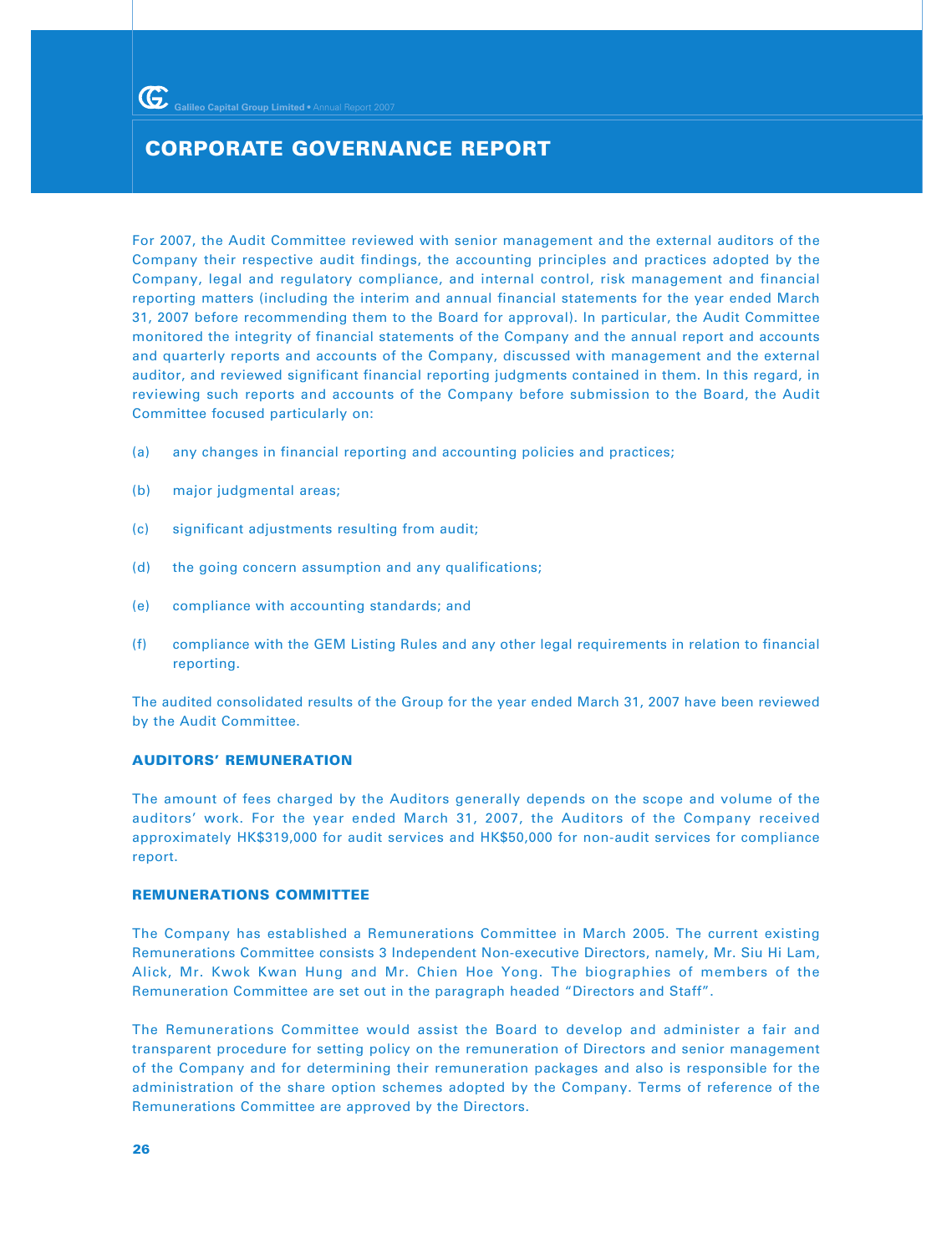G.

Executive Directors are responsible for reviewing all relevant remuneration data and market conditions as well as the performance of the individual and the profitability of the Company, and propose to the Remunerations Committee for consideration and approval of remuneration packages for Directors and senior management. Executive Directors, however, do not participate in determining their own remuneration.

The Remunerations Committee held 1 meeting in 2007 with 100% attendance.

The attendance records of the Remunerations Committee meetings held in 2007 are set out below:

| <b>Name of Member</b>         |                                | <b>Attended</b> |
|-------------------------------|--------------------------------|-----------------|
| Mr. Chien Hoe Yong (Chairman) | (appointed on August 14, 2006) | 1/1             |
| Mr. Siu Hi Lam, Alick         | (appointed on August 14, 2006) | 1/1             |
| Mr. Kwok Kwan Hung            | (appointed on August 14, 2006) | 1/1             |
| Mr. Shun Kai Wing             | (resigned on August 14, 2006)  | N/A             |
| Mr. Wong Yuk Man, Edmand      | (resigned on August 14, 2006)  | N/A             |
| Mr. Chow Cheuk Lap            | (resigned on August 14, 2006)  | N/A             |

The remuneration of Directors and senior management was determined with reference to the performance and profitability of the Company as well as remuneration benchmarks from other local and international companies and the prevailing market conditions. Directors and employees also participate in bonus arrangements determined in accordance with the performance of the Group and the individual's performance.

Details of Director's emoluments for the year ended March 31, 2007 are set out in note 10 to the accounts.

### **NOMINATIONS COMMITTEE**

A nomination committee is not necessary for the Company, after the Board reviewed the needs and current situation of the Company. The Board will be responsible for reviewing the profile of current directors and potential candidate of director to ensure that the composition of the Board is appropriate for the Company.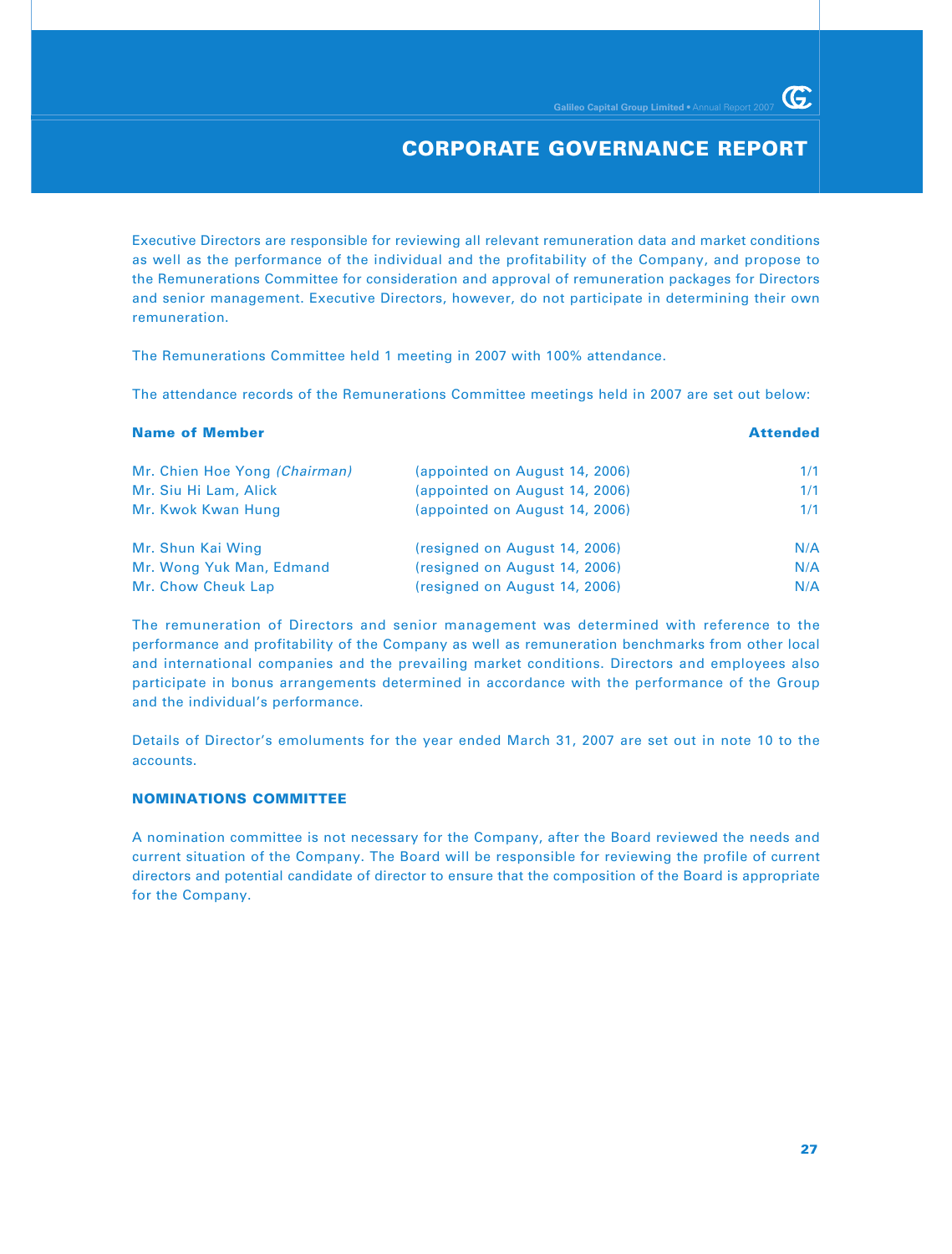### **CORPORATE GOVERNANCE REPORT**

#### **INTERNAL CONTROL**

An internal control system, being an integral part of the Company's operations, is a process effected by the Board and management team to provide reasonable assurance regarding the effectiveness and efficiency of operations in achieving the established corporate objectives, safeguarding Company assets, providing reliable financial reporting, and complying with applicable laws and regulations.

The Board is responsible for making appropriate assertions on the adequacy of internal controls over financial reporting and the effectiveness of disclosure controls and procedures. Through the Audit Committee, it regularly reviews the effectiveness of the system.

### **INVESTOR RELATIONS AND SHAREHOLDERS' RIGHTS**

The Board is committed to providing clear and full information about the Company's performance to shareholders through the publication of quarterly reports and annual reports. In addition to dispatching circulars, notices and financial reports to shareholders, additional information is also available to shareholders on the website of the Stock Exchange.

The annual general meeting provides a useful forum for shareholders to raise comments and exchange views with the Board. Shareholders are encouraged to attend annual general meetings for which the Company gives at least 21 days' notice. The Chairman and Directors and external auditors are available to answer questions on the Company's businesses at the meeting.

Shareholders have statutory rights to call for extraordinary general meetings by serving written requests to the Company and to put forward agenda items for consideration by shareholders. Details of the poll voting procedures and the rights of shareholders to demand a poll are included in the circular despatched to shareholders. The results of the poll are published on the Stock Exchange's website. Financial and other information is available on the Stock Exchange's website, which is updated regularly.

The Company values feedback from shareholders on its effort to promote transparencies and foster investor relationships. Comments and suggestions are welcome and can be addressed to our Company by mail.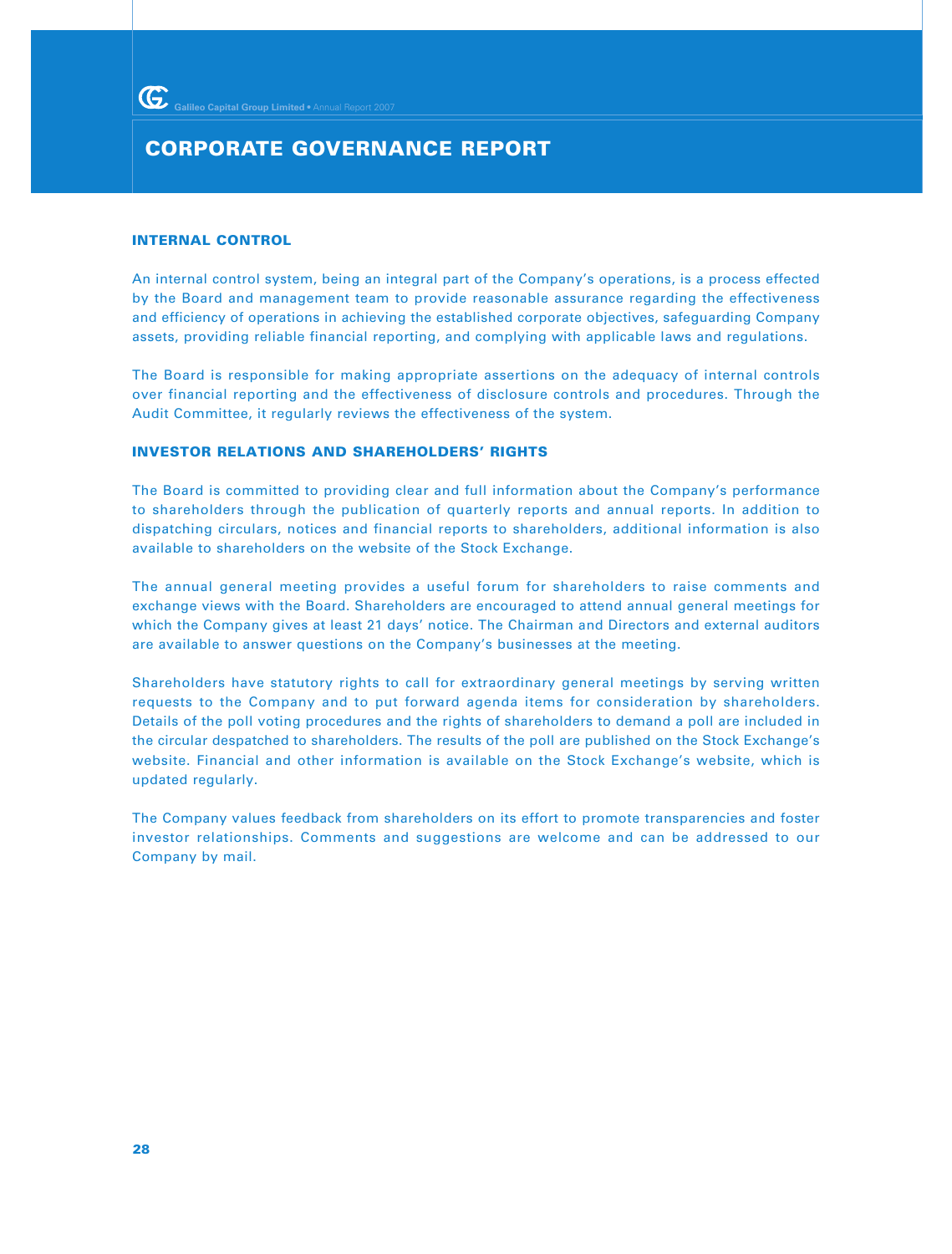### **CORPORATE GOVERNANCE REPORT**

#### **VOTING BY POLL**

In compliance with the requirements on the poll voting procedures, the Company has informed the Members in respect of the procedures for voting by poll and the rights of the Members in demanding for poll in each general meeting. Pursuant to Article 72 of the Company's Articles of Association, a resolution put to the vote of the meeting shall be decided on a show of hands unless (before or on the declaration of the result of the show of hands or on the withdrawal of any other demand for a poll) a poll is duly demanded at any general meeting. In the general meetings held during the Year, the Company counted all proxy votes, and except where polls were required, chairman of each general meeting had expressly indicated to the members attending the meetings the levels of proxies lodged on each resolution, and the balance for and against the resolution, after each of the resolution had been dealt with on a show of hands.

Furthermore, Article 72 of the Articles of Association, a vote by poll may be demanded by:

- (a) the Chairman of the meeting; or
- (b) at least three members present in person or by proxy and entitled to vote; or
- (c) any member or members present in person or by proxy and representing in the aggregate not less than one-tenth of the total voting rights of all members having the right attend and vote at the meeting; or
- (d) any member or members present in person or by proxy and holding shares conferring a right to attend and vote at the meeting on which there have been paid up sums in the aggregate equal to not less than one-tenth of the total sum paid up on all shares conferring that right.

In the general meetings held during the year, there were resolutions requiring polls either demanded by the chairmen of the meetings or required under the Listing Rules. In each general meeting, Tengis Limited, the Company's Hong Kong Branch Registrar, was instructed to act as scrutineer. In each general meeting held during the Year, the Company had ensured that where appropriate:

- (i) the procedure for demanding a poll by the Shareholders before putting a resolution to the vote on a show of hands; and
- (ii) the detailed procedures for conducting a poll and then answer any questions from the Shareholders whenever voting by way of a poll is required.

As such, the Company has complied with the requirements in relation to vote by poll.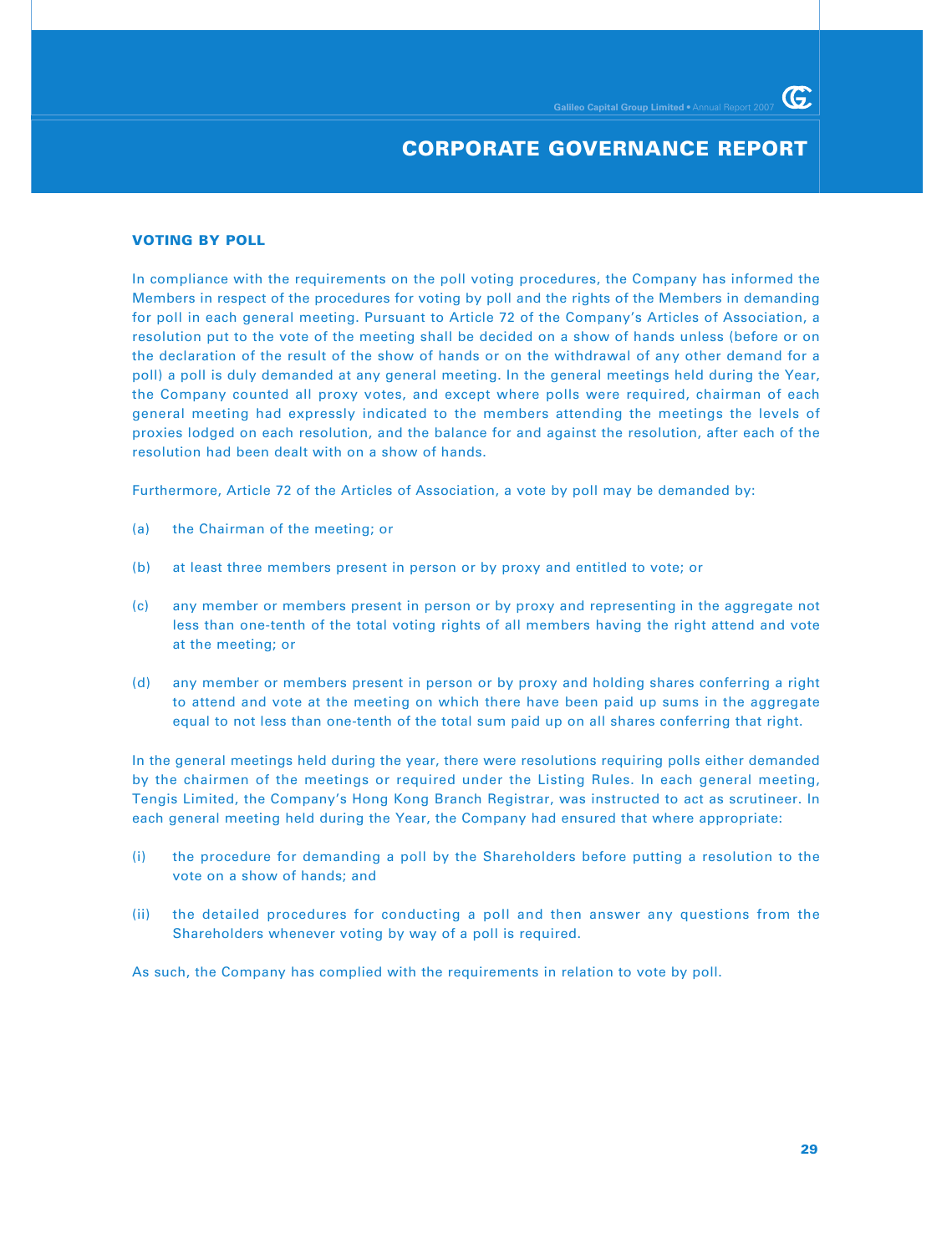### **INDEPENDENT AUDITOR'S REPORT**

### **TO THE SHAREHOLDERS OF GALILEO CAPITAL GROUP LIMITED**

(Incorporated in Cayman Islands with limited liability)

We have audited the consolidated financial statements of Galileo Capital Group Limited (the "Company") and its subsidiaries (collectively referred to as the "Group") set out on pages 32 to 75 which comprise the consolidated and Company's balance sheets as at March 31, 2007 and the consolidated income statement, the consolidated statement of changes in equity and the consolidated cash flow statement for the year then ended and a summary of significant accounting policies and other explanatory notes.

#### **DIRECTORS' RESPONSIBILITIES FOR THE FINANCIAL STATEMENTS**

The directors of the Company are responsible for the preparation and the true and fair presentation of these financial statements in accordance with Hong Kong Financial Reporting Standards issued by the Hong Kong Institute of Certified Public Accountants and the disclosure requirements of the Hong Kong Companies Ordinance. This responsibility includes designing, implementing and maintaining internal control relevant to the preparation and the true and fair presentation of financial statements that are free from material misstatement, whether due to fraud or error, selecting and applying appropriate accounting policies; and making accounting estimates that are reasonable in the circumstances.

#### **AUDITORS' RESPONSIBILITY**

Our responsibility is to express an opinion on these financial statements based on our audit and to report our opinion solely to you, as a body, and for no other purpose. We do not assume responsibility towards or accept liability to any other person for the contents of this report. We conducted our audit in accordance with Hong Kong Standards on Auditing issued by the Hong Kong Institute of Certified Public Accountants. Those standards require that we comply with ethical requirements and plan and perform the audit to obtain reasonable assurance as to whether the financial statements are free from material misstatement.

An audit involves performing procedures to obtain audit evidence about the amounts and disclosures in the financial statements. The procedures selected depend on the auditors' judgment, including the assessment of the risks of material misstatement of the financial statements, whether due to fraud or error. In making those risk assessments, the auditors consider internal control relevant to the Group's preparation and true and fair presentation of the financial statements in order to design audit procedures that are appropriate in the circumstances, but not for the purpose of expressing an opinion on the effectiveness of the Group's internal control. An audit also includes evaluating the appropriateness of accounting policies used and the reasonableness of accounting estimates made by the directors, as well as evaluating the overall presentation of the financial statements.

We believe that the audit evidence we have obtained is sufficient and appropriate to provide a basis for our audit opinion.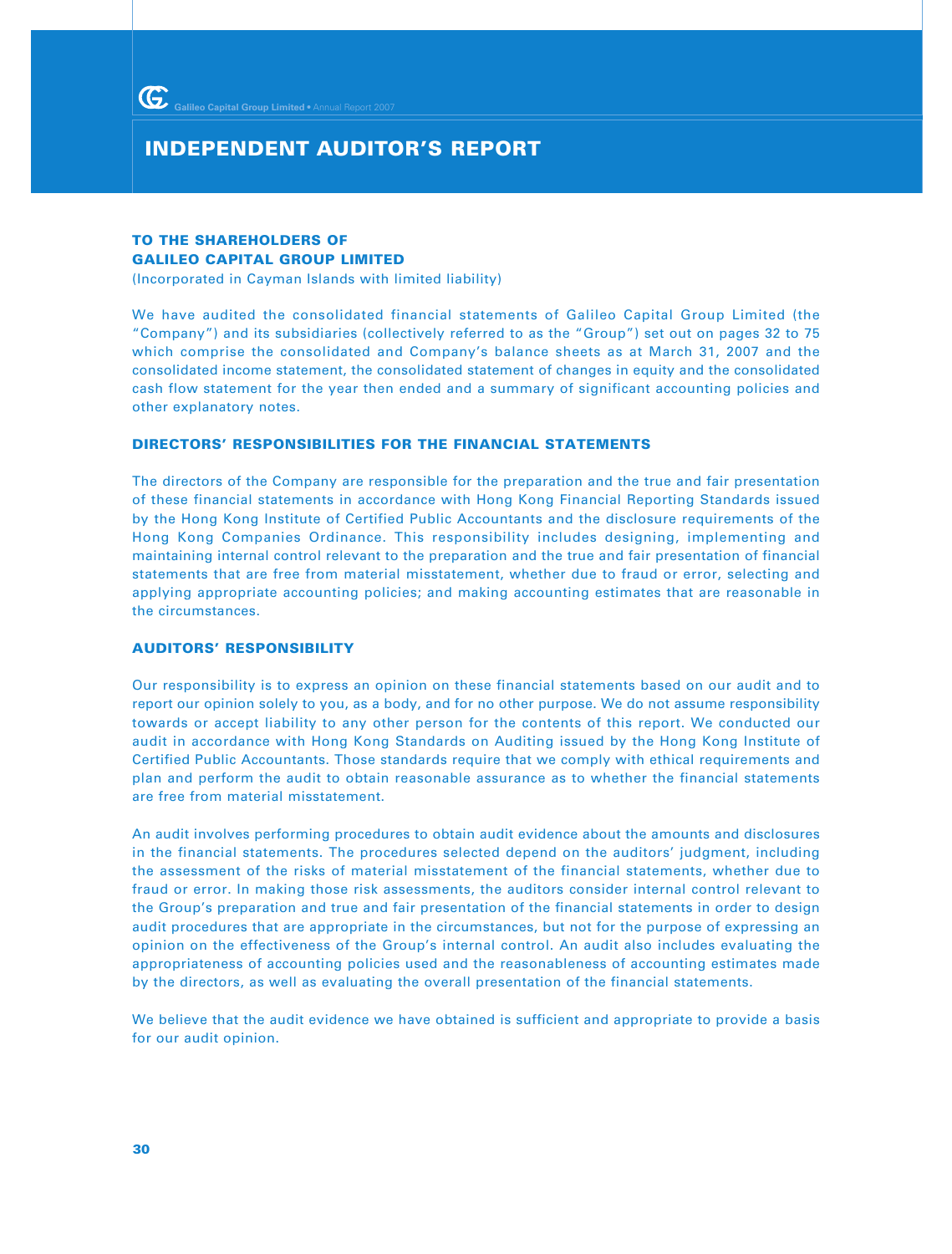### **INDEPENDENT AUDITOR'S REPORT**

#### **FUNDAMENTAL UNCERTAINTY RELATING TO THE GOING CONCERN BASIS**

In forming our opinion, we have considered the adequacy of the disclosures made in note 2 to the financial statements concerning the adoption of the going concern basis on which the financial statements have been prepared. The Group had incurred a consolidated net loss of HK\$6,511,635 for the year ended March 31, 2007 while the Group had net consolidated current liabilities of HK\$4,742,109 as at March 31, 2007. As explained in note 2 to the financial statements, the Group is currently undertaking a number of measures to relieve its current liquidity problems. The directors of the Company are satisfied that the Group will be able to meet in full its financial obligations as they fall due for the foreseeable future.

The financial statements have been prepared on a going concern basis, the validity of which depends upon the Group attaining future profitable operations, the continuous financial support from the substantive shareholder and director, Mr. Chui Bing Sun ("Mr. Chui"), and the availability of additional financing. The financial statements do not include any adjustments that would result from a failure to obtain such funding. We consider that the fundamental uncertainty has been adequately disclosed in the financial statements and our opinion is not qualified in this respect.

#### **OPINION**

In our opinion, the financial statements give a true and fair view of the state of affairs of the Company and the Group as at March 31, 2007 and of Group's loss and cash flows for the year then ended in accordance with Hong Kong Financial Reporting Standards and have been properly prepared in accordance with the disclosure requirements of the Hong Kong Companies Ordinance.

**Lo and Kwong C.P.A. Company Limited**

Certified Public Accountants (Practising)

Hong Kong June 25, 2007

**Lo Wah Wai** Practising Certificate Number P02693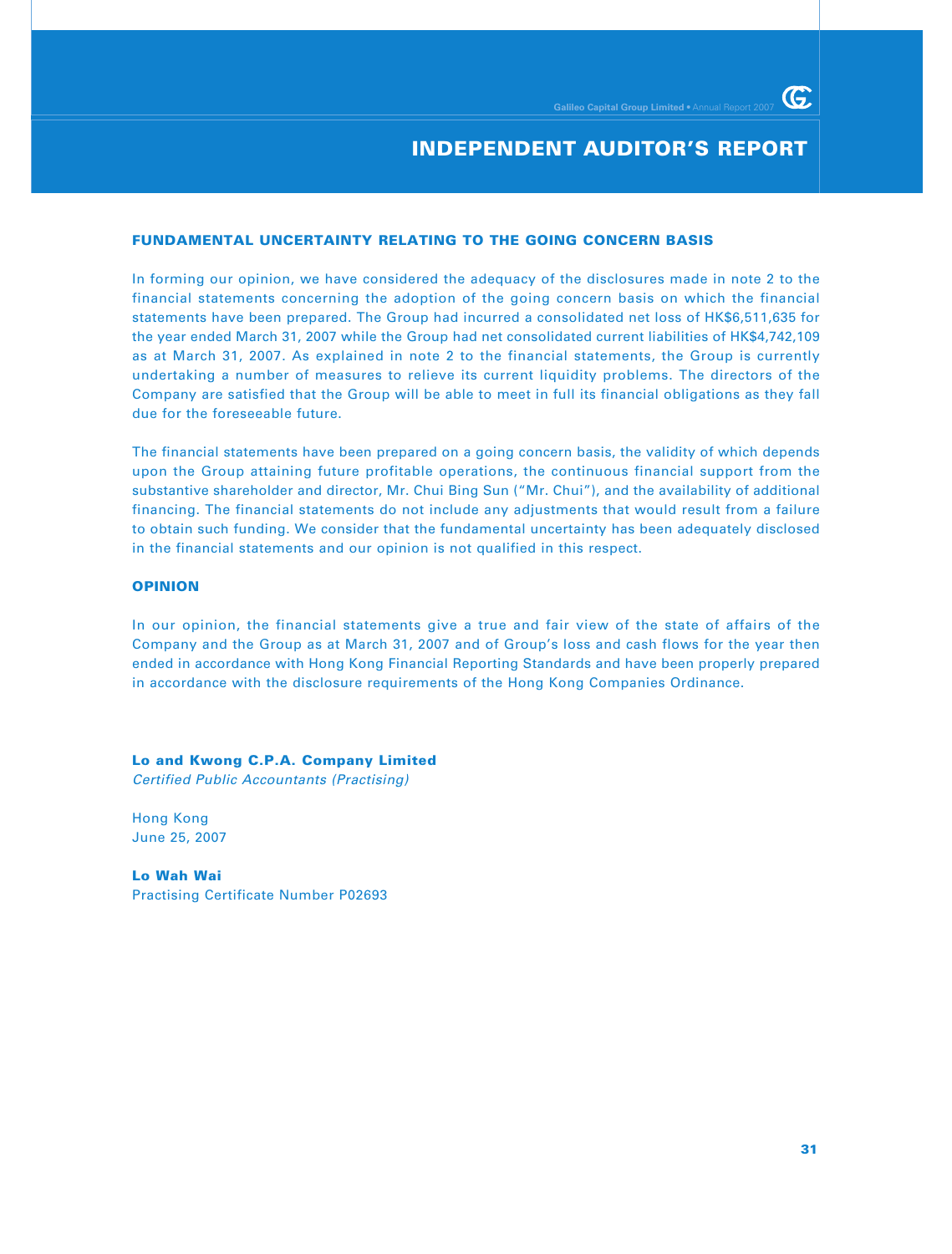Galileo Capital Group Limited • Annual Report 2007

# **CONSOLIDATED INCOME STATEMENT**

For year ended March 31, 2007

|                | 2007                 | 2006            |
|----------------|----------------------|-----------------|
| <b>Notes</b>   | HK\$                 | HK\$            |
| $\overline{7}$ | 1,643,189            | 2,357,000       |
|                | (524, 339)           | (544, 764)      |
|                | 1,118,850            | 1,812,236       |
|                | 4,854,451            | 779             |
|                | (12, 376, 094)       | (3,744,815)     |
| 8              | (67, 584)            |                 |
| $\mathfrak{g}$ |                      | (1,931,800)     |
| 12             | (41, 258)            |                 |
|                | (6, 511, 635)        | (1,931,800)     |
| 13             |                      |                 |
| 14             |                      |                 |
|                | <b>HK(0.73) cent</b> | $HK(0.24)$ cent |
|                | <b>HK(0.66)</b> cent | N/A             |
|                |                      | (6, 470, 377)   |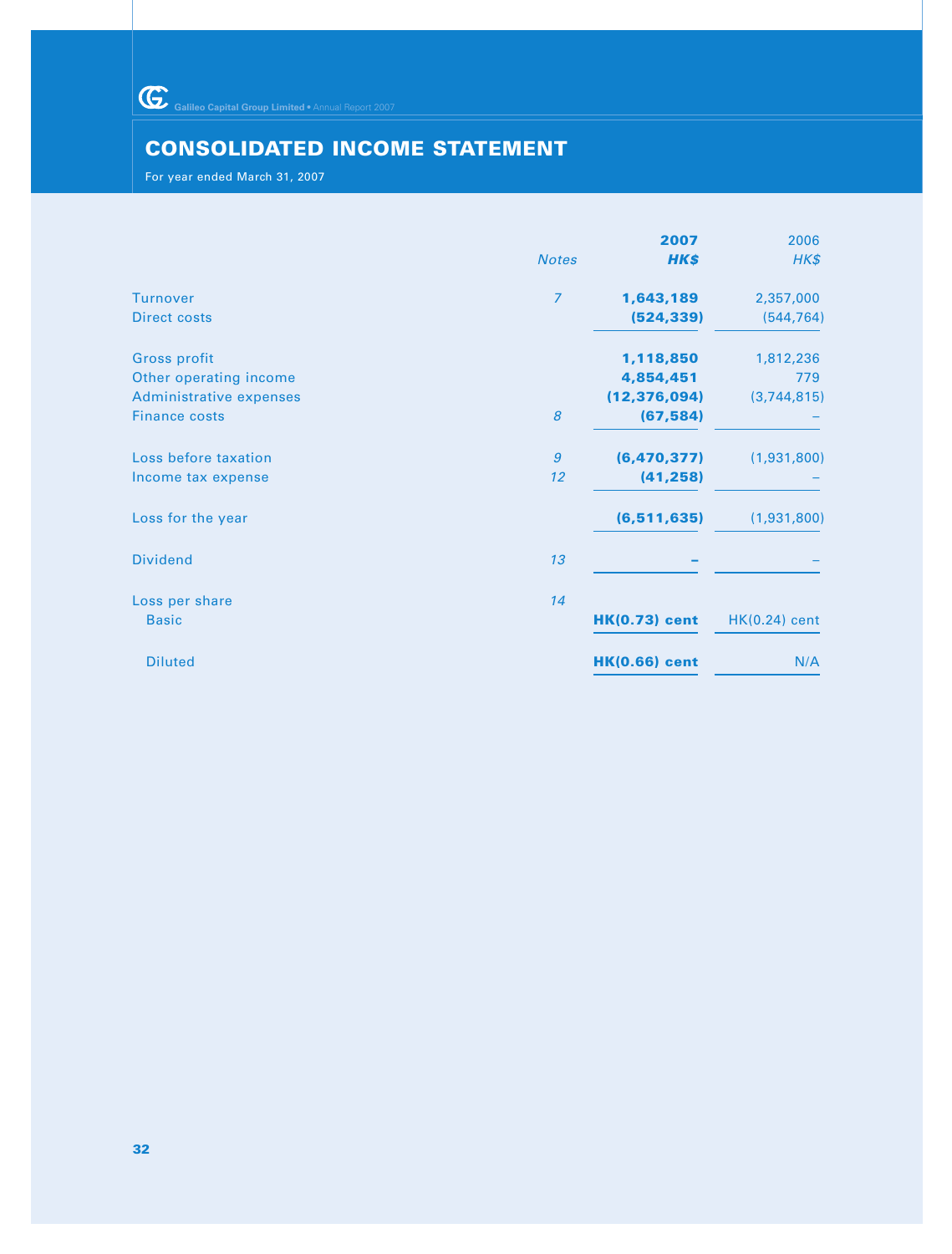### **CONSOLIDATED BALANCE SHEET**

As at March 31, 2007

 $G$ 

|                                                                                                                                                                                                            | <b>Notes</b>       | 2007<br><b>HK\$</b>                                             | 2006<br>HK\$                             |
|------------------------------------------------------------------------------------------------------------------------------------------------------------------------------------------------------------|--------------------|-----------------------------------------------------------------|------------------------------------------|
| <b>NON-CURRENT ASSETS</b><br>Goodwill<br>Investment property<br>Property, plant and equipment                                                                                                              | 15, 29<br>16<br>16 | 2,332,814<br>2,600,000<br>5,178,012                             | 532,140                                  |
|                                                                                                                                                                                                            |                    | 10,110,826                                                      | 532,140                                  |
| <b>CURRENT ASSETS</b><br>Inventories<br><b>Trade receivables</b><br>Prepayments, deposits and other receivables<br><b>Bank balances and cash</b>                                                           | 18<br>19           | 95,030<br>96,355<br>590,043<br>1,801,684<br>2,583,112           | 311,000<br>117,120<br>330,821<br>758,941 |
| <b>CURRENT LIABILITIES</b><br>Accruals and other payables<br><b>Deposits received</b><br>Amount due to a director<br>Obligations under finance leases - current portion<br>Other borrowings<br>Tax payable | 20<br>21<br>22     | 1,402,413<br>30,000<br>758,368<br>85,587<br>5,000,000<br>48,853 | 639,344<br>4,362,737                     |
| <b>NET CURRENT LIABILITIES</b>                                                                                                                                                                             |                    | 7,325,221<br>(4,742,109)                                        | 5,002,081<br>(4, 243, 140)               |
| TOTAL ASSETS LESS CURRENT LIABILITIES                                                                                                                                                                      |                    | 5,368,717                                                       | (3,711,000)                              |
| <b>NON-CURRENT LIABILITIES</b><br>Obligations under finance lease - long term portion                                                                                                                      | 21                 | (24, 079)                                                       |                                          |
|                                                                                                                                                                                                            |                    | 5,344,638                                                       | (3,711,000)                              |
| <b>CAPITAL AND RESERVES</b><br>Share capital<br><b>Reserves</b>                                                                                                                                            | 23                 | 19,300,000<br>(13, 955, 362)                                    | 16,000,000<br>(19,711,000)               |
|                                                                                                                                                                                                            |                    | 5,344,638                                                       | (3,711,000)                              |

The financial statement on pages 32 to 75 were approved and authorized for issue by the Board of Directors on June 25, 2007 and are signed on behalf by:

**Chui Bing Sun Lee Chi Shing, Caesar** Director Director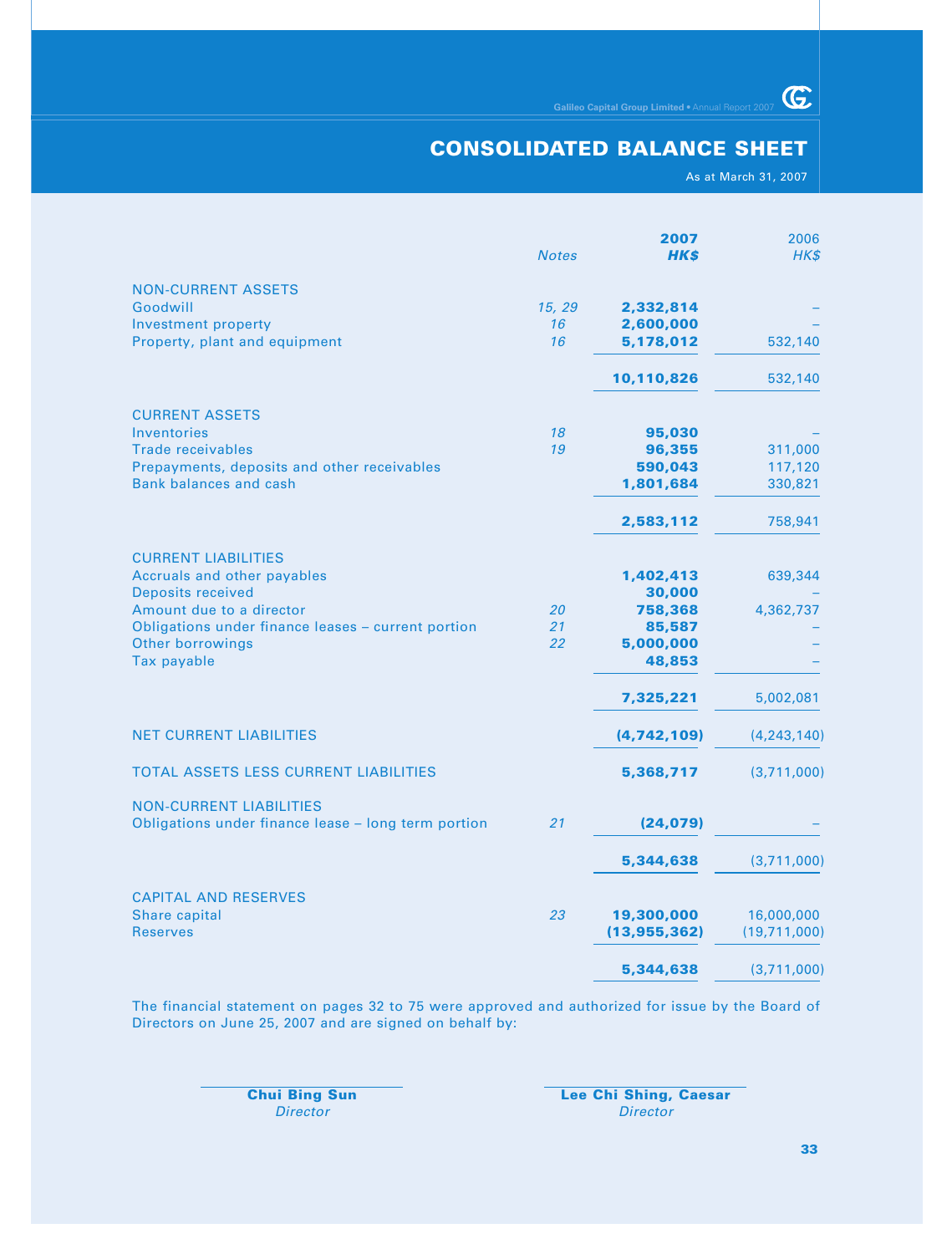Galileo Capital Group Limited • Annual Report 2007

## **BALANCE SHEET**

As at March 31, 2007

|                               |              | 2007        | 2006           |
|-------------------------------|--------------|-------------|----------------|
|                               | <b>Notes</b> | <b>HK\$</b> | $H K$ \$       |
| <b>CURRENT ASSETS</b>         |              |             |                |
| Amounts due from subsidiaries |              | 15,252,593  | 6,857          |
| <b>Bank balances and cash</b> |              | 998,184     | 225,186        |
|                               |              | 16,250,777  | 232,043        |
| <b>CURRENT LIABILITIES</b>    |              |             |                |
| Accruals and other payables   |              | 472,627     | 165,101        |
| Amount due to a subsidiary    |              | 621,489     | 492,605        |
| Amount due to a director      | 20           | 758,368     | 4,362,737      |
| <b>Other borrowings</b>       | 22           | 5,000,000   |                |
|                               |              | 6,852,484   | 5,020,443      |
|                               |              | 9,398,293   | (4,788,400)    |
| <b>CAPITAL AND RESERVES</b>   |              |             |                |
| Share capital                 | 23           | 19,300,000  | 16,000,000     |
| <b>Reserves</b>               | 25           | (9,901,707) | (20, 788, 400) |
|                               |              | 9,398,293   | (4,788,400)    |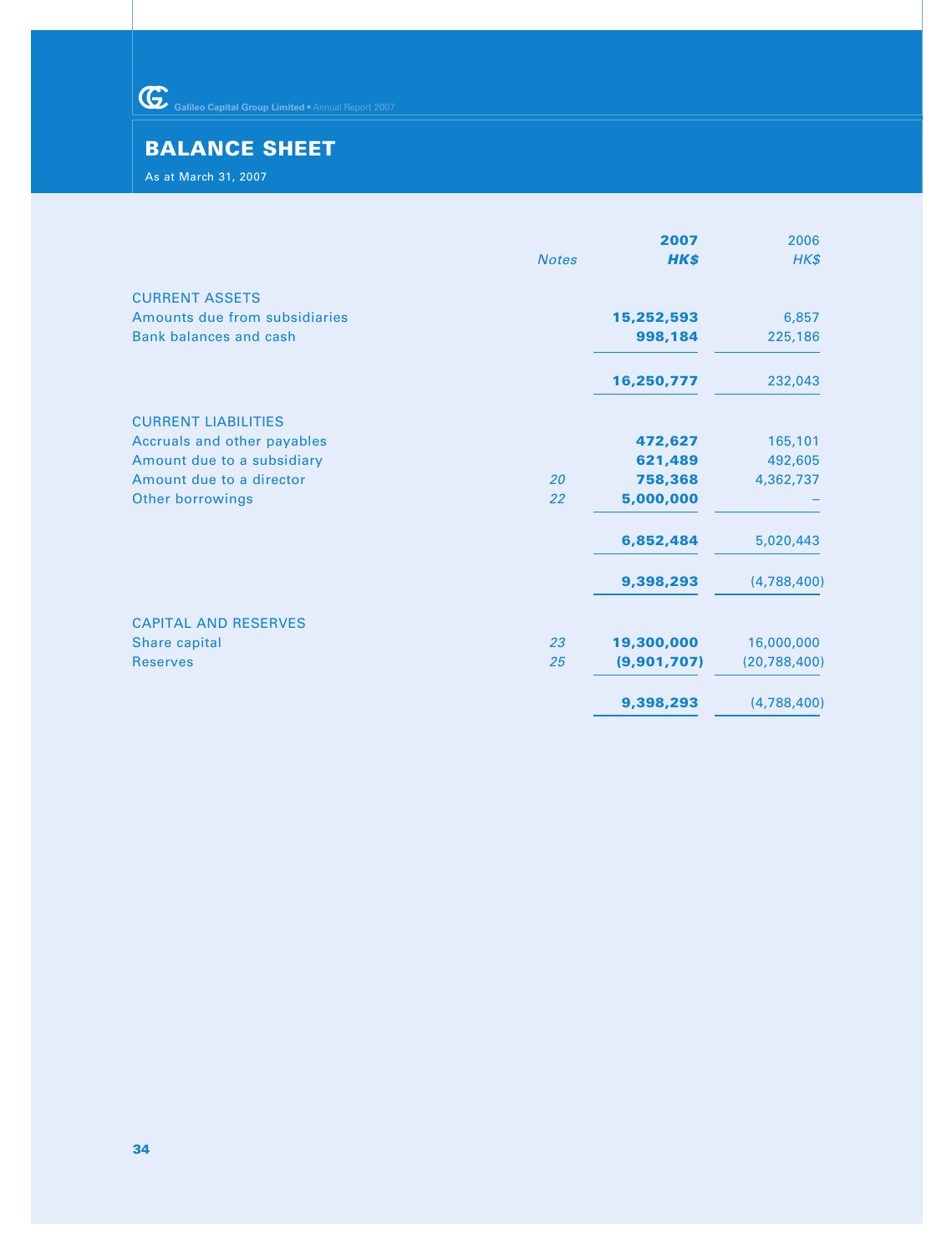# **CONSOLIDATED STATEMENT OF CHANGES IN EQUITY**

For year ended March 31, 2007

 $\overline{\mathbb{G}}$ 

|                                        |              |              |               | <b>Reserves</b> |                    |               |  |
|----------------------------------------|--------------|--------------|---------------|-----------------|--------------------|---------------|--|
|                                        | <b>Share</b> |              |               | <b>Share</b>    |                    |               |  |
|                                        | capital      | <b>Share</b> | <b>Merger</b> | option          | <b>Accumulated</b> |               |  |
|                                        | (note 23)    | premium      | deficit       | reserve         | <b>losses</b>      | <b>Total</b>  |  |
|                                        | HK\$         | HK\$         | HK\$          | HK\$            | HK\$               | HK\$          |  |
| At April 1, 2005                       | 16,000,000   | 8,095,956    | (119, 998)    |                 | (25, 755, 158)     | (1,779,200)   |  |
| Loss for the year                      |              |              |               |                 | (1,931,800)        | (1,931,800)   |  |
| At March 31, 2006                      | 16,000,000   | 8,095,956    | (119,998)     |                 | (27,686,958)       | (3,711,000)   |  |
| Placing of new shares                  | 3,200,000    | 8,000,000    |               |                 |                    | 11,200,000    |  |
| Recognition of share issue<br>expenses |              | (405, 120)   |               |                 |                    | (405, 120)    |  |
| Recognition of equity - settled        |              |              |               |                 |                    |               |  |
| share based payment                    |              |              |               | 3,558,215       | (285, 822)         | 3,272,393     |  |
| <b>Exercise of share options</b>       | 100,000      | 1,400,000    |               | (285, 822)      | 285,822            | 1,500,000     |  |
| Loss for the year                      |              |              |               |                 | (6, 511, 635)      | (6, 511, 635) |  |
| At March 31, 2007                      | 19,300,000   | 17,090,836   | (119,998)     | 3,272,393       | (34, 198, 593)     | 5,344,638     |  |

Note: The merger deficit of the Group represents the difference between the nominal value of the shares of acquired subsidiaries over the nominal value of the share capital of the Company issued in exchange therefore.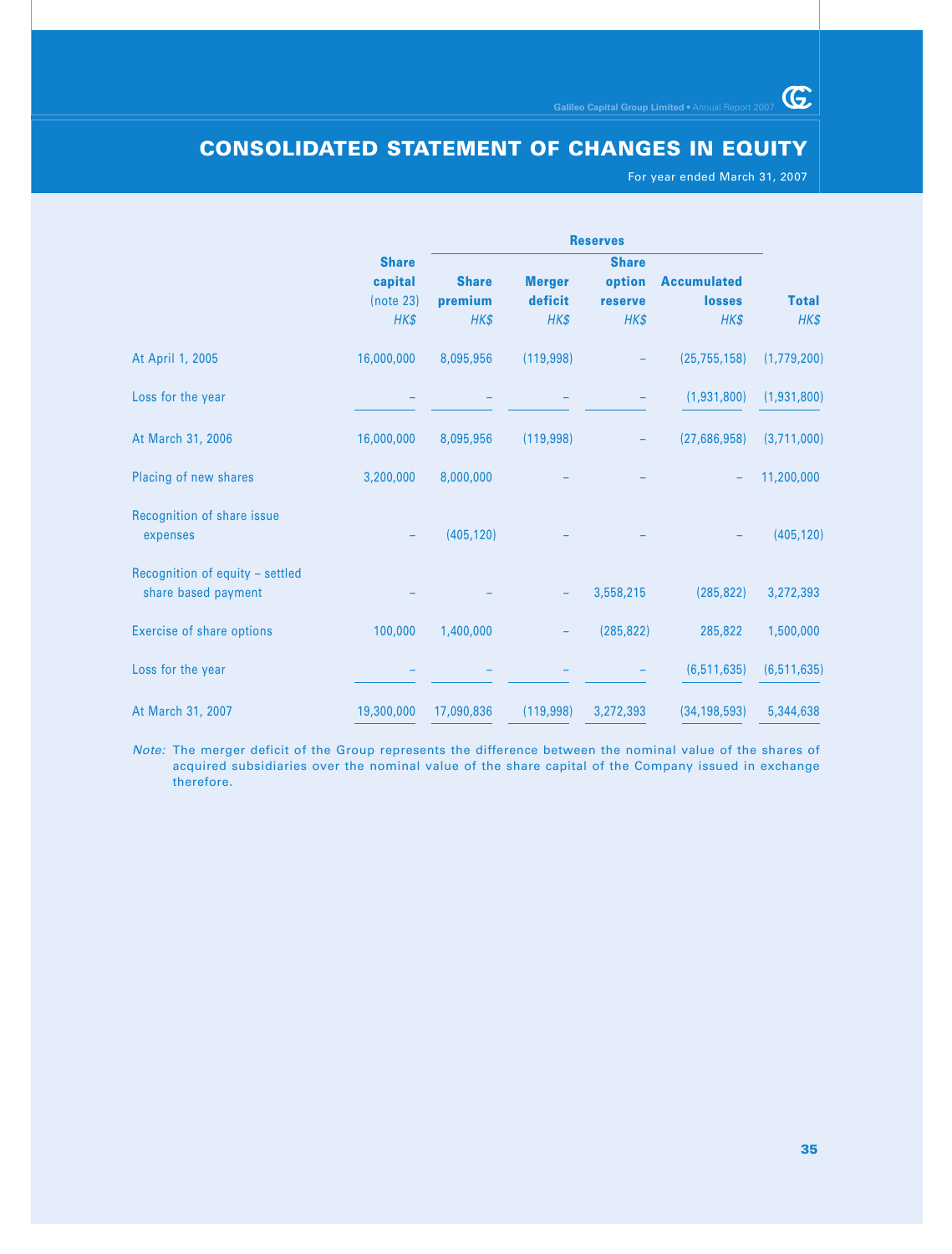Galileo Capital Group Limited • Annual Report 2007

# **CONSOLIDATED CASH FLOW STATEMENT**

For year ended March 31, 2007

|                                                                                                                                                                                                                                                                                                 | <b>Notes</b> | 2007<br>HK\$                                                                            | 2006<br>HK\$         |
|-------------------------------------------------------------------------------------------------------------------------------------------------------------------------------------------------------------------------------------------------------------------------------------------------|--------------|-----------------------------------------------------------------------------------------|----------------------|
| <b>OPERATING ACTIVITIES</b><br>Loss before taxation                                                                                                                                                                                                                                             |              | (6, 470, 377)                                                                           | (1,931,800)          |
| <b>Adjustments for:</b><br>Depreciation of property, plant and equipment<br>Waive of amount due to an ex-director<br><b>Bank interest income</b><br><b>Finance costs</b><br>Impairment loss recognised in respect of goodwill<br>Share based payment expenses                                   |              | 468,963<br>(4, 792, 737)<br>(53, 389)<br>67,584<br>2,332,815<br>3,272,393               | 214,658<br>(8)       |
| Operating cash flows before movements<br>in working capital<br>Decrease in inventories<br>Increase in trade receivables, prepayments, deposits                                                                                                                                                  |              | (5, 174, 748)<br>4,170                                                                  | (1,717,150)          |
| and other receivables<br>Increase in accruals, other payables                                                                                                                                                                                                                                   |              | (239, 578)                                                                              | (311,000)            |
| and deposits received<br>Increase in amount due to a director                                                                                                                                                                                                                                   |              | 681,847<br>1,188,368                                                                    | 263,755<br>1,567,153 |
| Cash used in operations<br>Interest received                                                                                                                                                                                                                                                    |              | (3,539,941)<br>53,389                                                                   | (197, 242)<br>8      |
| NET CASH USED IN OPERATING ACTIVITIES                                                                                                                                                                                                                                                           |              | (3,486,552)                                                                             | (197, 234)           |
| <b>INVESTING ACTIVITIES</b><br><b>Acquisition of subsidiaries</b><br>Purchase of property, plant and equipment                                                                                                                                                                                  | 29           | (12, 184, 767)<br>(58, 511)                                                             | (13, 240)            |
| <b>NET CASH USED IN INVESTING ACTIVITIES</b>                                                                                                                                                                                                                                                    |              | (12, 243, 278)                                                                          | (13, 240)            |
| <b>FINANCING ACTIVITIES</b><br>Proceeds from other borrowings<br>Loan interest paid<br>Finance leases interest paid<br>Repayment of obligation under finance leases<br>Proceeds from placing of new shares during the year<br>Recognition of share issue expenses<br>Proceeds from share option |              | 5,000,000<br>(63, 973)<br>(3,611)<br>(26, 603)<br>11,200,000<br>(405, 120)<br>1,500,000 |                      |
| <b>NET CASH FROM FINANCING ACTIVITIES</b>                                                                                                                                                                                                                                                       |              | 17,200,693                                                                              |                      |
| NET INCREASE/(DECREASE) IN CASH<br><b>AND CASH EQUIVALENTS</b>                                                                                                                                                                                                                                  |              | 1,470,863                                                                               | (210, 474)           |
| CASH AND CASH EQUIVALENTS AT THE<br><b>BEGINNING OF THE YEAR</b>                                                                                                                                                                                                                                |              | 330,821                                                                                 | 541,295              |
| CASH AND CASH EQUIVALENTS AT END<br>OF THE YEAR                                                                                                                                                                                                                                                 |              | 1,801,684                                                                               | 330,821              |
| ANALYSIS OF CASH AND CASH EQUIVALENT<br><b>Bank balances and cash</b>                                                                                                                                                                                                                           |              | 1,801,684                                                                               | 330,821              |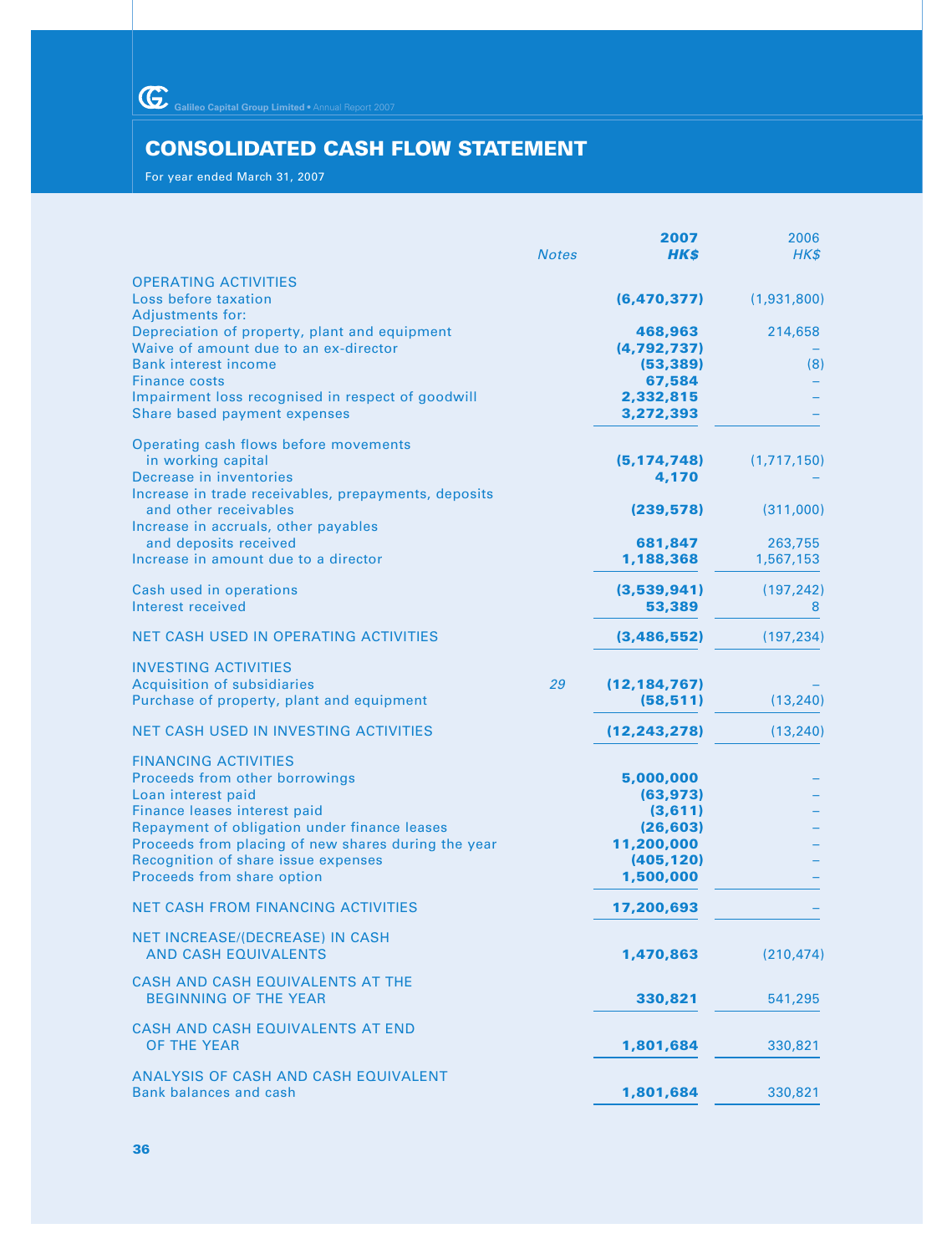For year ended March 31, 2007

G

## **1. GENERAL**

The Company is incorporated in the Cayman Islands on July 11, 2000 as an exempted company with limited liability under the Companies Law (Revised) of Cayman Islands. Its shares were listed on the Growth Enterprise Market (the "GEM") of The Stock Exchange of Hong Kong Limited (the "Stock Exchange"). As at the balance sheet date, the parent of the Company (the "Immediate Holding Company") is New Brilliant Investments Limited, a company incorporated in the British Virgin Islands, and the ultimate holding company of the Company (the "Ultimate Holding Company") is 20/20 International Limited, a company incorporated in the British Virgin Islands. The address of the registered office and principal place of business of the Company are disclosed in the page 2 of annual report.

The Company acts as an investment holding company. Details of the principal activities of its subsidiaries are set out in note 17. There were no significant changes in the nature of the Group's principal activities during the year.

The financial statements are presented in Hong Kong dollars. The functional currency of the Group is mainly Hong Kong dollars ("HKD") which is the same as the presentation currency of the Group.

# **2. BASIS OF PREPARATION OF FINANCIAL STATEMENTS**

The Group recorded a consolidated loss of HK\$6,511,635 for the year ended March 31, 2007 and had consolidated net current liabilities as at March 31, 2007 of HK\$4,742,109. The net current liabilities of the Group mainly comprised of the amount due to Ms. Chan Chor Sum ("Ms. Chan"), an independent third party of the Company, amounted to HK\$5,000,000 as at March 31, 2007. The Group largely finances day-to-day working capital requirements using funds advanced from Ms. Chan. Notwithstanding that, the financial statements have been prepared on the assumption that the Group will continue to operate as a going concern for the foreseeable future.

In order to improve the financial position, liquidity and cash flow position of the Group, the following measures/arrangements have been implemented which include, but not limit to:

- (a) Pursuant to the loan agreement signed with Ms. Chan dated January 17, 2007, the loan totalling HK\$5,000,000 owed to her had expired and had been repaid on June 14, 2007;
- (b) Pursuant to the loan agreement with Nanyang Commercial Bank dated April 16, 2007, a subsidiary of the Group obtained a loan from the bank totalling HK\$4,000,000 in order to provide for working capital to the Company. The loan would be wholly repaid after twelve years. The loan was secured by properties owned by the Group;
- (c) Pursuant to the loan agreement dated June 12, 2007, the substantive shareholder and director, Mr. Chui Bing Sun ("Mr. Chui") would provide financial support in form of loan totalling HK\$1,200,000 to the Group. The loan is interest bearing at 6.75% per annum and is repayable over one year from the date of the loan agreement; and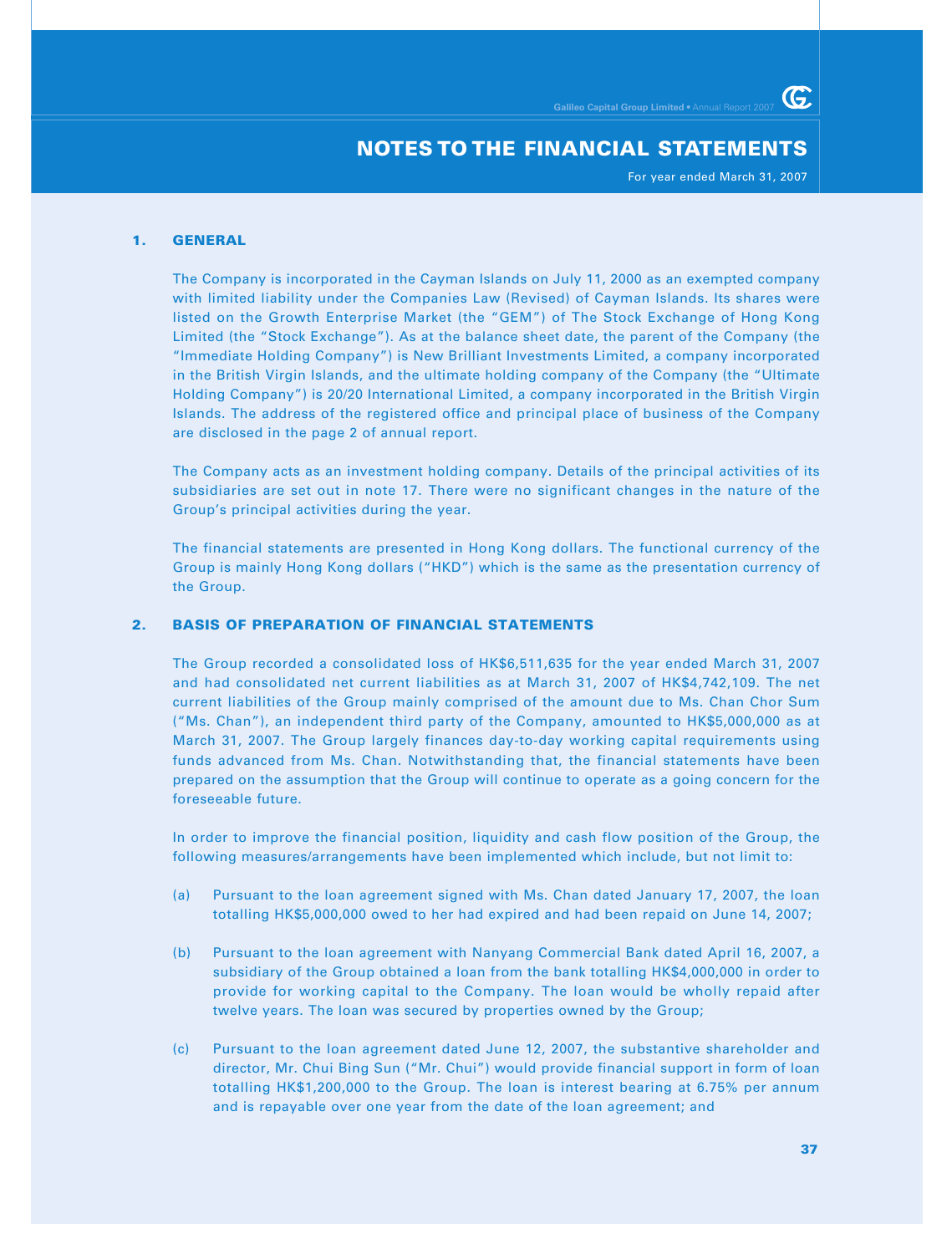For year ended March 31, 2007

## **2. BASIS OF PREPARATION OF FINANCIAL STATEMENTS** (Continued)

(d) Pursuant to the projected future cash flow of the Group for the period from April 1, 2007 to June 30, 2008 prepared by the Board, the Group is able to maintain sufficient working capital for operations as the trend of turnover would increase continuously.

In the opinion of the Directors, in light of the ongoing support from Mr. Chui and the various measures/arrangements implemented to date, the Group will have sufficient working capital for its current requirements. Accordingly, the Directors are satisfied that it is appropriate to prepare the financial statements on a going concern basis, notwithstanding the Group's financial position and tight liquidity as at March 31, 2007.

# **3. APPLICATION OF NEW AND REVISED HONG KONG FINANCIAL REPORTING STANDARDS**

In the current year, the Group has applied, for the first time, a number of new standards, amendments and interpretations ("new HKFRSs") issued by the Hong Kong Institute of Certified Public Accountants ("HKICPA"), which are either effective for accounting periods beginning on or after December 1, 2005, January 1, 2006 or March 1, 2006. The adoption of the new HKFRSs had no material effect on how the results for the current or prior accounting periods have been prepared and presented. Accordingly, no prior period adjustment has been required.

The Group has not early applied the following new standard, amendment and interpretations that have been issued but are not yet effective as at March 31, 2007. The directors of the Company anticipate that the application of these standard, amendment or interpretations will have no material impact on the results and the financial position of the Group.

| <b>Hong Kong Accounting Standard</b><br>("HKAS") 1 (Amendment) | Capital Disclosures <sup>1</sup>                             |
|----------------------------------------------------------------|--------------------------------------------------------------|
| <b>HKFRS 7</b>                                                 | Financial Instruments: Disclosures <sup>1</sup>              |
| <b>HKFRS 8</b>                                                 | <b>Operating Segments<sup>2</sup></b>                        |
| HK(IFRIC)-Interpretation ("Int") 8                             | Scope of HKFRS 2 <sup>3</sup>                                |
| HK(IFRIC)-Int 9                                                | Reassessment of Embedded Derivatives <sup>4</sup>            |
| HK(IFRIC)-Int 10                                               | Interim Financial Reporting and Impairment <sup>5</sup>      |
| HK(IFRIC)-Int 11                                               | HKFRS 2 - Group and Treasury Share Transactions <sup>6</sup> |
| HK(IFRIC)-Int 12                                               | Service Commission Arrangements <sup>7</sup>                 |

- <sup>1</sup> Effective for annual periods beginning on or after January 1, 2007.
- <sup>2</sup> Effective for annual periods beginning on or after January 1, 2009.
- <sup>3</sup> Effective for annual periods beginning on or after May 1, 2006.
- Effective for annual periods beginning on or after June 1, 2006.
- <sup>5</sup> Effective for annual periods beginning on or after November 1, 2006.
- <sup>6</sup> Effective for annual periods beginning on or after March 1, 2007.
- <sup>7</sup> Effective for annual periods beginning on or after January 1, 2008.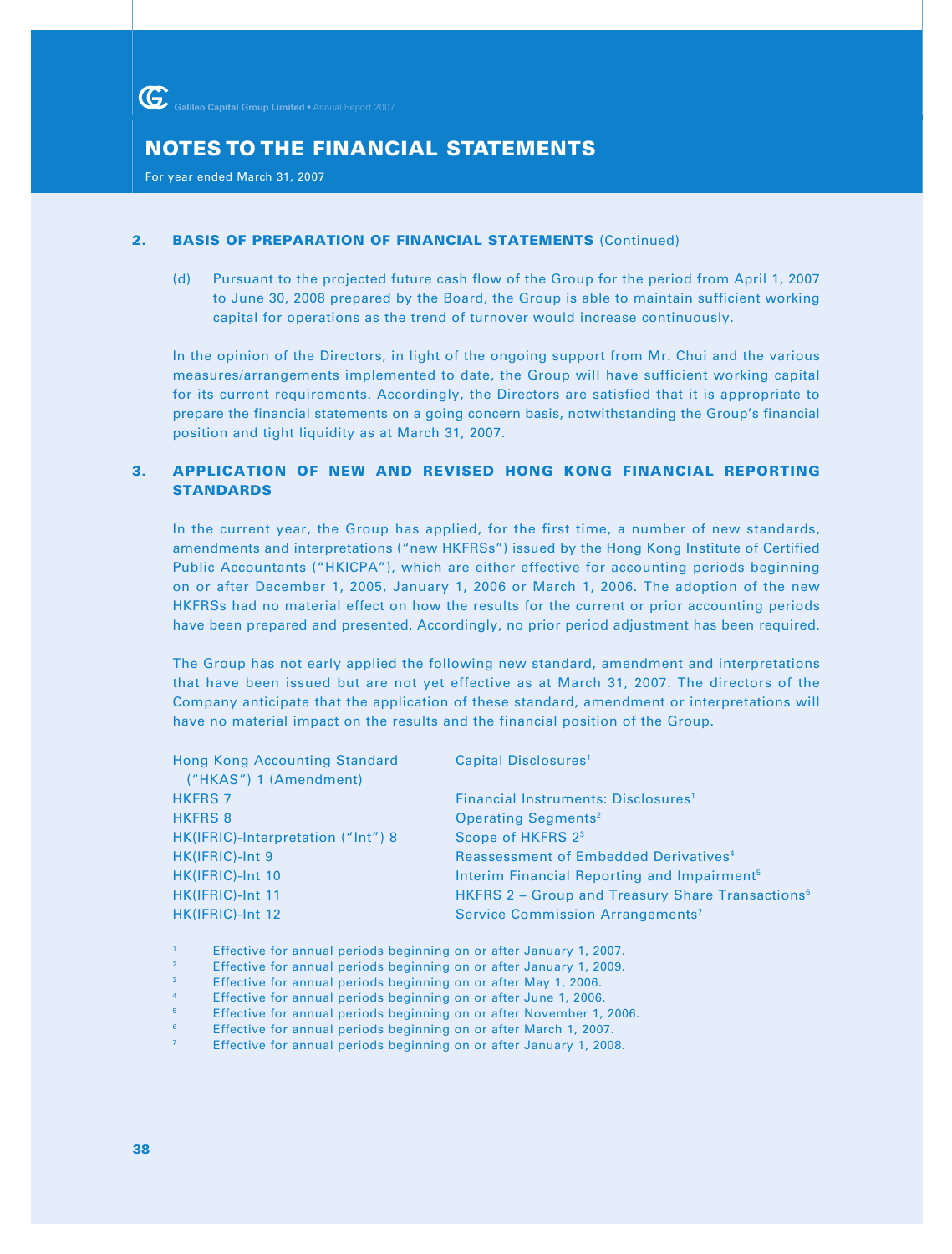For year ended March 31, 2007

G

## **4. SIGNIFICANT ACCOUNTING POLICIES**

The financial statements have been prepared in accordance with HKFRS issued by the HKICPA. The financial statements have been prepared under the historical cost basis except for investment property and certain financial instruments, which are measured at fair values, as explained in the accounting policies set out below.

In addition, the financial statements include applicable disclosures required by the Rules Governing the Listing of Securities on the GEM of The Stock Exchange and by the Hong Kong Companies Ordinances.

#### **Basis of consolidation**

The consolidated financial statements incorporated the financial statements of the Company and its subsidiaries.

The results of subsidiaries acquired or disposed of during the year are included in the consolidated income statement from the effective date of acquisition or up to the effective date of disposal, as appropriate.

All intra-group transactions, balances, income and expenses are eliminated on consolidation.

#### **Business combinations**

The acquisition of subsidiaries is accounted for using the purchase method. The cost of the acquisition is measured at the aggregate of the fair values, at the date of exchange, of assets given, liabilities incurred or assumed, and equity instruments issued by the Group in exchange for control of the acquiree, plus any costs directly attributable to the business combination. The acquiree's identifiable assets, liabilities and contingent liabilities that meet the conditions for recognition under HKFRS 3 Business Combinations are recognised at their fair values at the acquisition date, except for non-current assets that are classified as held for sale in accordance with HKFRS 5 Non-Current Assets Held for Sale and Discontinued Operations, which are recognised and measured at fair value less costs to sell. Goodwill arising on acquisition is recognised as an asset and initially measured at cost, being the excess of the cost of the business combination over the Group's interest in the net fair value of the identifiable assets, liabilities and contingent liabilities recognised. If, after reassessment, the Group's interest in the net fair value of the acquiree's identifiable assets, liabilities and contingent liabilities exceeds the cost of the business combination, the excess is recognised immediately in profit or loss.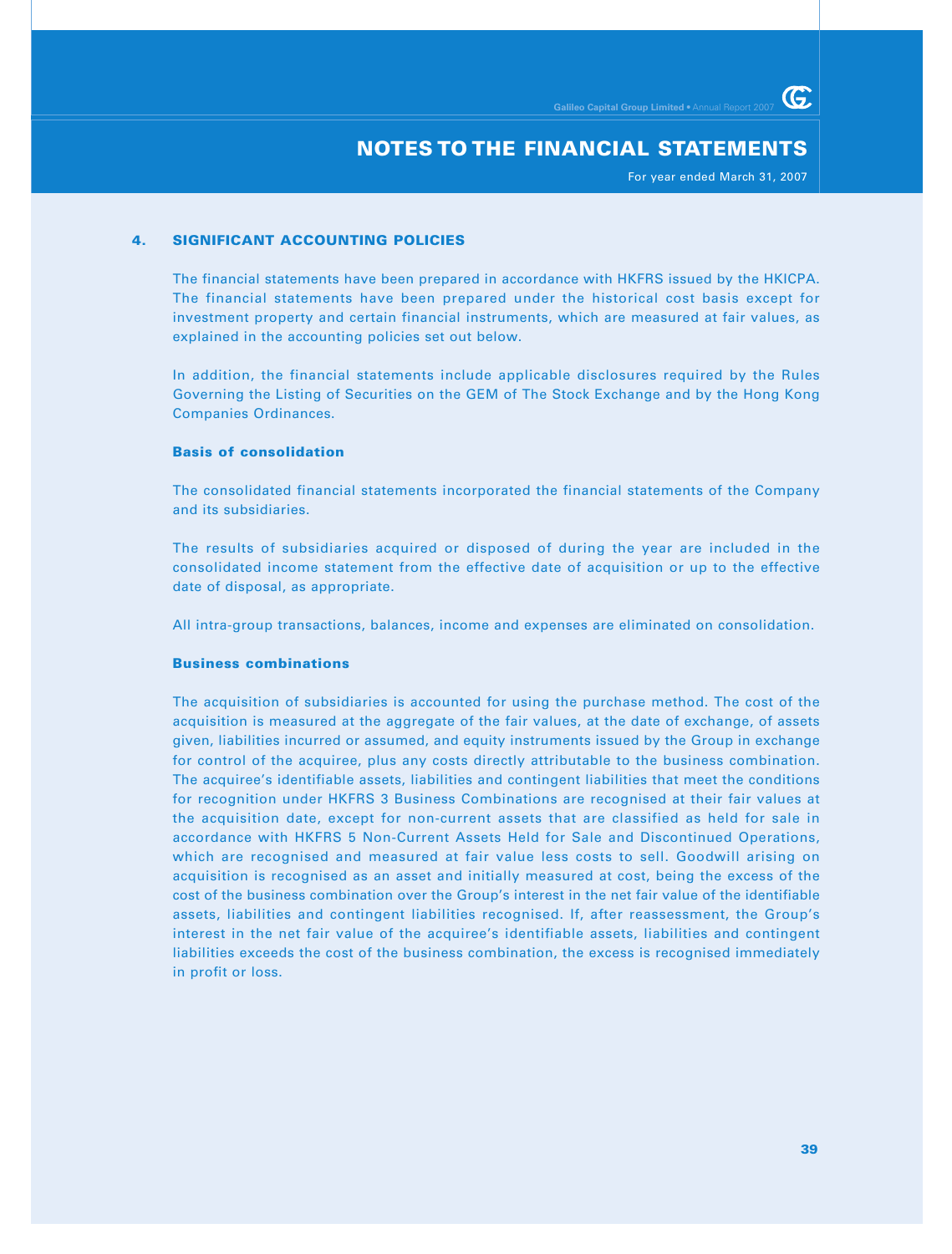For year ended March 31, 2007

## **4. SIGNIFICANT ACCOUNTING POLICIES (Continued)**

#### **Goodwill**

Goodwill arising on an acquisition of a subsidiary for which the agreement date is on or after January 1, 2005 represents the excess of the cost of acquisition over the Group's interest in the fair value of the identifiable assets, liabilities and contingent liabilities of the relevant subsidiary at the date of acquisition. Such goodwill is carried at cost less any accumulated impairment losses. Capitalised goodwill arising on an acquisition of a subsidiary is presented as an intangible asset.

For the purposes of impairment testing, goodwill arising from an acquisition is allocated to each of the relevant cash-generating units, or groups of cash-generating units, that are expected to benefit from the synergies of the acquisition. A cash-generating unit to which goodwill has been allocated is tested for impairment annually, and whenever there is an indication that the unit may be impaired. For goodwill arising on an acquisition in a financial year, the cashgenerating unit to which goodwill has been allocated is tested for impairment before the end of that financial year.

When the recoverable amount of the cash-generating unit is less than the carrying amount of the unit, the impairment loss is allocated to reduce the carrying amount of any goodwill allocated to the unit first, and then to the other assets of the unit pro rata on the basis of the carrying amount of each asset in the unit. Any impairment loss for goodwill is recognised directly in the consolidated income statement. An impairment loss for goodwill is not reversed in subsequent periods.

On subsequent disposal of a subsidiary, the attributable amount of goodwill capitalised is included in the determination of the amount of profit or loss on disposal.

#### **Investment property**

Investment property is a building which is owned or held under a leasehold interest to earn rental income and/or for capital appreciation. These include land held for a currently undetermined future use.

Investment property is stated in the balance sheet at fair value. Any gain or loss arising from a change in fair value or from the retirement or disposal of an investment property is recognised in profit or loss. Rental income form investment property is accounted for as described in below.

When the Group holds a property interest under an operating lease to earn rental income and/ or for capital appreciation, the interest is classified and accounted for as an investment property on a property-by-property basis. Any such property interest which has been classified as an investment property is accounted for as if it were held under a finance lease, and the same accounting policies are applied to that interest as are applied to other investment properties leased under finance leases. Leases payments are accounted for as described in below.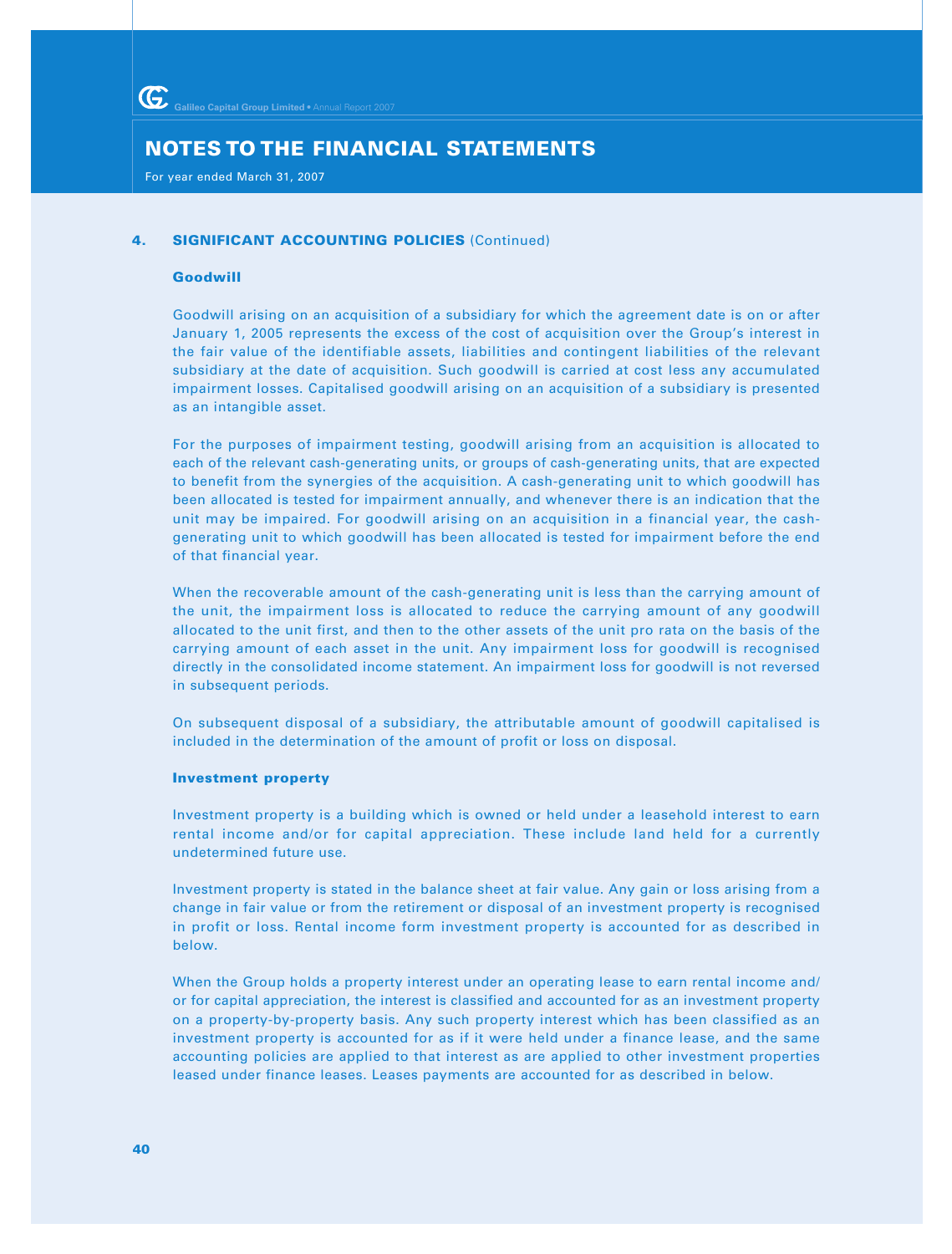For year ended March 31, 2007

G

## **4. SIGNIFICANT ACCOUNTING POLICIES (Continued)**

#### **Property, plant and equipment**

Property, plant and equipment are stated at cost less subsequent accumulated depreciation and accumulated impairment losses.

Depreciation is provided to write off the cost of items of property, plant and equipment over their estimated useful lives and after taking into account their estimated residual value, using the straight-line method, at the following rates per annum:

| Leasehold properties          | 2.5% |
|-------------------------------|------|
| Leasehold improvement         | 4%   |
| Office equipment              | 20%  |
| <b>Furniture and fixtures</b> | 20%  |
| Motor vehicle                 | 20%  |
| Computer equipment            | 30%  |

Any revaluation increase arising on the revaluation of property, plant and equipment is credited to the revaluation reserve, except to the extent that it reverses a revaluation decrease of the same asset previously recognised as an expense, in which case the increase is credited to the income statement to the extent of the decrease previously charged. A decrease in net carrying amount arising on revaluation of an asset is dealt with as an expense to the extent that it exceeds the balance, if any, on the revaluation reserve relating to a previously revaluation of that asset. On the subsequent derecognition of a revalued asset, the attributable revaluation surplus is transferred to retained profits.

Assets held under finance leases are depreciated over their expected useful lives on the same basis as owned assets or, where shorter, the term of the relevant lease.

An item of property, plant and equipment is derecognised upon disposal or when no future economic benefits are expected to arise from the continued use of the asset. Any gain or loss arising on derecognition of the asset (calculated as the difference between the net disposal proceeds and the carrying amount of the item) is included in the income statement in the year in which the item is derecognised.

## **Inventories**

Inventories are stated at the lower of cost and net realisable value. Cost comprises all costs of purchase, costs of conversion and other costs incurred in bringing the inventories to their present location and condition.

First-in, first-out method is used to calculate the cost of ordinarily interchangeable items.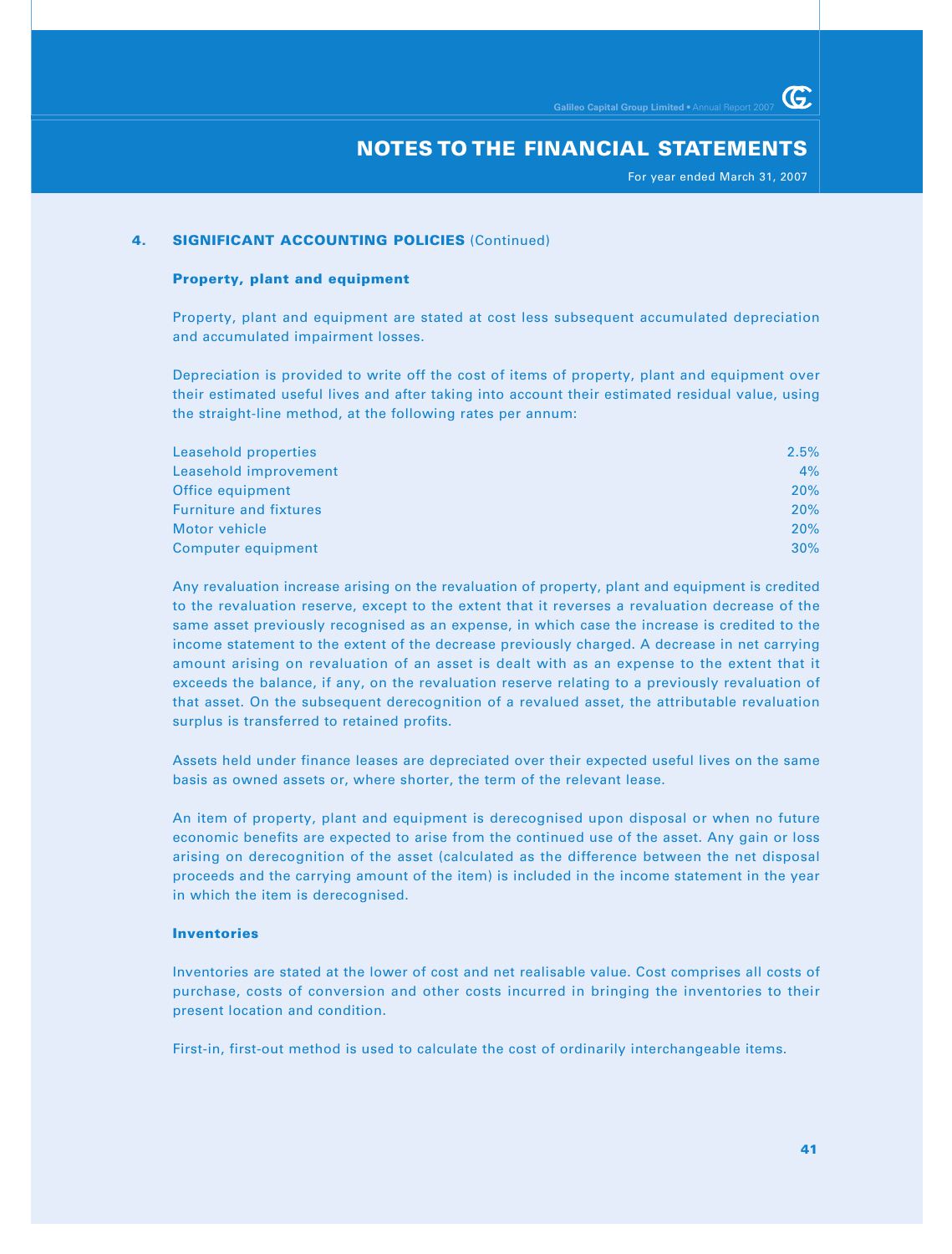For year ended March 31, 2007

## **4. SIGNIFICANT ACCOUNTING POLICIES (Continued)**

#### **Financial instruments**

Financial assets and financial liabilities are recognised on balance sheet when the Group becomes a party to the contractual provisions of the instrument. Financial assets and financial liabilities are initially measured at fair value. Transaction costs that are directly attributable to the acquisition or issue of financial assets and financial liabilities (other than financial assets and financial liabilities at fair value through profit or loss) are added to or deducted from the fair value of the financial assets or financial liabilities, as appropriate, on initial recognition. Transaction costs directly attributable to the acquisition of financial assets or financial liabilities at fair value through profit or loss are recognised immediately in profit or loss.

#### Financial assets

The Group's financial assets are loans and receivables. All regular way purchases or sales of financial assets are recognised and derecognised on a trade date basis. Regular way purchases or sales are purchases or sales of financial assets that require delivery of assets within the time frame established by regulation or convention in the marketplace. The accounting policies adopted in respect of each category of financial assets are set out below.

#### Loans and receivables

Loans and receivables are non-derivative financial assets with fixed or determinable payments that are not quoted in an active market. At each balance sheet date subsequent to initial recognition, loans and receivables including trade receivables, other receivables and bank balances are carried at amortised cost using the effective interest method, less any identified impairment losses. An impairment loss is recognised in profit or loss when there is objective evidence that the asset is impaired, and is measured as the difference between the asset's carrying amount and the present value of the estimated future cash flows discounted at the original effective interest rate. Impairment losses are reversed in subsequent periods when an increase in the asset's recoverable amount can be related objectively to an event occurring after the impairment was recognised, subject to a restriction that the carrying amount of the asset at the date the impairment is reversed does not exceed what the amortised cost would have been had the impairment not been recognised.

## Financial liabilities and equity

Financial liabilities and equity instruments issued by the Group are classified according to the substance of the contractual arrangements entered into and the definitions of a financial liability and an equity instrument.

An equity instrument is any contract that evidences a residual interest in the assets of the Group after deducting all of its liabilities. The Group's financial liabilities are mainly other financial liabilities. The accounting policies adopted in respect of other financial liabilities and equity instruments are set out below.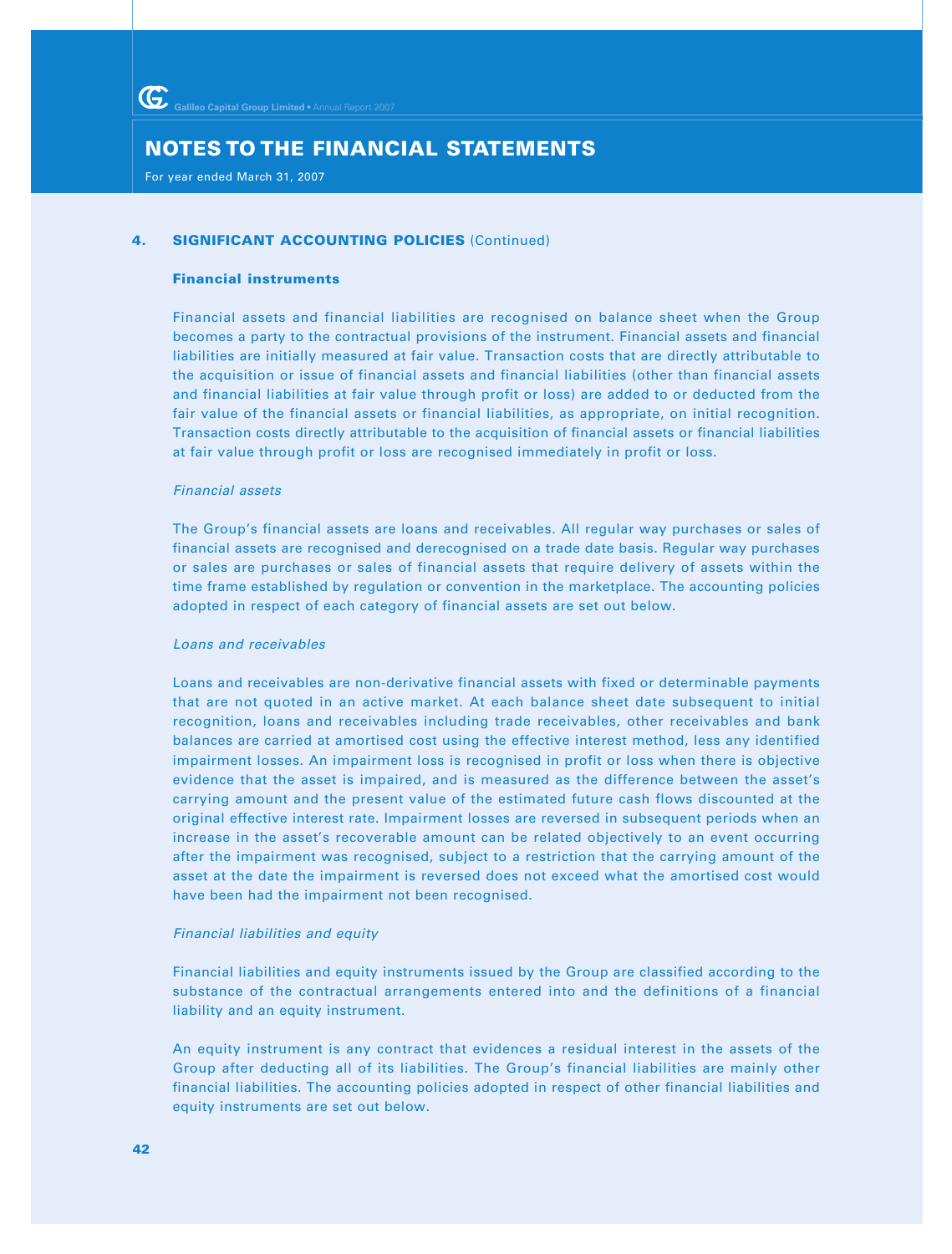For year ended March 31, 2007

G

## **4. SIGNIFICANT ACCOUNTING POLICIES (Continued)**

#### **Financial instruments** (Continued)

#### Other Financial liabilities

Other financial liabilities including accrued charges and other payables, deposits received and amounts due to directors are subsequently measured at amortised cost, using the effective interest rate method.

#### Equity instruments

Equity instruments issued by the Company are recorded at the proceeds received, net of direct issue costs.

#### **Derecognition**

Financial assets are derecognised when the rights to receive cash flows from the assets expire or, the financial assets are transferred and the Group has transferred substantially all the risks and rewards of ownership of the financial assets. On derecognition of a financial asset, the difference between the asset's carrying amount and the sum of the consideration received and receivable and the cumulative again or loss that had been recognised directly in equity is recognised in profit or loss.

Financial liabilities, are derecognitised when the obligation specified in the relevant contract is discharged, cancelled or expired. The difference between the carrying amount of the financial liability derecognised and the consideration paid and payable is recognised in profit or loss.

#### **Impairment of assets**

#### (i) Impairment of investments in other receivables

Investments in debt and equity securities and other current and non-current receivables that are stated at cost or amortised cost are reviewed at each balance sheet date to determine whether there is objective evidence of impairment. If any such evidence exists, any impairment loss is determined and recognised as follows:

- For trade and other current receivables and other financial assets carried at amortised cost, the impairment loss is measured as the difference between the asset's carrying amount and the present value of estimated future cash flows, discounted at the financial asset's original effective interest rate (i.e. the effective interest rate computed at initial recognition of these assets), where the effect of discounting is material.
- If in a subsequent period the amount of an impairment loss decreases and the decrease can be linked objectively to an event occurring after the impairment loss was recognised, the impairment loss is reversed through profit or loss. A reversal of an impairment loss shall not result in the asset's carrying amount exceeding that which have been determined had no impairment loss been recognised in prior years.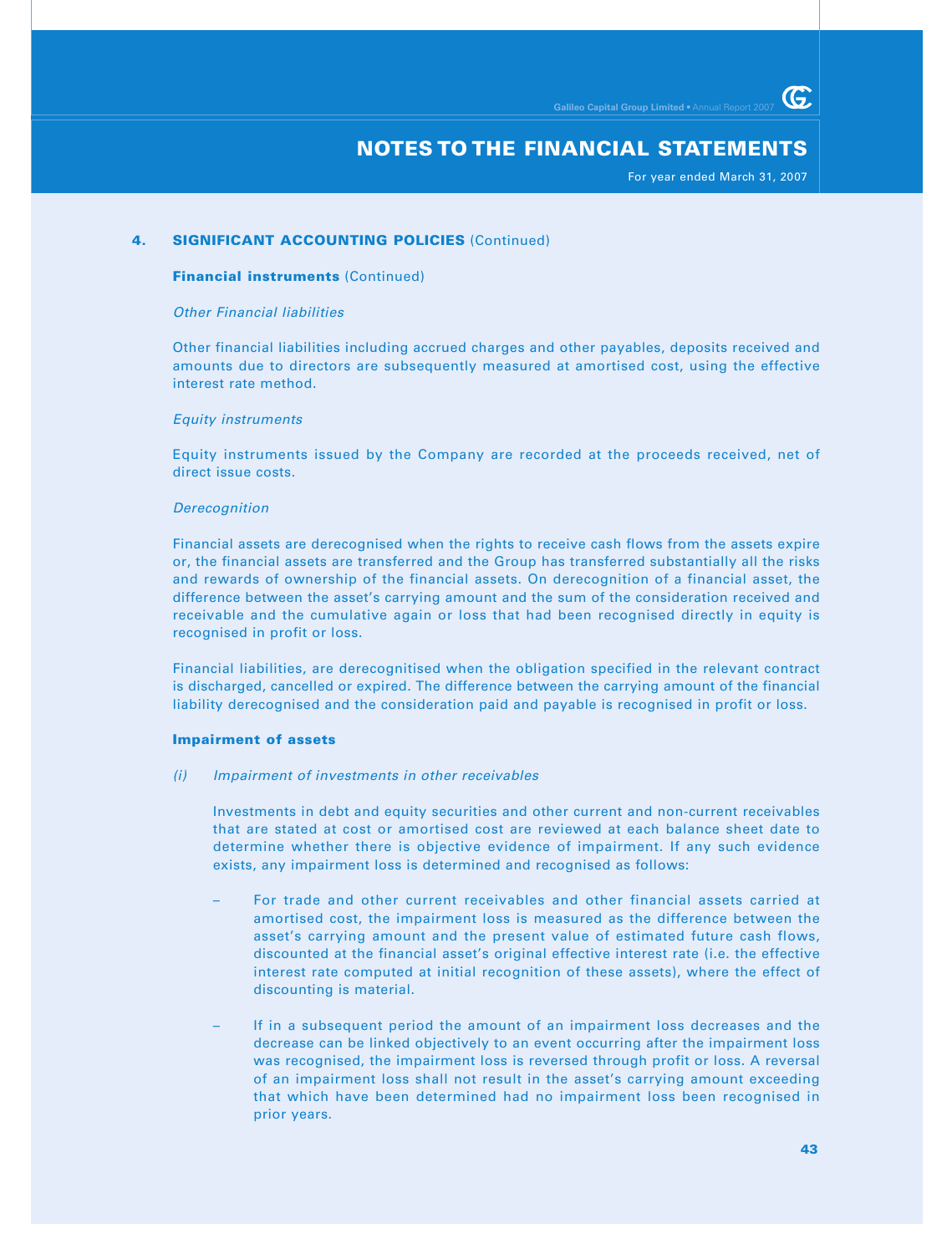For year ended March 31, 2007

# **4. SIGNIFICANT ACCOUNTING POLICIES (Continued)**

#### **Impairment of assets** (Continued)

(ii) Impairment of other assets

Internal and external sources of information are reviewed at each balance sheet date to identify indications that the following assets may be impaired or, except in the case of goodwill, an impairment loss previously recognised no longer exists or may have decreased:

- property, plant and equipment (other than properties carried at revalued amounts);
- investment in subsidiaries; and
- goodwill.

If any such indication exists, the asset's recoverable amount is estimated. In addition, for goodwill, the recoverable amount is estimated annually whether or not there is any indication of impairment.

– Calculation of recoverable amount

The recoverable amount of an asset is the greater of its net selling price and value in use. In assessing value in use, the estimated future cash flows are discounted to their present value using a pre-tax discount rate that reflects current market assessments of time value of money and the risks specific to the asset. Where an asset doe not generate cash inflows largely independent of those from other assets, the recoverable amount is determined for the smallest group of assets that generates cash inflows independently (i.e. a cash-generating unit).

– Recognition of impairment losses

An impairment loss is recognised in profit or loss whenever the carrying amount of an asset, or the cash-generating unit to which it belongs, exceeds its recoverable amount. Impairment losses recognised in respect of cash-generating units are allocated first to reduce the carrying amount of any goodwill allocated to the cashgenerating unit or group of units and then, to reduce the carrying amount of the other assets in the unit or group of units on a pro rata basis, expect that the carrying value of an asset will not be reduced below its individual fair value less costs to sell, or value in use, if determinable.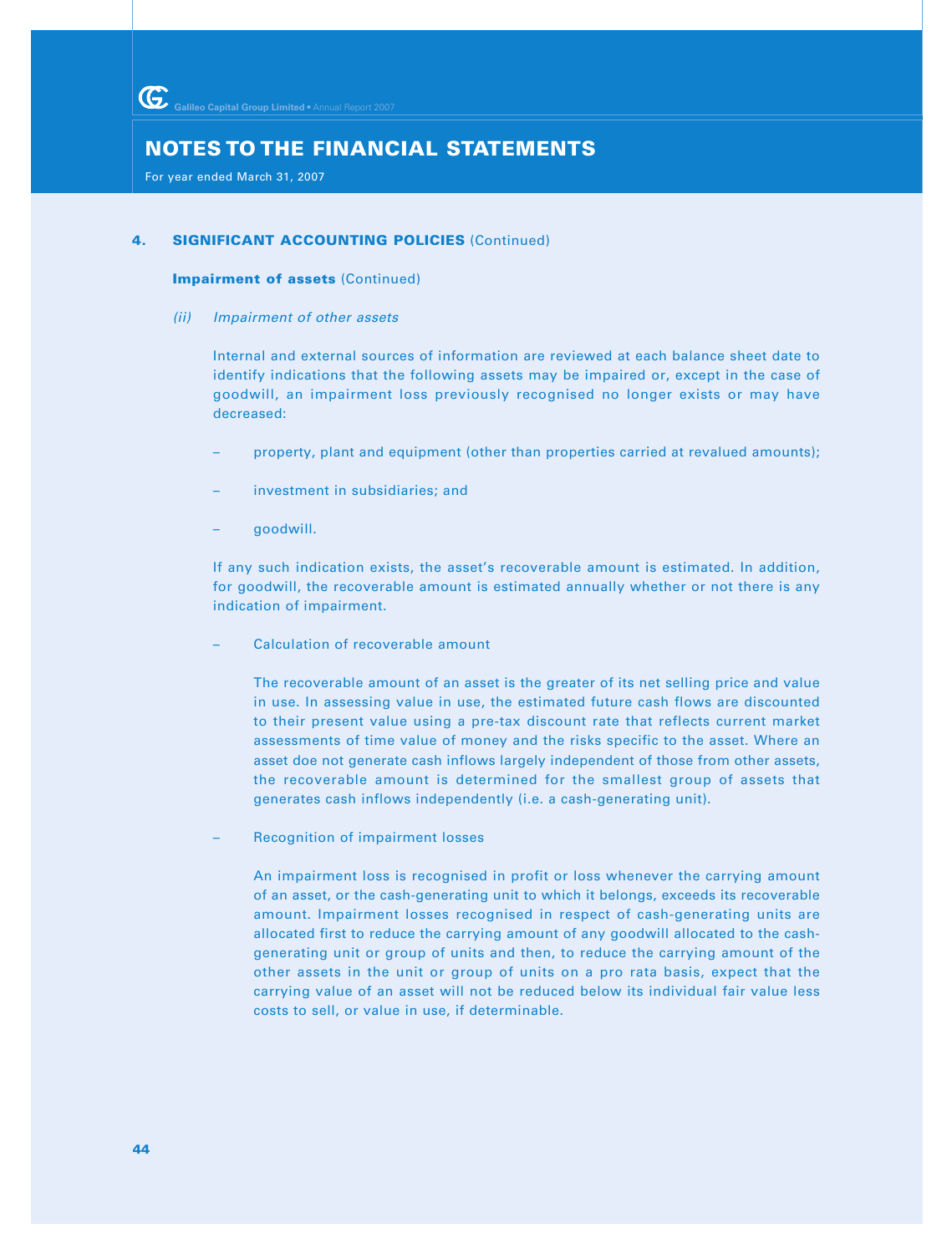For year ended March 31, 2007

G.

# **4. SIGNIFICANT ACCOUNTING POLICIES (Continued)**

#### **Impairment of assets** (Continued)

- (ii) Impairment of other assets (Continued)
	- Reversals of impairment losses

In respect of assets other than goodwill, an impairment loss is reversal if there has been a favourable change in the estimates used to determine the recoverable amount. An impairment loss in respect of goodwill is not reversal.

A reversal of an impairment loss is limited to the asset's carrying amount that would have been determined had no impairment loss been recognised in prior years. Reversals of impairment losses are credited to profit or loss in the year in which the reversals are recognised.

#### **Borrowing costs**

Borrowing costs directly attributable to the acquisition, construction or production of qualifying assets, are capitalised as part of the cost of those assets. Capitalisation of such borrowing costs ceases when the assets are substantially ready for their intended use or sale. Investment income earned on the temporary investment of specific borrowings pending their expenditure on qualifying assets is deducted from the borrowing costs eligible for capitalisation.

All other borrowing costs are recognised in profit or loss in the period in which they are incurred.

#### **Revenue recognition**

Service – income is recognised when services are rendered, on an accrual basis or where condition attached to the relevant agreements and mandates is in satisfaction of the relevant condition.

Interest income from a financial asset is accrued on a time basis by reference to the principal outstanding and at the effective interest rate applicable, which is the rate that exactly discounts the estimated future cash receipts through the expected life of the financial asset to that asset's net carrying amount.

Rental income receivable under operating leases is recognised in profit or loss in equal instalments over the periods covered by the lease term.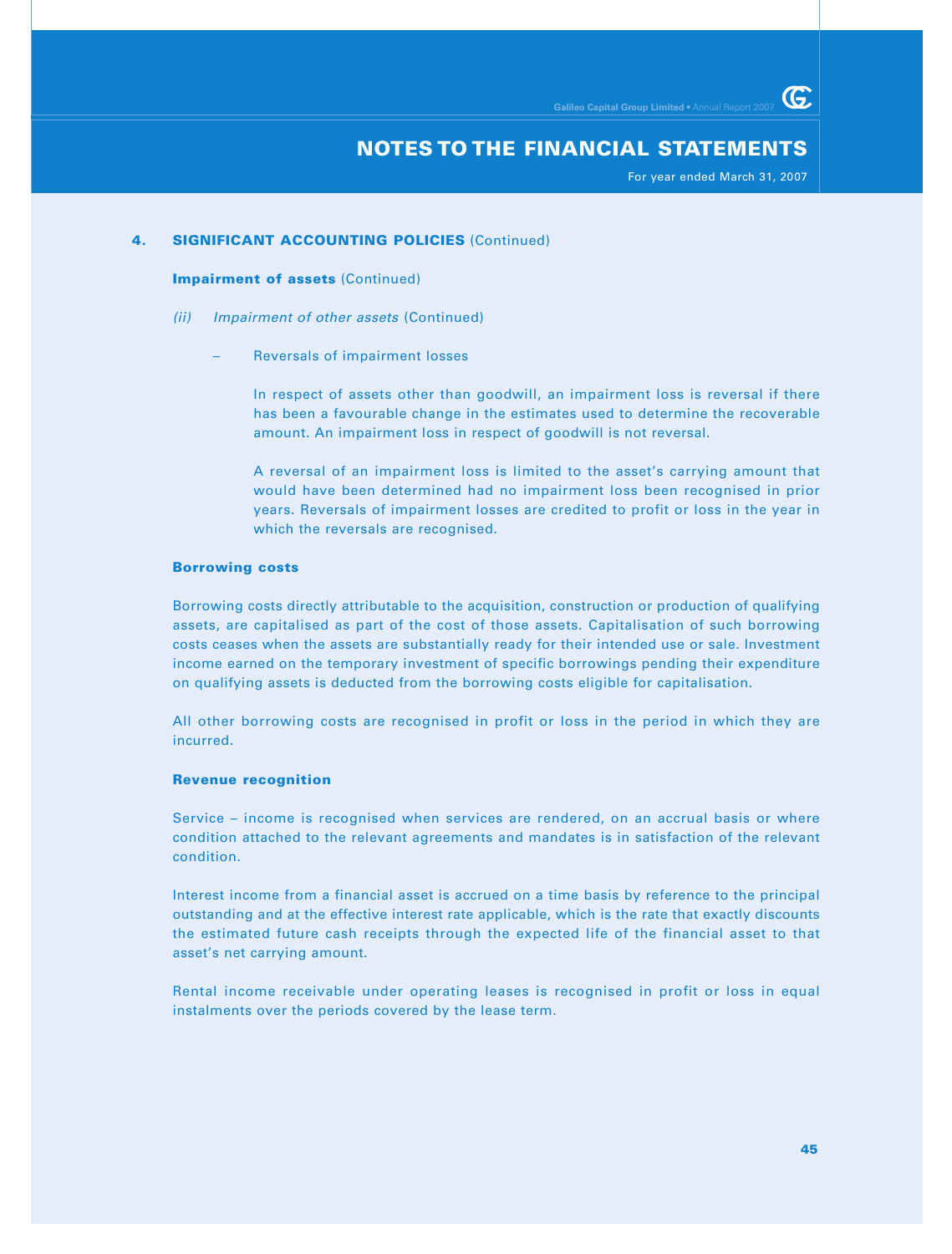For year ended March 31, 2007

## **4. SIGNIFICANT ACCOUNTING POLICIES (Continued)**

#### **Taxation**

Income tax expense represents the sum of the tax currently payable and deferred tax.

The tax currently payable is based on taxable profit for the year. Taxable profit differs from profit as reported in the income statement because it excludes items of income or expense that are taxable or deductible in other periods and it further excludes items that are never taxable or deductible. The Company's liability for current tax is calculated using tax rates that have been enacted or substantively enacted by the balance sheet date.

Deferred tax is recognised on differences between the carrying amount of assets and liabilities in the financial statements and the corresponding tax bases used in the computation of taxable profit, and is accounted for using the balance sheet liability method. Deferred tax liabilities are generally recognised for all taxable temporary differences and deferred tax assets are recognised to the extent that it is probable that taxable profits will be available against which deductible temporary differences can be utilised. Such assets and liabilities are not recognised if the temporary difference arises from goodwill or from the initial recognition (other than in a business combination) of other assets and liabilities in a transaction that affects neither the taxable profit nor the accounting profit.

Deferred tax liabilities are recognised for taxable temporary differences arising on investments in subsidiaries except where the Company is able to control the reversal of the temporary difference and it is probable that the temporary difference will not reverse in the foreseeable future.

The carrying amount of deferred tax assets is reviewed at each balance sheet date and reduced to the extent that it is no longer probable that sufficient taxable profits will be available to allow all or part of the asset to be recovered.

Deferred tax is calculated at the tax rates that are expected to apply in the period when the liability is settled or the asset is realised, based on tax rates that have been enacted or substantially enacted by the balance sheet date. Deferred tax is charged or credited to profit or loss, except when it relates to items charged or credited directly to equity, in which case the deferred tax is also dealt with in equity.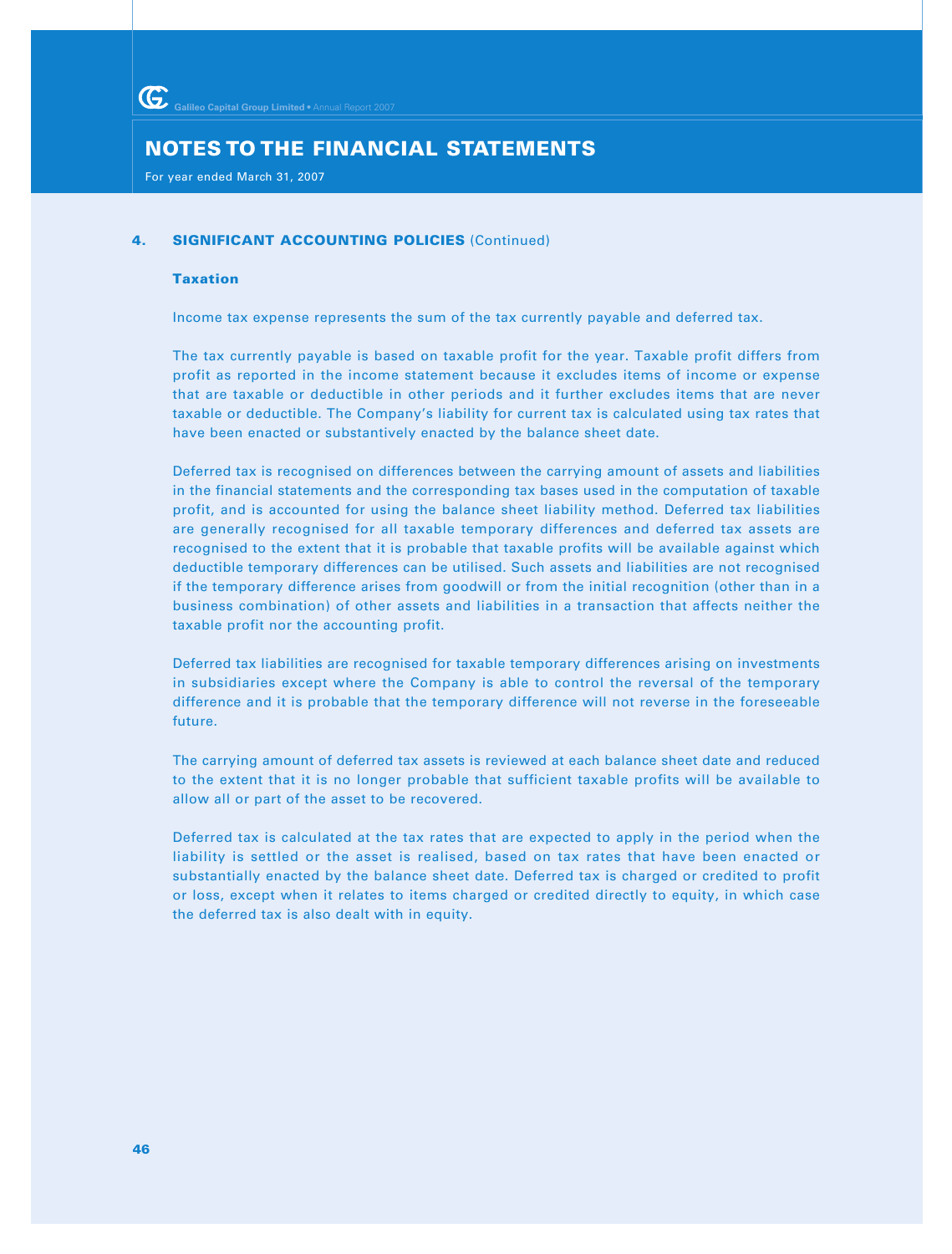For year ended March 31, 2007

G

## **4. SIGNIFICANT ACCOUNTING POLICIES (Continued)**

#### **Leased assets**

Where the group acquires the use of assets under finance leases, the amounts representing the fair value of the leased asset, or, if lower, the present value of the minimum lease payments, of such assets are included in fixed assets and the corresponding liabilities, net of finance charges, are recorded as obligations under financial leases. Depreciation is provided at rates which write off the cost or valuation of the assets over the term of the relevant lease or, where it is likely the group will obtain ownership of the asset, the life of the asset. Impairment losses are accounted for in accordance with the accounting policy as set out above. Finance charges implicit in the lease payments are charged to profit or loss over the period of the leases so as to produce an approximately constant periodic rate of charge on the remaining balance of the obligations for each accounting period. Contingent rentals are charged to profit or loss in the accounting period in which they are incurred.

Where substantially all of the risks and rewards incidental to ownership are retained by the lessor (an "operating lease"), the total rentals payable under the lease are charged to the income statement on a straight-line bases over the lease term.

The land and buildings elements of property leases are considered separately for the purposes of lease classification.

## **Retirement benefit scheme**

Payments to the Mandatory Provident Fund Scheme ("MPF Scheme") and state-managed retirement benefit schemes are charged as an expense when employees have rendered services entitling them to the contributions.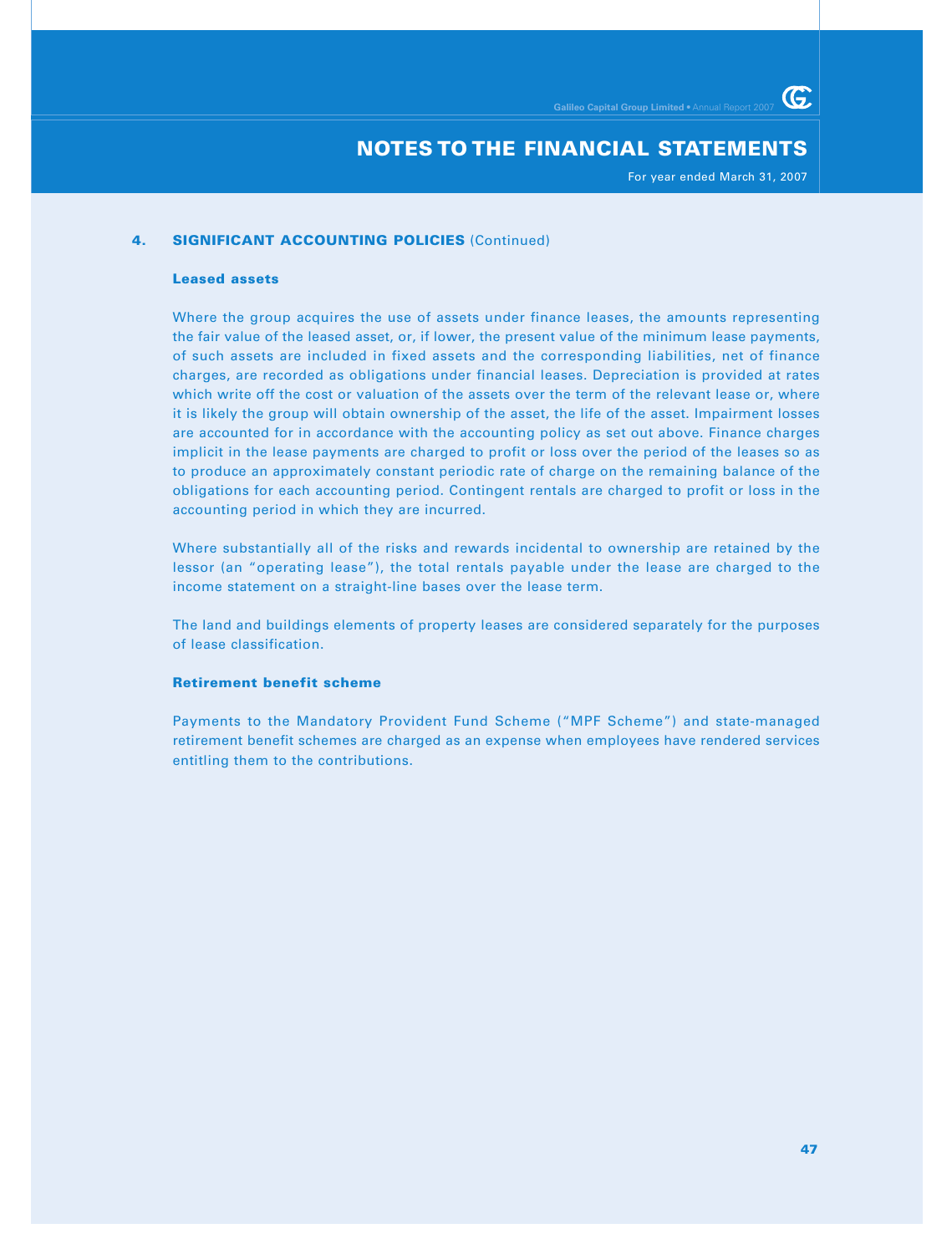For year ended March 31, 2007

## **4. SIGNIFICANT ACCOUNTING POLICIES (Continued)**

#### **Foreign currencies**

Transactions in currencies other than the functional currency of that entity ("foreign currencies") are recorded in its functional currency (i.e. the currency of the primary economic environment in which the entity operates) at the rates of exchanges prevailing on the dates of the transactions. At each balance sheet date, monetary items denominated in foreign currencies are retranslated at the rates prevailing on the balance sheet date. Non-monetary items carried at fair value that are denominated in foreign currencies are retranslated at the rates prevailing on the date when the fair value was determined. Non-monetary items that are measured in terms of historical cost in a foreign currency are not retranslated.

Exchange differences arising on the settlement of monetary items, and on the translation of monetary items, are included in profit or loss in the period in which they arise. Except for exchange differences arising on a monetary item that forms part of the Company's net investment in a foreign operation, in which case, such exchange differences are recognised in equity in the consolidated financials statements. Exchange difference arising on the retranslation of non-monetary items carried at fair value are included in profit or loss for the period except for differences arising on the retranslation of non-monetary items in respect of which gain and losses are recognised directly in equity. For such non-monetary items, any exchange component of that gain or loss is also recognised directly in equity.

For the purposes of presenting the consolidated financial statements, the assets and liabilities of the Group's foreign operations are translated into Hong Kong dollars at the rate of exchange prevailing at the balance sheet date, and their income and expenses are translated at the average exchange rates for the year, unless exchange rates fluctuate significantly during the period, in which case, the exchange rates prevailing at the dates of transactions are used. Exchange differences arising, if any, are recognised as a separate component of equity (the translation reserve). Such exchange differences are recognised in profit or loss in the period in which the foreign operation is disposed of.

Goodwill and fair value adjustments on identifiable assets acquired arising on an acquisition of a foreign operation on or after January 1, 2005 are treated as assts and liabilities of the foreign operation and translated at the rate of exchange prevailing at the balance sheet date. Exchange differences arising are recognised in the translation reserve.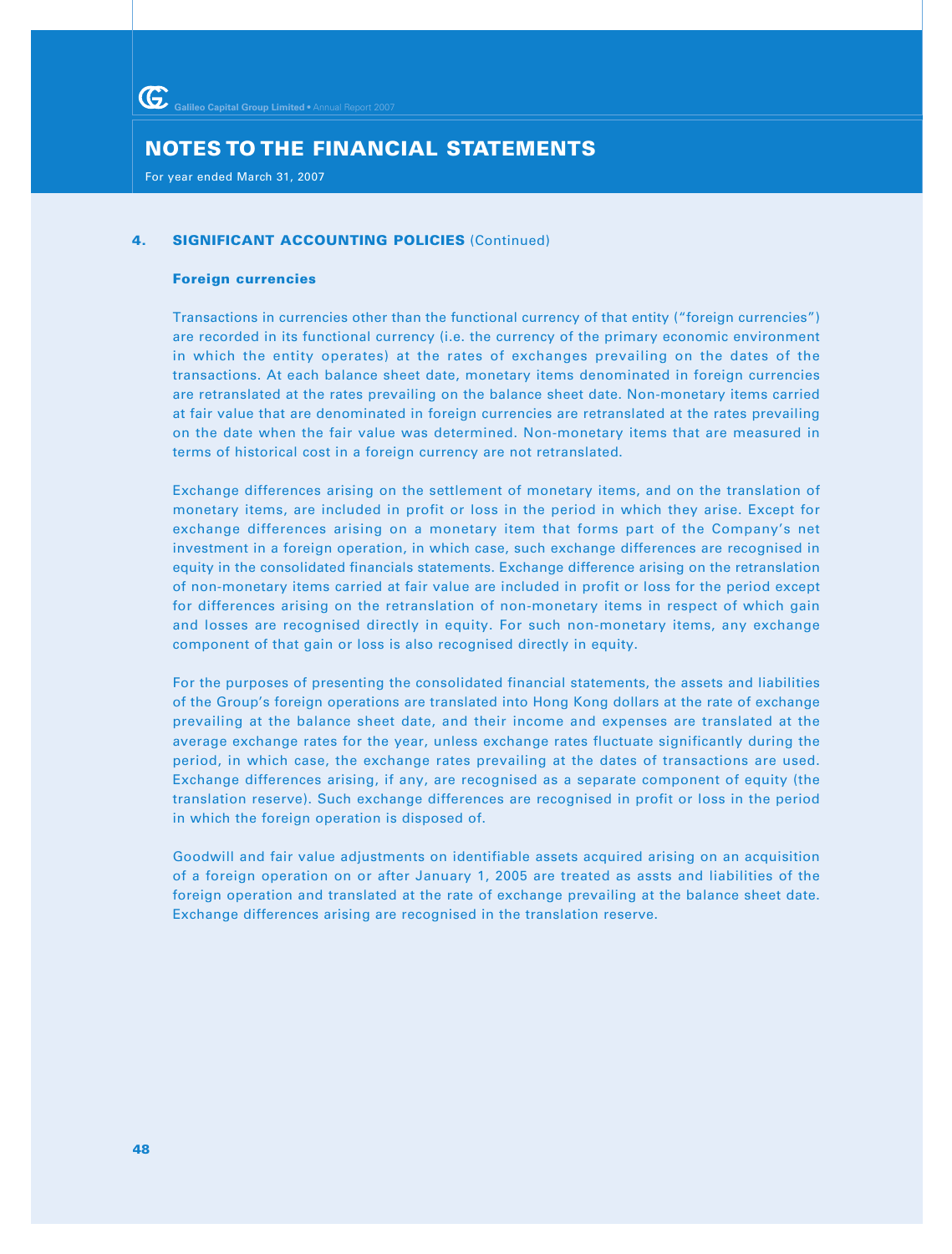For year ended March 31, 2007

G

## **4. SIGNIFICANT ACCOUNTING POLICIES (Continued)**

#### **Share-based payments**

Where share options are awarded to employees, the fair value of the options at the date of grant is charged to the consolidated income statement on a straight-line basis over the vesting period. Non-market vesting conditions are taken into account by adjusting the number of equity instruments expected to vest at the balance sheet date so that, ultimately, the cumulative amount recognised over the vesting period is based on the number of options that eventually vest. Market vesting conditions are factored into the fair value of the options granted. As long as all other vesting conditions are satisfied, a charge is made irrespective of whether the market vesting conditions are satisfied. The cumulative expense is not adjusted for failure to achieve a market vesting condition.

Where the terms and conditions of options are modified before they vest, the increase in the fair value of the options, measured immediately before and after the modification, is also charged to the consolidated income statement over the remaining vesting period.

Where equity instruments are granted to persons other than employees, the consolidated income statement is charged during the vesting period, the number of share options that is expected to vest is reviewed. Any adjustment to the cumulative fair value recognised in prior years is charged/credited to the profit or loss for the year of the review, unless the original employee expenses qualify for recognition as an asset, with a corresponding adjustment to the capital reserve. On vesting date, the amount recognised as an expense is adjusted to reflect the actual number of options that vest (with a corresponding adjustment to the capital reserve) except where forfeiture is only due to not achieving vesting conditions that related to the market price of the Company's shares. The equity amount is recognised in the capital reserve until either the option is exercised (when it is transferred to the share premium account) or the option expires when it is released directly to retained profits) with the fair value of goods and services received.

#### **Derivative financial instruments**

Derivative financial instruments are recognised initially at fair value. At the balance sheet date the fair value is remeasured. The gain or loss on remeasurement to fair value is charged immediately to profit or loss, except where the derivatives qualify for cash flow hedge accounting or hedge the net investment in a foreign operation, in which case recognition of any resultant gain or loss depends on the nature of the item being hedged.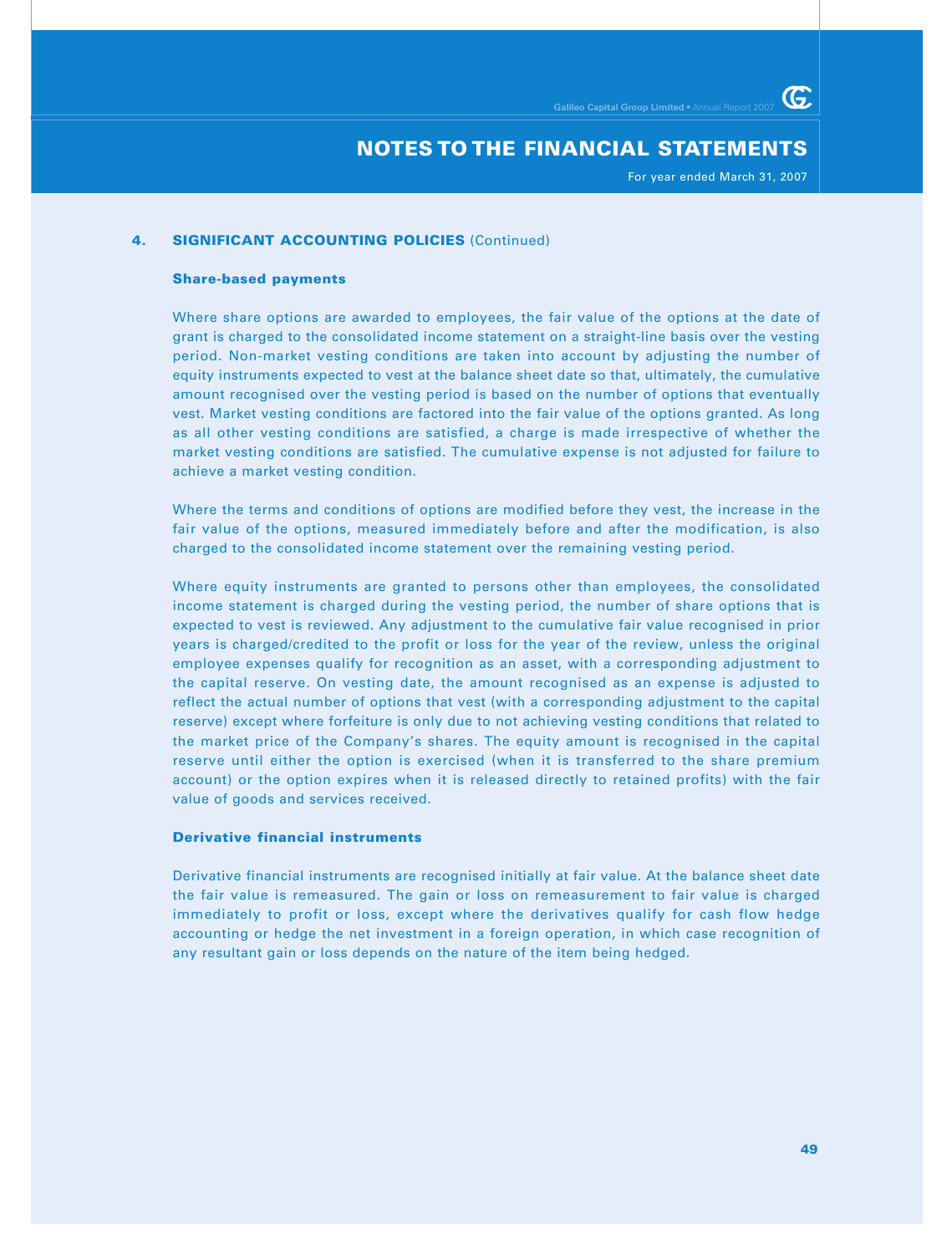For year ended March 31, 2007

# **5. CRITICAL ACCOUNTING JUDGMENTS AND KEY SOURCES OF ESTIMATION UNCERTAINTIES**

In the process of applying the Group's accounting policies described in note 4, management makes various estimations and judgments based on past experiences, expectations of the future and other information. The key source of estimation uncertainties and the judgment that may significantly affect the amounts recognised in the financial statements are disclosed below:

## **Allowances for bad and doubtful debts**

The policy for allowance of bad and doubtful debts of the Group is based on the evaluation of collectability and aging analysis of accounts and on management's judgment. A considerable amount of judgment is required in assessing the ultimate realization of these receivables, including the current creditworthiness and the past collection history of each customer. If the financial conditions of customers of the Group were to deteriorate, resulting in impairment of their ability to make payments, additional allowances may be required.

#### **Useful lives and impairment assessment of property, plant and equipment**

Property, plant and equipment are stated at cost less accumulated depreciation and identified impairment losses. The estimation of useful lives impacts the level of annual depreciation recorded. Property, plant and equipment are evaluated for possible impairment on a specific asset basic or in groups of similar assets, as applicable. This process requires management's estimate of future cash flows generated by each asset or group of asset. For any instance where this evaluation process indicates impairment, the relevant asset's carrying amount is written down to the recoverable amount and the amount written down is charged against the results of operations.

## **Estimated impairment of goodwill**

Determining whether goodwill is impaired requires an estimation of the value in use of the cash-generating units to which goodwill has been allocated. The value in use calculation requires the Group to estimate the future cash flows expected to arise from the cash-generating unit and a suitable discount rate in order to calculate the present value. Where the actual future cash flows are less than expected, a material impairment loss may arise. As at March 31, 2007, the carrying amount of the goodwill is HK\$2,332,814 (net of accumulated impairment loss of HK\$2,332,815).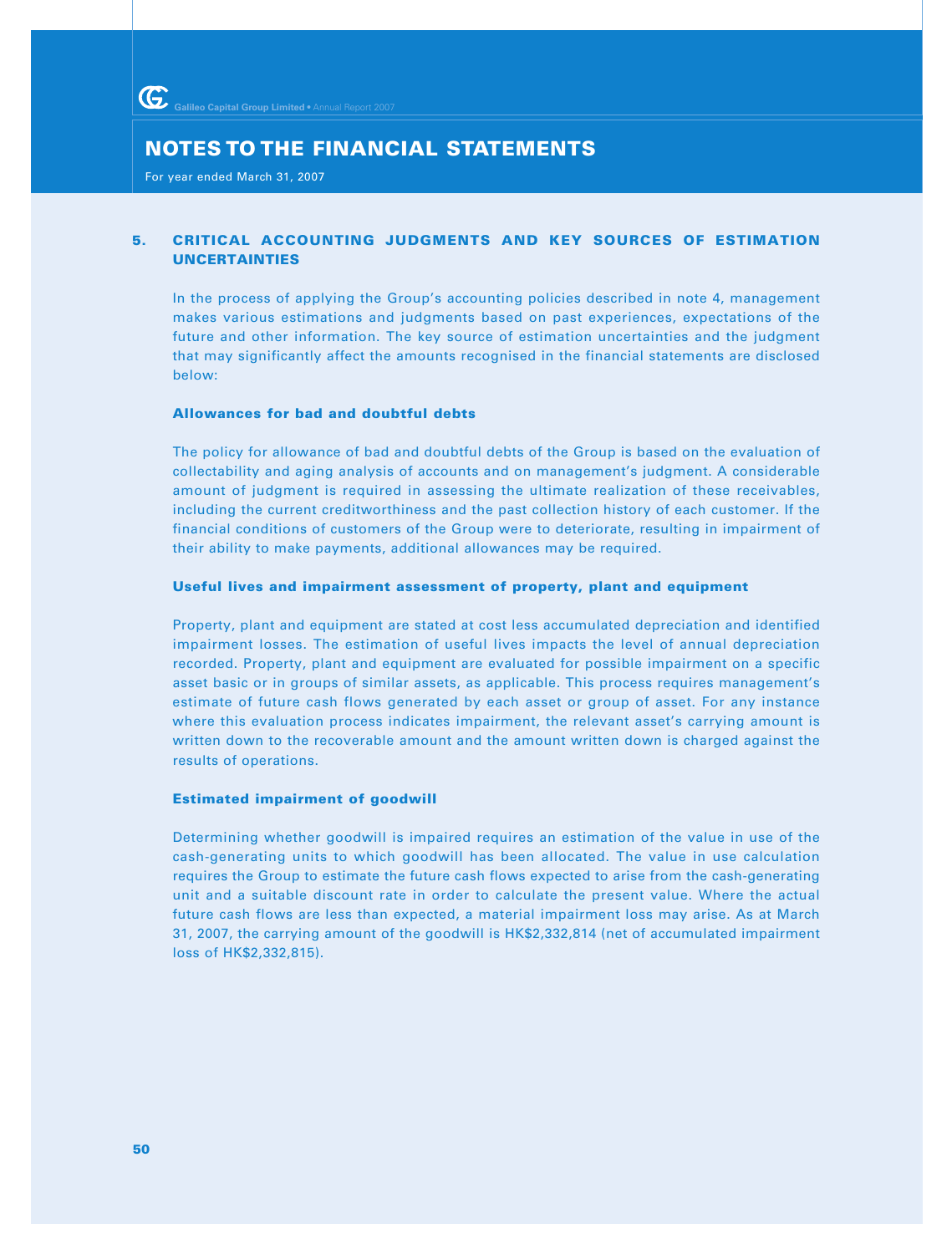For year ended March 31, 2007

G.

## **6. FINANCIAL RISK MANAGEMENT OBJECTIVES AND POLICIES**

The Group's major financial instruments include trade receivables and other receivables, bank balances and cash, accruals and other payables, deposits received and amounts due to directors. Details of these financial instruments are disclosed in respective notes. The risks associated with these financial instruments and the policies on how to mitigate these risks are set out below. The management manages and monitors these exposures to ensure appropriate measures are implemented on a timely and effective manner.

#### **Credit risk**

The Group's maximum exposure to credit risk in the event of the counterparties failure to perform their obligations as at March 31, 2007 is the carrying amount of trade and other receivables, as started in the consolidated balance sheet. The Group reviews the recoverable amount of each individual debt at each balance sheet date to ensure that adequate impairment losses are made for irrecoverable amounts. In this regard, the Directors consider that the Group's credit risk is significantly reduced.

The credit risk on liquid is limited because the counterparties are banks with good reputation.

#### **Liquidity risk**

Internally generated cash flow and borrowing from related parties are the general sources of funds to finance the operations of the Group. Borrowings of the Group are subject to fixed interests rate and are renewable annually. The Group liquidity risk management includes making available fund sources from related parties with favorable interest rates and diversifying the funding sources. The Group regularly reviews its major funding positions to ensure it has adequate financial resources in meeting its financial obligations.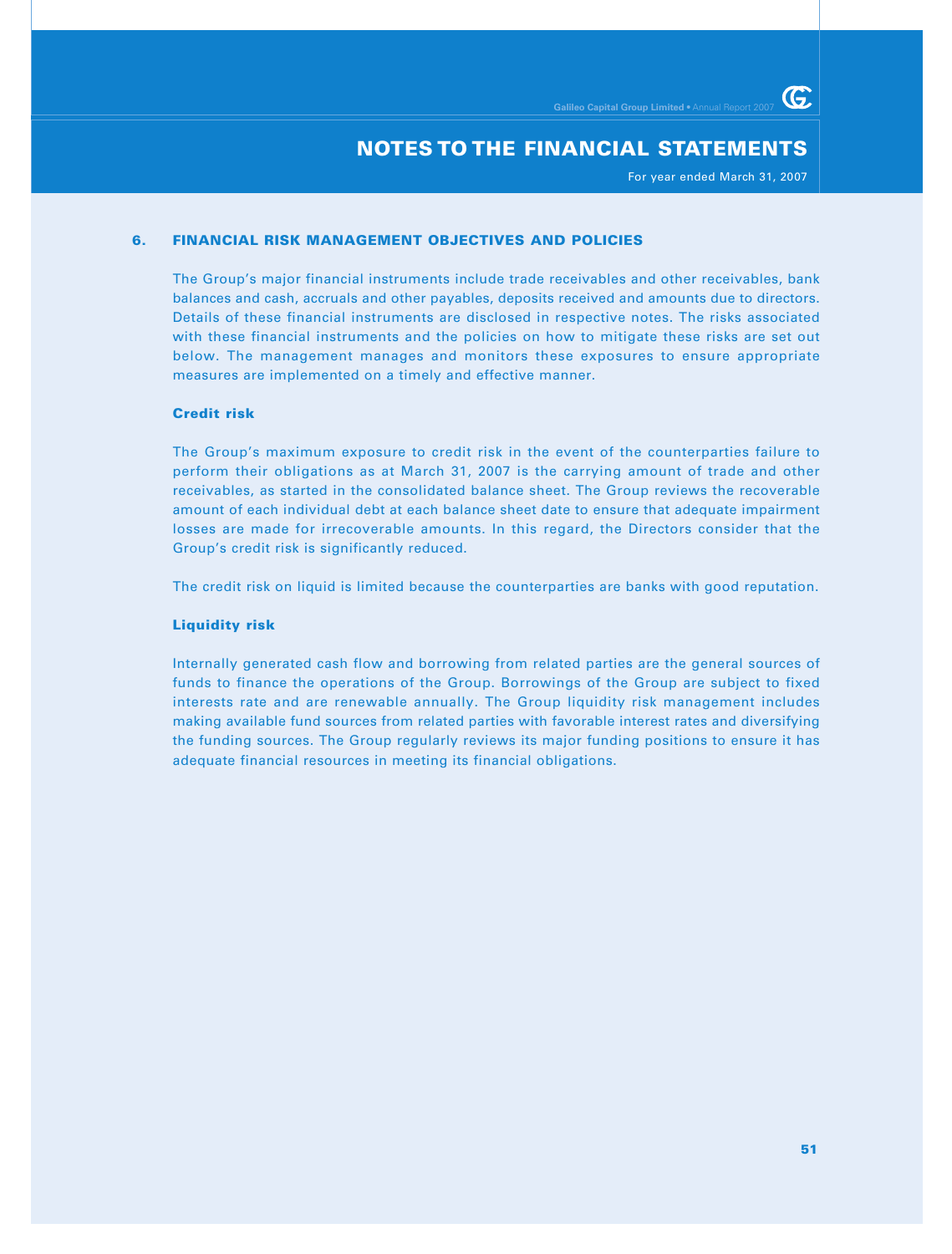For year ended March 31, 2007

## **7. TURNOVER AND SEGMENT INFORMATION**

Turnover represents the amounts received and receivable for services provided by the Group to outside customers and rental income, and is analysed as follows:

|                                     | <b>THE GROUP</b> |           |  |
|-------------------------------------|------------------|-----------|--|
|                                     | 2007             | 2006      |  |
|                                     | <b>HK\$</b>      | HK\$      |  |
| Business consultancy service income | 923,000          | 2,357,000 |  |
| <b>Funeral services income</b>      | 690,189          |           |  |
| <b>Rental income</b>                | 30,000           |           |  |
|                                     | 1,643,189        | 2,357,000 |  |

Segment information is presented by way if two segment formats: (i) on a primary segment reporting basis, by business segment; and (ii) on a secondary segment reporting basis, by geographical segment.

## **Business segments**

The Group's operating business are structured and managed separately, according to the nature of their operations and services they provided. Each of the Group's business segments represents a strategic business unit that offers services which are subject to risk and returns that are different from those of the other business segments.

For management purposes, the Group is currently organised into two operating divisions – business consultancy services and funeral services.

Principal activities are as follows:

| <b>Business consultancy</b> | $\sim$ 100 $\pm$  | providing services to assist clients on various business or<br>management issues. |
|-----------------------------|-------------------|-----------------------------------------------------------------------------------|
| <b>Funeral services</b>     | $\qquad \qquad -$ | providing services to assist clients on various funeral<br>custom and activities. |

Segment information about these businesses is presented below.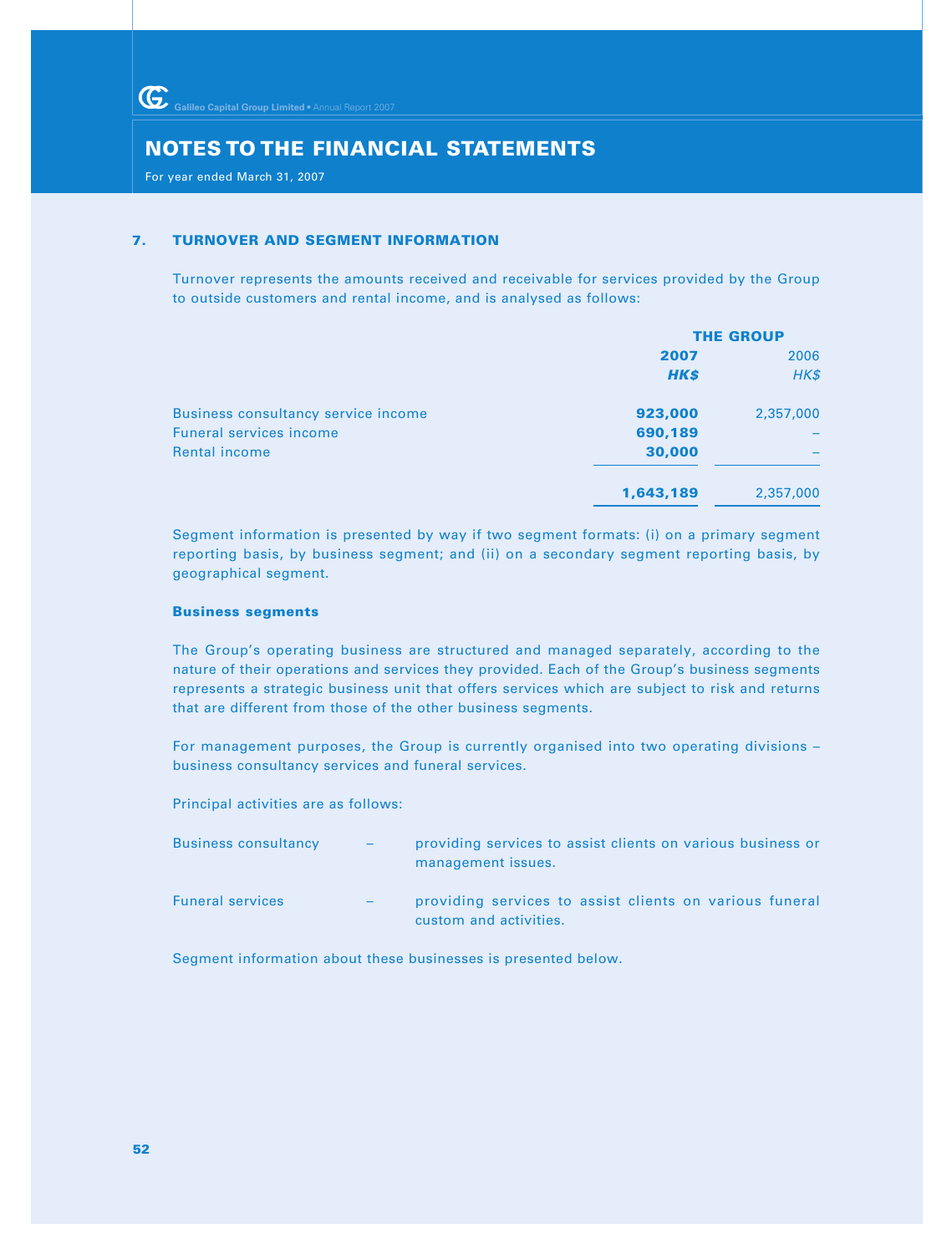For year ended March 31, 2007

 $\overline{\mathbb{G}}$ 

## **7. TURNOVER AND SEGMENT INFORMATION (Continued)**

#### **Income Statement**

For the year ended March 31, 2007

|                                | <b>Business</b><br>consultancy | <b>Funeral</b><br>services |            | <b>Other Consolidated</b> |
|--------------------------------|--------------------------------|----------------------------|------------|---------------------------|
|                                | HK\$                           | HK\$                       | HK\$       | HK\$                      |
| <b>Turnover</b>                |                                |                            |            |                           |
| <b>External sales</b>          | 923,000                        | 690,189                    | 30,000     | 1,643,189                 |
| <b>Result</b>                  |                                |                            |            |                           |
| <b>Segment result</b>          | (2, 332, 172)                  | (2,570,583)                | (340, 284) | (5, 243, 039)             |
| Unallocated corporate income   |                                |                            |            | 4,845,242                 |
| Unallocated corporate expenses |                                |                            |            | (6,004,996)               |
| <b>Finance cost</b>            |                                |                            |            | (67, 584)                 |
| Loss before taxation           |                                |                            |            | (6,470,377)               |
| Income tax expense             |                                |                            |            | (41, 258)                 |
| Loss for the year              |                                |                            |            | (6, 511, 635)             |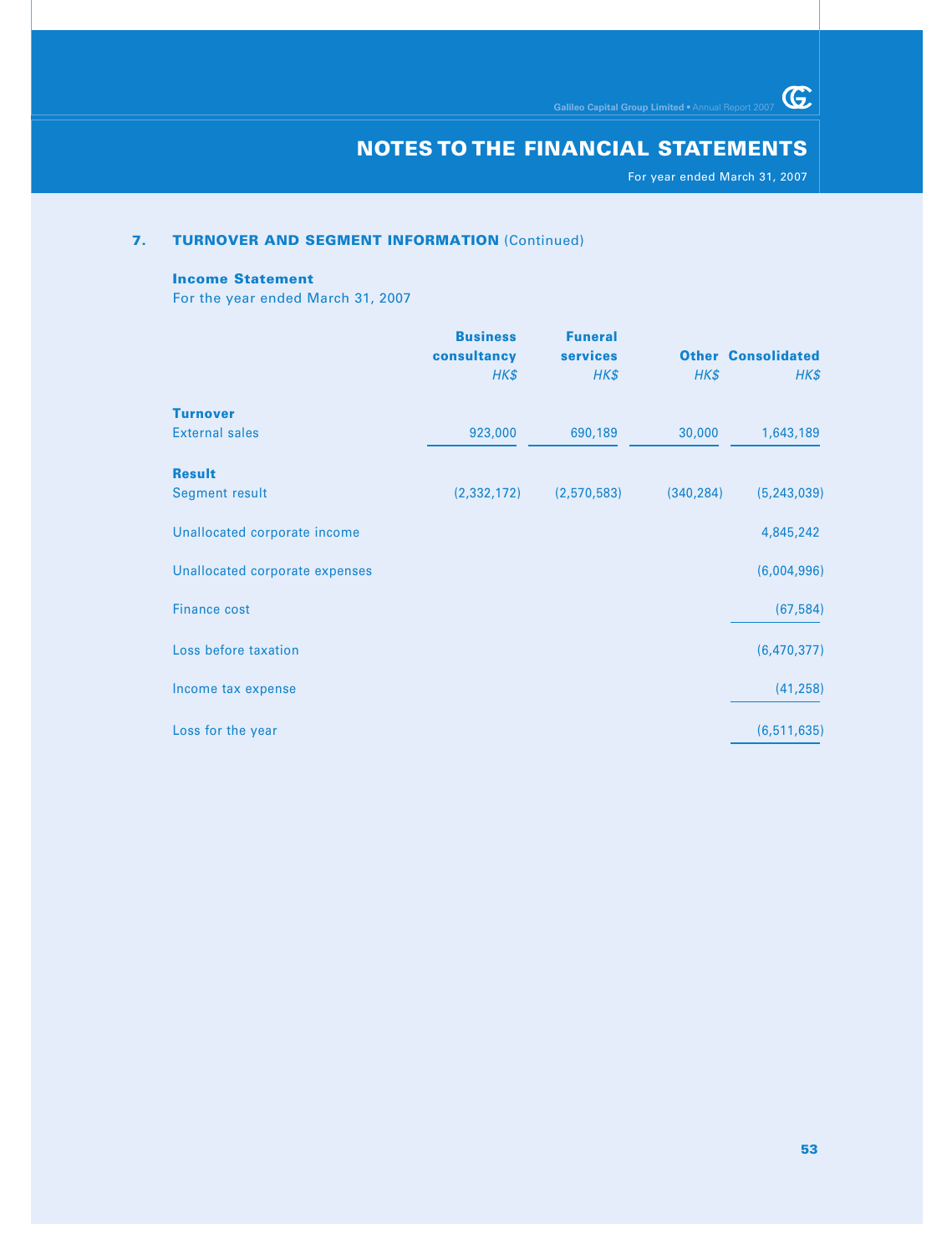Galileo Capital Group Limited • Annual Report 2007

# **NOTES TO THE FINANCIAL STATEMENTS**

For year ended March 31, 2007

## **7. TURNOVER AND SEGMENT INFORMATION (Continued)**

#### **Balance Sheet**

As at March 31, 2007

|                                       | <b>Business</b><br>consultancy<br>HK\$ | <b>Funeral</b><br><b>services</b><br>HK\$ | HK\$       | <b>Other Consolidated</b><br>HK\$ |
|---------------------------------------|----------------------------------------|-------------------------------------------|------------|-----------------------------------|
| <b>Assets</b>                         |                                        |                                           |            |                                   |
| <b>Segment assets</b>                 | 1,535,335                              | 3,661,256                                 | 6,499,163  | 11,695,754                        |
| Unallocated corporate assets          |                                        |                                           |            | 998,184                           |
| Consolidated total assets             |                                        |                                           |            | 12,693,938                        |
| <b>Liabilities</b>                    |                                        |                                           |            |                                   |
| <b>Segment liabilities</b>            | (338, 922)                             | (455, 530)                                | (323, 853) | (1, 118, 305)                     |
| Unallocated corporate liabilities     |                                        |                                           |            | (6, 230, 995)                     |
| <b>Consolidated total liabilities</b> |                                        |                                           |            | (7, 349, 300)                     |

# **Other information**

For the year ended March 31, 2007

|                   | <b>Business</b><br>consultancy<br>HK\$ | <b>Funeral</b><br><b>services</b><br>HK\$ | HK\$                     | <b>Other Consolidated</b><br>HK\$ |
|-------------------|----------------------------------------|-------------------------------------------|--------------------------|-----------------------------------|
| Capital additions | 96.177                                 | 1,380                                     | $\overline{\phantom{0}}$ | 97,557                            |
| Depreciation      | 232,303                                | 129,662                                   | 106,998                  | 468,963                           |

The Group had only one business segment for the year ended March 31, 2006 which were business consultancy services segment, no separate disclosure of segmental income statement and balance sheet would be made.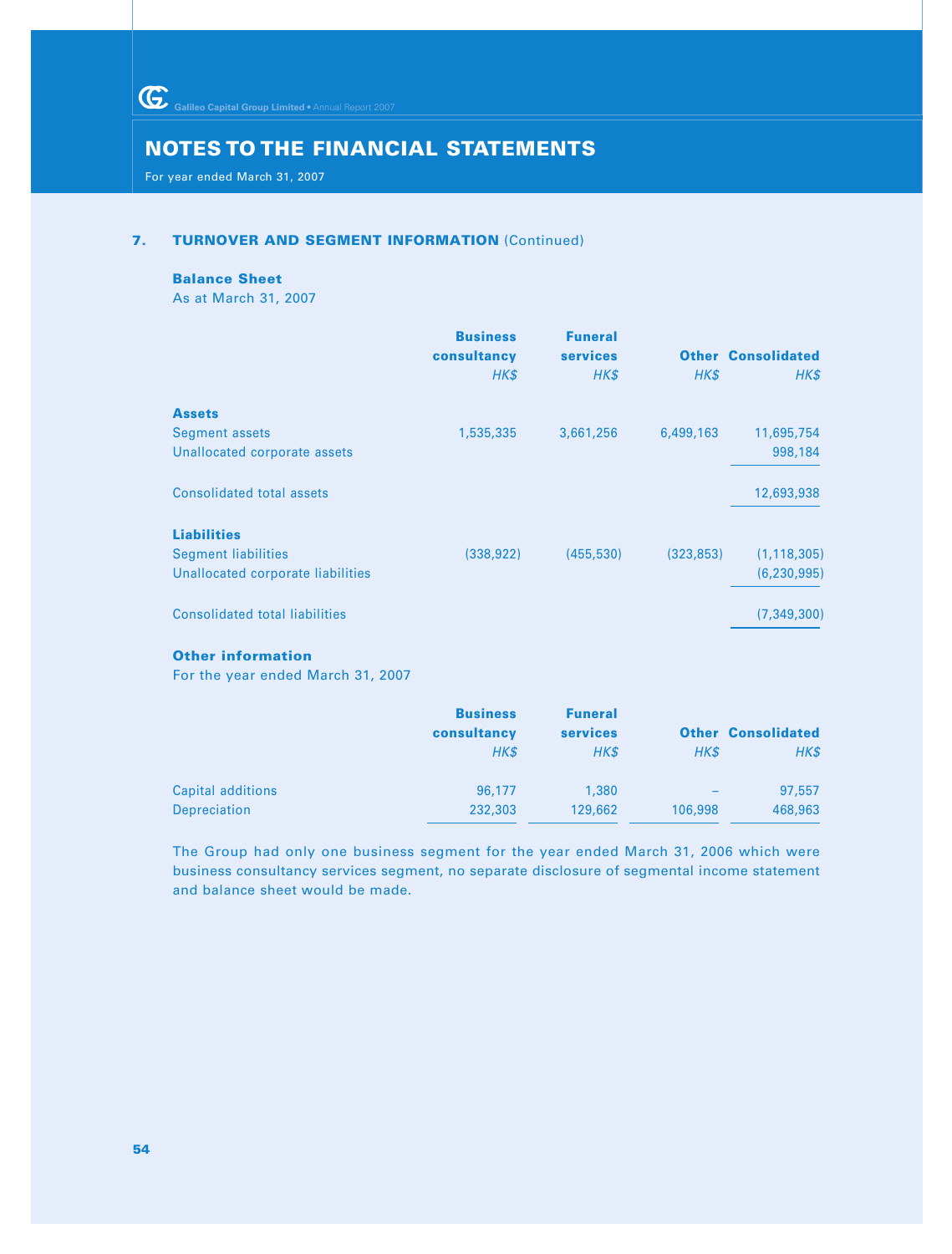For year ended March 31, 2007

 $G$ 

## **7. TURNOVER AND SEGMENT INFORMATION (Continued)**

#### **Geographical segments**

In determining the Group's geographical segment, turnover is attributed to the segments based on the location of the customers, and assets are attributed to the segment based on the location of the assets.

The following table presents turnover and certain asset and expenditure information for the Group's geographical segments.

|                                                  |                  |           |                          | <b>Peoples' Republic</b> |                     |           |
|--------------------------------------------------|------------------|-----------|--------------------------|--------------------------|---------------------|-----------|
|                                                  | <b>Hong Kong</b> |           |                          | of China                 | <b>Consolidated</b> |           |
|                                                  | 2007             | 2006      | 2007                     | 2006                     | 2007                | 2006      |
|                                                  | <b>HK\$</b>      | HK\$      | <b>HKS</b>               | HK\$                     | <b>HK\$</b>         | HK\$      |
| Turnover - external                              | 1,643,189        | 2,057,000 | -                        | 300,000                  | 1,643,189           | 2,357,000 |
| Other segment information:<br>Carrying amount of |                  |           |                          |                          |                     |           |
| segment assets                                   | 12,693,938       | 1,291,081 |                          |                          | $-12,693,938$       | 1,291,081 |
| Capital expenditure                              | 97,557           | 13,240    | $\overline{\phantom{a}}$ |                          | 97.557              | 13,240    |

## **8. FINANCE COSTS**

|                                            | 2007<br><b>HK\$</b> | 2006<br>$H K$ \$ |
|--------------------------------------------|---------------------|------------------|
| Interest on:                               |                     |                  |
| Other borrowings repayable within one year | 63,973              |                  |
| <b>Finance leases</b>                      | 3,611               |                  |
|                                            | 67,584              |                  |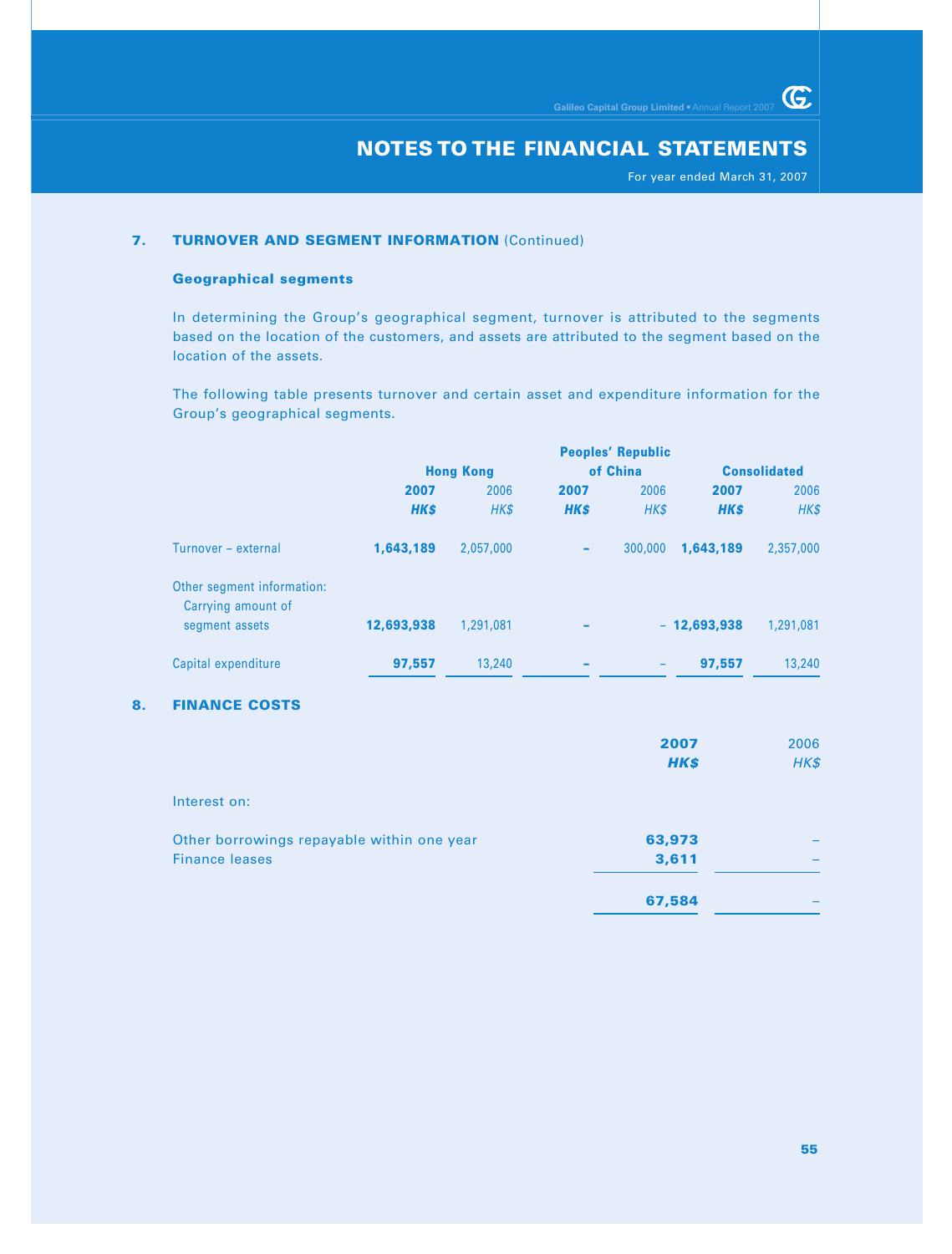Galileo Capital Group Limited • Annual Report 2007

# **NOTES TO THE FINANCIAL STATEMENTS**

For year ended March 31, 2007

## **9. LOSS BEFORE TAXATION**

|                                                   | 2007          | 2006      |
|---------------------------------------------------|---------------|-----------|
|                                                   | <b>HK\$</b>   | HK\$      |
| Loss before taxation has been arrived at          |               |           |
| after charging(crediting):                        |               |           |
| Directors' emoluments <sup>*</sup> (Note 10)      | 2,291,889     | 836,325   |
| <b>Staff costs</b>                                | 1,351,069     | 1,184,419 |
| Retirement benefit scheme contributions,          |               |           |
| excluding directors                               | 61,434        | 53,405    |
| Total employee benefits expense                   |               |           |
| including those of directors                      | 3,704,392     | 2,074,149 |
| Depreciation for property, plant and equipment    |               |           |
| $-$ owned assets                                  | 387,424       | 214,658   |
| - finance leases assets                           | 81,539        |           |
| Auditors' remuneration                            | 319,000       | 250,000   |
| Share base payment expense                        | 3,272,393     |           |
| Impairment loss recognised in respect of goodwill | 2,332,815     |           |
| Waive of amount due to an ex-director             | (4, 792, 737) |           |
| Interest income                                   | (53, 389)     | (8)       |

Directors' emoluments of HK\$69,682 (2006: HK\$535,765) has been recognised during the year, which has been included in direct costs.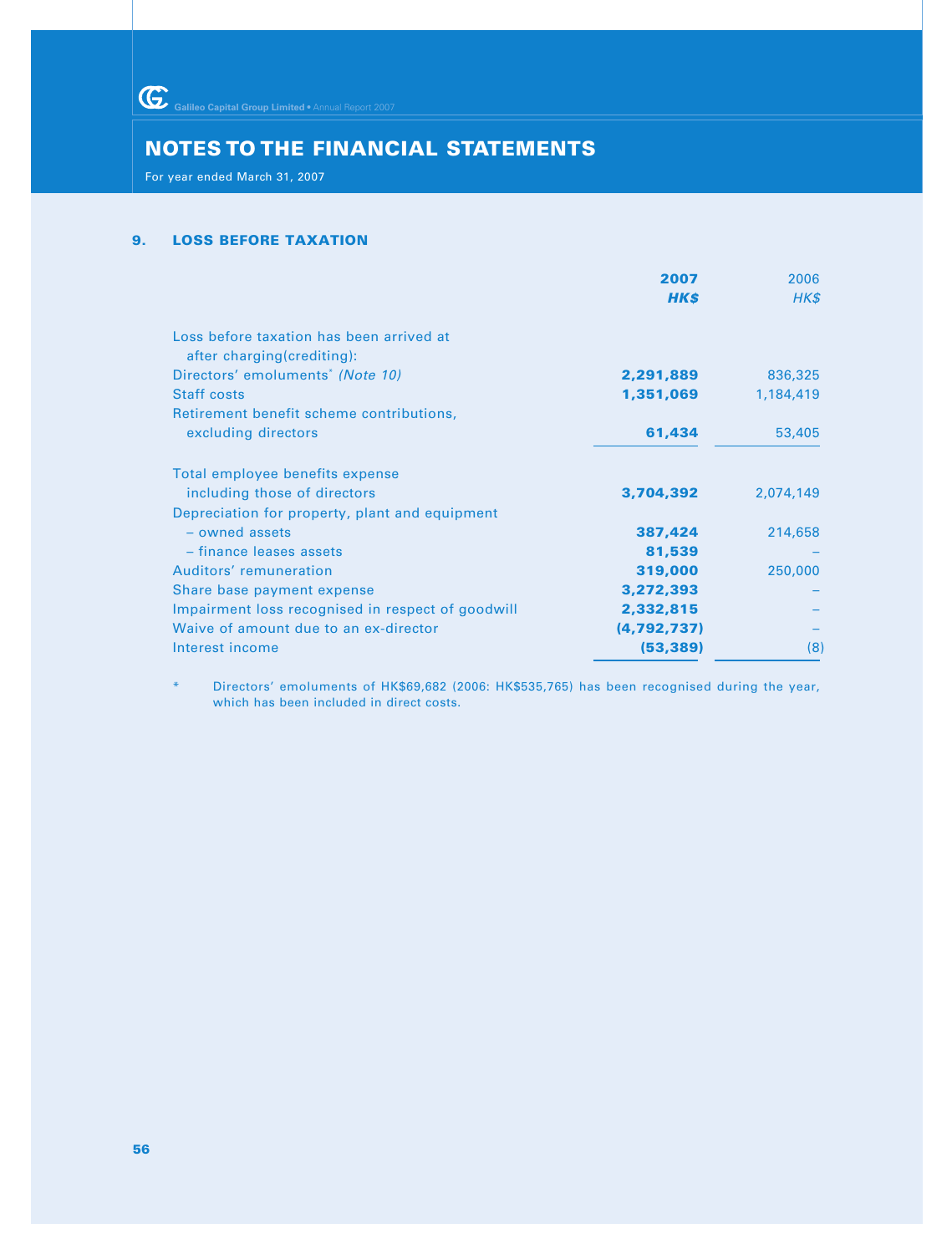For year ended March 31, 2007

 $G$ 

# **10. DIRECTORS' EMOLUMENTS**

The emoluments paid or payable to each of the thirteen (2006: eight) directors were as follows:

|                         |            |                   | 2007                   |                |                   |            |                 | 2006          |                          |         |
|-------------------------|------------|-------------------|------------------------|----------------|-------------------|------------|-----------------|---------------|--------------------------|---------|
|                         |            | <b>Salaries</b>   | <b>Retirement</b>      |                |                   |            | <b>Salaries</b> | Retirement    |                          |         |
|                         |            | and               | benefit                | <b>Share</b>   |                   |            | and             | benefit       | <b>Share</b>             |         |
|                         | Directors' | other             | scheme                 | <b>Options</b> |                   | Directors' | other           | scheme        | <b>Options</b>           |         |
|                         | fees       |                   | benefits contributions | granted        | <b>Total</b>      | fees       | benefits        | contributions | granted                  | Total   |
|                         | <b>HKS</b> | <b>HKS</b>        | <b>HKS</b>             | <b>HK\$</b>    | <b>HKS</b>        | HK\$       | <b>HK\$</b>     | HK\$          | HK\$                     | HK\$    |
| Old director: (Note 1)  |            |                   |                        |                |                   |            |                 |               |                          |         |
| Mr. Liu Ka Lim          | ۰          | 160,000           | 1,000                  | ۰              | 161,000           |            |                 |               |                          |         |
| Mr. Kan Siu Lun         | ۰          | 60,000            | 1,000                  | ۰              | 61,000            | ٠          | 339,000         |               |                          | 339,000 |
| Mr. Sun Wai Yan, Victor | ۰          | 69,682            | 3,318                  | ۰              | 73,000            | ٠          | 221,765         | 10,560        | $\overline{\phantom{a}}$ | 232,325 |
| Miss Lam So Ying        | ۰          | 180,000           | 5,000                  | ٠              | 185,000           | ٠          | 80,000          | 5,000         | ٠                        | 85,000  |
| Miss Sy Wai Shuen       | ä,         | 100,000           |                        | ۰              | 100,000           |            |                 |               |                          |         |
| Mr. Shum Kai Wing       | 22,258     |                   |                        | ٠              | 22,258            | 60,000     |                 |               | ÷                        | 60,000  |
| Mr. Wong Yuk Man,       |            |                   |                        |                |                   |            |                 |               |                          |         |
| Edmund                  | 22,258     |                   |                        | ٠              | 22,258            | 60,000     |                 |               | ۰                        | 60,000  |
| Mr. Chow Cheuk Lap      | 22,258     |                   |                        |                | 22,258            | 60,000     |                 |               |                          | 60,000  |
| New director: (Note 2)  |            |                   |                        |                |                   |            |                 |               |                          |         |
| Mr. Chui Bing Sun       |            | 510,000           | 8,000                  |                | 518,000           |            |                 |               |                          |         |
| Mr. Lee Chi Shing,      |            |                   |                        |                |                   |            |                 |               |                          |         |
| Caesar                  | ÷          | 539,031           | 8,847                  | 351,819        | 899,697           |            |                 |               |                          |         |
| Mr. Sui Hi Lam, Alick   | 75,806     |                   |                        | ۰              | 75,806            |            |                 |               |                          |         |
| Mr. Kwok Kwan Hung      | 75,806     |                   |                        | ٠              | 75,806            |            |                 |               |                          |         |
| Mr. Chien Hoe Yong      | 75,806     |                   |                        |                | 75,806            |            |                 |               |                          |         |
| <b>Total emoluments</b> |            | 294,192 1,618,713 | 27,165                 |                | 351,819 2,291,889 | 180,000    | 640,765         | 15,560        |                          | 836,325 |

Notes:

- 1. During the year, Mr. Liu Ka Lim, Mr. Kan Siu Lun, Mr. Sun Wai Yan, Victor, Miss Lam So Ying, Miss Sy Wai Shuen, Mr. Shum Kai Wing, Mr. Wong Yuk Man, Edmund and Mr. Chow Cheuk Lap were resigned on August 14, 2006.
- 2. During the year, Mr. Chui Bing Sun, Mr. Lee Chi Shing, Caesar, Mr. Sui Hi Lam, Alick, Mr. Kwok Kwan Hung and Mr. Chien Hoe Yong were appointed on August 14, 2006.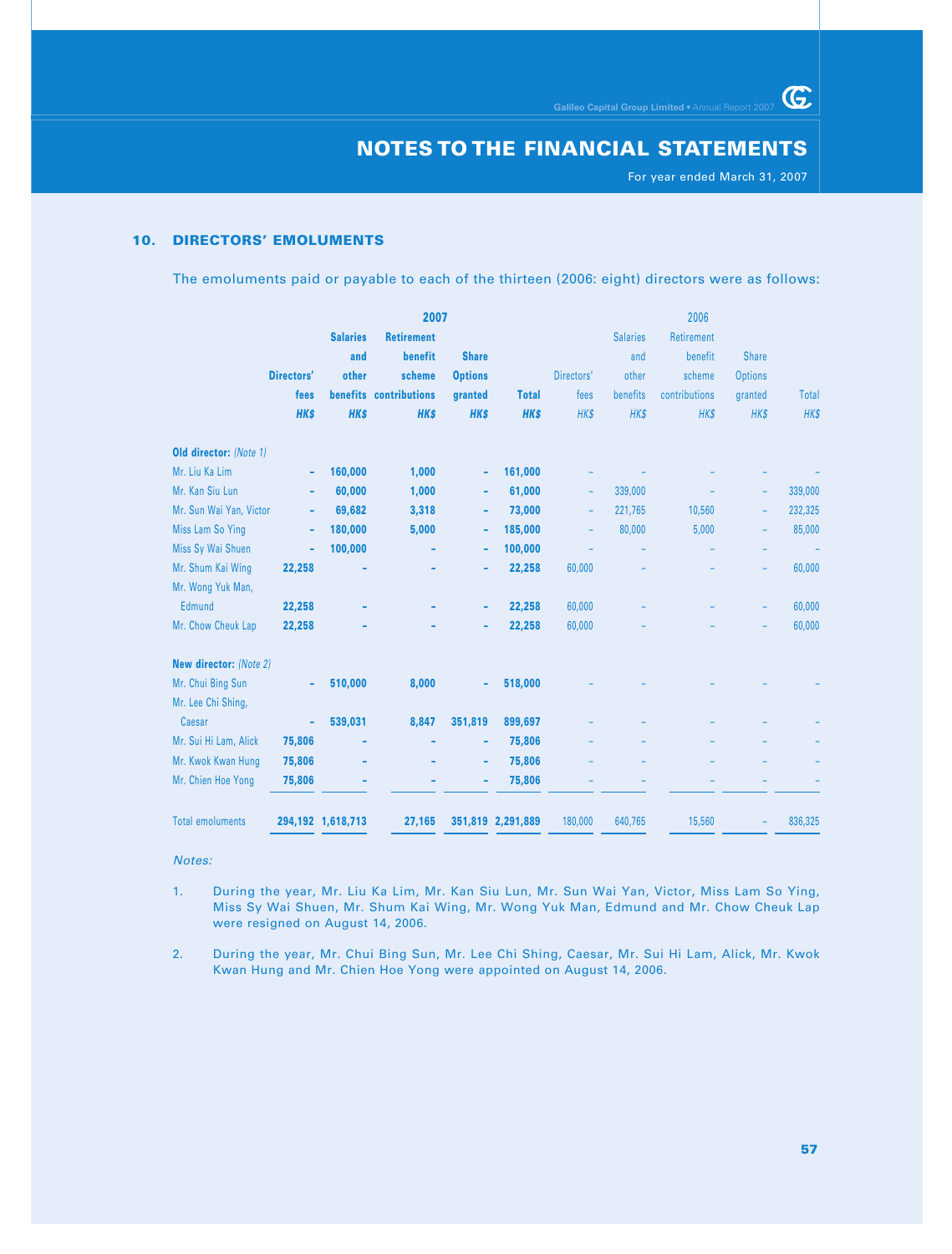For year ended March 31, 2007

#### **11. EMPLOYEES' EMOLUMENTS**

Of the five individuals with the highest emoluments in the Group, three (2006: two) were directors of the Company whose emoluments are included in the disclosures in note 10 above. The emoluments of the remaining two (2006: three) individuals were as follows:

|                                                   | 2007        | 2006    |
|---------------------------------------------------|-------------|---------|
|                                                   | <b>HK\$</b> | HK\$    |
| Salaries and other benefits                       | 412,366     | 655,000 |
| Retirement benefit scheme contributions           | 14,775      | 29,750  |
| Share options granted                             | 27,819      |         |
|                                                   | 454,960     | 684,750 |
| Their emoluments were within the following hands: |             |         |

Their emoluments were within the following bands:

|                          | 2007<br><b>Number of</b><br>employees | 2006<br>Number of<br>employees |
|--------------------------|---------------------------------------|--------------------------------|
| HK\$nil to HK\$1,000,000 |                                       |                                |

During the two years ended March 31, 2007 and March 31, 2006, no emoluments were paid to the five highest paid individuals or any of the directors by the Group as an inducement to join or upon joining the Group or as compensation for loss of office.

# **12. INCOME TAX EXPENSE**

Hong Kong Profits Tax has been provided for in the financial statements at 17.5% on the amount of estimated assessable profits arising in Hong Kong.

No Hong Kong Profits Tax has been provided for in the financial statements for the year ended March 31, 2006 as the Group had not assessable profits for the year.

The tax charge for the year can be reconciled to the loss before tax as follows:

|                                                       | 2007<br><b>HK\$</b> | 2006<br>HK\$ |
|-------------------------------------------------------|---------------------|--------------|
| Loss before taxation                                  | (6, 470, 377)       | (1,931,800)  |
| Tax at Hong Kong Profits Tax rate                     | (1, 132, 316)       | (338,065)    |
| Tax effect of expenses not deductible for tax purpose | 532,248             | 54,938       |
| Tax effect of income not taxable for the tax purpose  | (878, 085)          | (8,863)      |
| Tax effect of tax losses not recongnised              | 1,519,411           | 291,990      |
| Tax expense for the year                              | 41,258              |              |

Details of deferred tax are set out in note 26.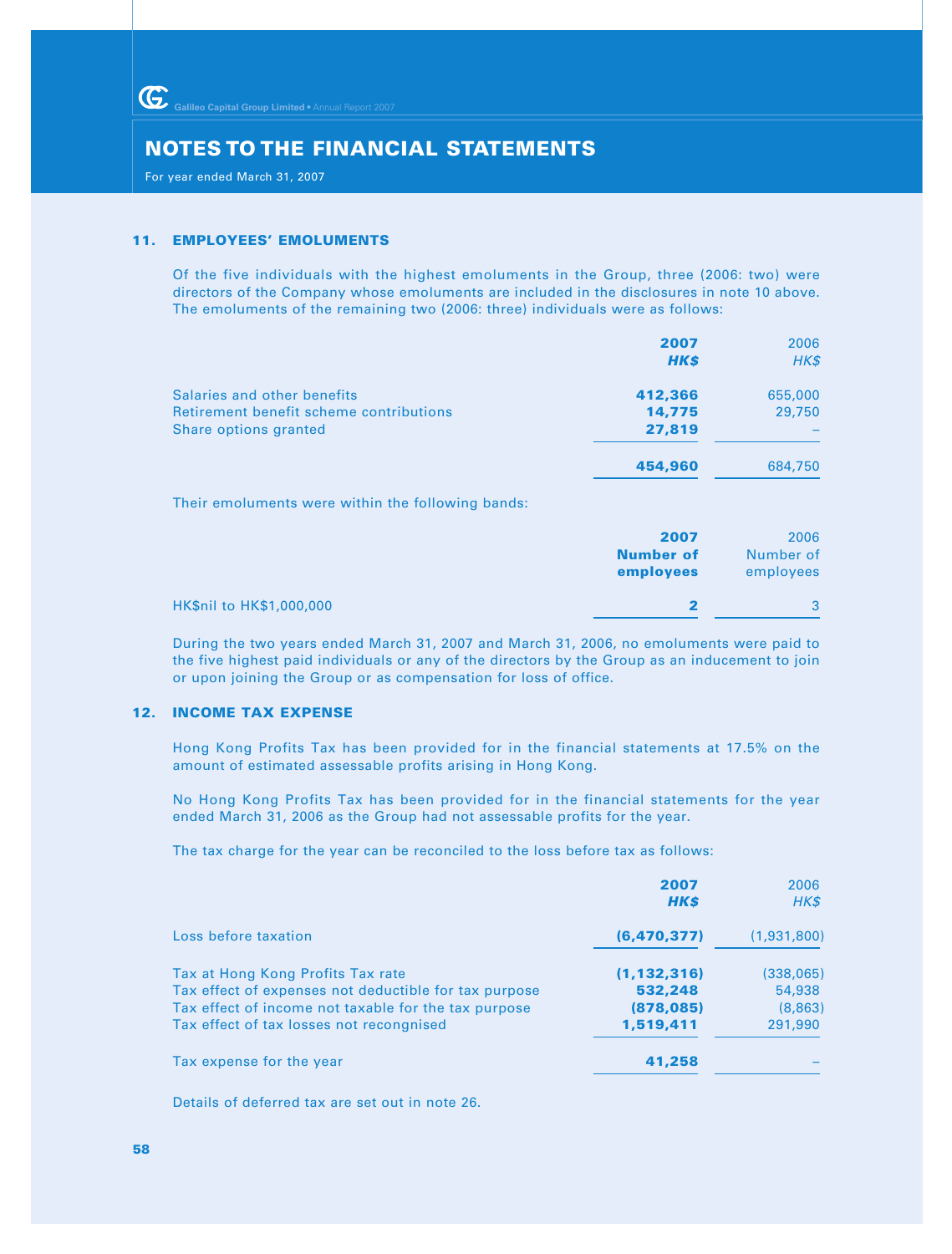For year ended March 31, 2007

G.

## **13. DIVIDEND**

No dividend was paid or proposed during the year ended March 31, 2007, nor has any dividend been proposed since the balance sheet date (2006: nil).

## **14. LOSS PER SHARE**

#### **(a) Basic loss per share**

The calculation of basic loss per share is based on the Group's loss for the year attributable to equity holders of the Company of HK\$6,511,635 (2006: HK\$1,931,800) and the weighted average number of 894,041,096 (2006: 800,000,000) ordinary shares in issue during the year, calculated as follows:

Weighted average number of ordinary shares

|                                                  | 2007        | 2006        |
|--------------------------------------------------|-------------|-------------|
| Issued ordinary shares at April 1, 2006          | 800,000,000 | 800,000,000 |
| Effect of issuance of new shares (note 23(a))    | 93,808,219  |             |
| Effect of exercise of share options (note 23(b)) | 232,877     |             |
| Weighted average number of ordinary shares       |             |             |
| for the purpose of basic loss per share          | 894,041,096 | 800,000,000 |

## **(b) Diluted loss per share**

The calculation of diluted loss per share is based on the Group's loss for the year attributable to equity holders of the Company of approximately HK\$6,511,635 and the weighted average number of 980,781,481 ordinary shares in issue during the year, calculated as follows:

Weighted average number of ordinary shares (Diluted)

|                                            | 2007        | 2006        |
|--------------------------------------------|-------------|-------------|
| Weighted average number of ordinary shares |             |             |
| for the purpose of basic loss per share    | 894,041,096 | 800,000,000 |
| <b>Effect of share options</b>             | 86,740,385  |             |
| Weighted average number of ordinary shares |             |             |
| for the purpose of diluted loss per share  | 980,781,481 | 800,000,000 |

Note: No diluted earnings per share have been presented for year ended March 31, 2006 as no share options found for the year ended March 31, 2006.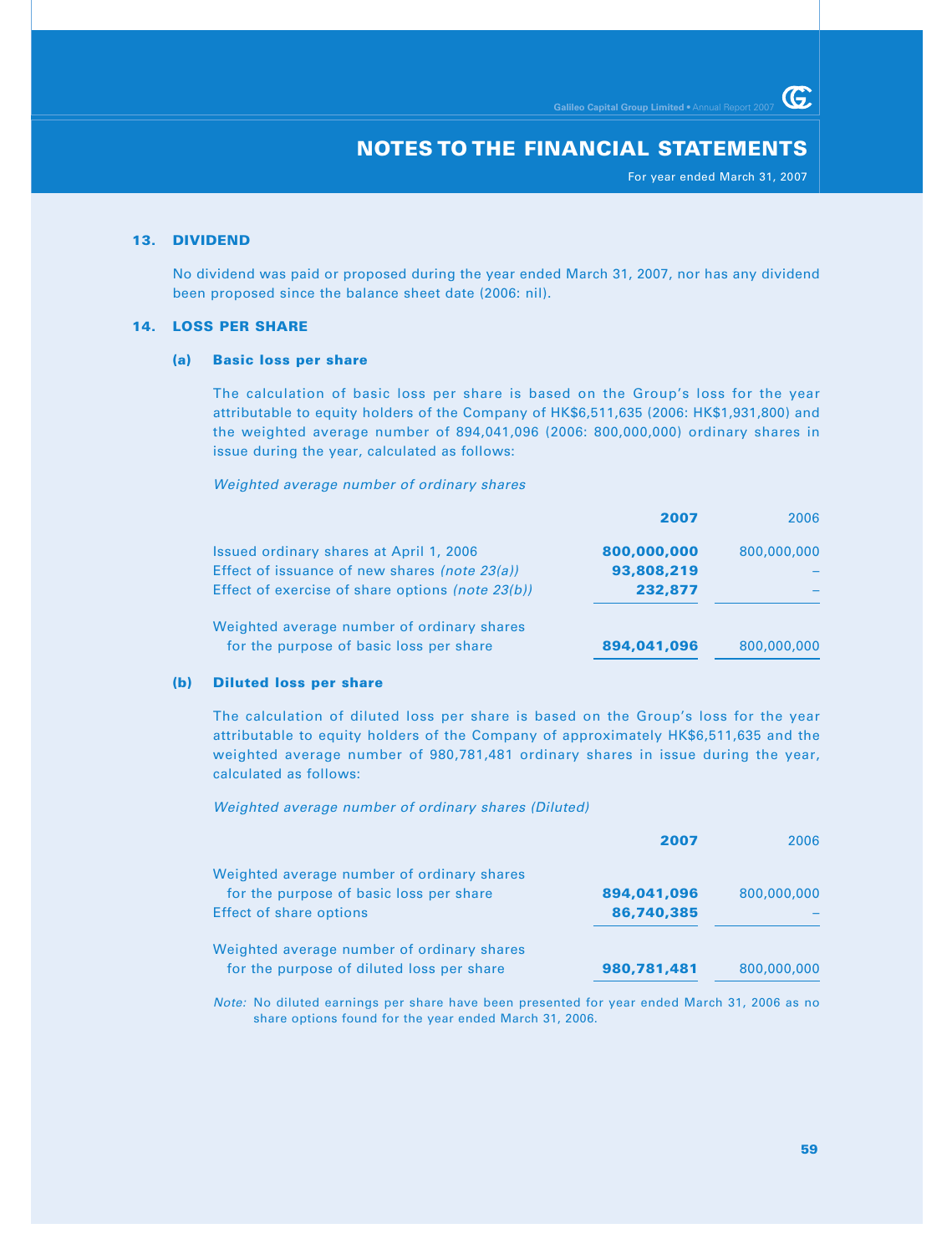For year ended March 31, 2007

## **15. GOODWILL**

| HK\$      |
|-----------|
|           |
|           |
| 4,665,629 |
|           |
|           |
| 2,332,815 |
|           |
|           |
| 2,332,814 |
|           |
|           |
|           |

# **Impairment testing of goodwill**

Goodwill acquired through business combinations has been allocated to the cash-generating units from services provided, which are reportable segments, for impairment testing.

The recoverable amount of the cash-generating unit from services provided has been determined based on a value in use calculation using cash flow projections based on financial budgets approved by senior management. The discount rate applied to the cash flow projections is come from similar industries and the amount of impairment made during the year determined according to the opinion from the Board of directors.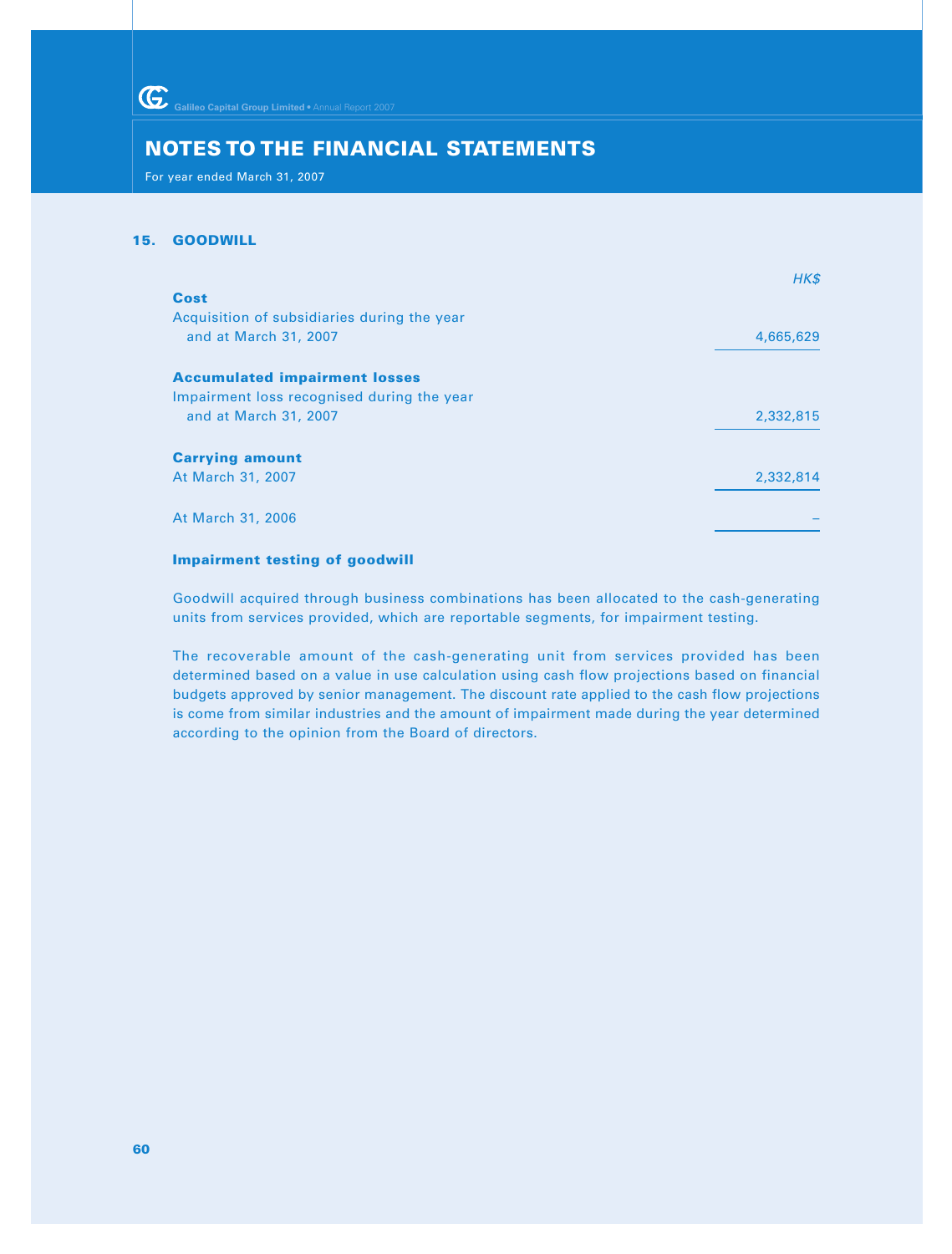For year ended March 31, 2007

 $G$ 

#### **16. PROPERTY, PLANT AND EQUIPMENT**

 **Buildings**

|                                           | <b>Dunaings</b><br>held for own |                 |               | <b>Furniture</b> |              |                     |           |                   |              |
|-------------------------------------------|---------------------------------|-----------------|---------------|------------------|--------------|---------------------|-----------|-------------------|--------------|
|                                           | use carried                     | <b>Computer</b> | <b>Office</b> | and              | <b>Motor</b> | <b>Leasehold</b>    |           | <b>Investment</b> |              |
|                                           | at cost                         | equipment       | equipment     | fixtures         |              | vehicle improvement | Sub-total | property          | <b>Total</b> |
|                                           | HK\$                            | HK\$            | HK\$          | HK\$             | HK\$         | HK\$                | HK\$      | HK\$              | HK\$         |
| <b>COST</b>                               |                                 |                 |               |                  |              |                     |           |                   |              |
| At April 1, 2005                          |                                 | 162,237         | 142,950       | 676,653          |              |                     | 981,840   |                   | 981,840      |
| <b>Additions</b>                          |                                 | 13,240          |               |                  |              |                     | 13,240    |                   | 13,240       |
| At March 31, 2006                         |                                 | 175,477         | 142,950       | 676,653          |              |                     | 995,080   |                   | 995,080      |
| Acquisition of subsidiaries               | 3,800,000                       |                 | 24,088        | 72,436           | 384,920      | 887,417             | 5,168,861 | 2,600,000         | 7,768,861    |
| <b>Additions</b>                          |                                 | 55,151          | 41,026        | 1,380            |              |                     | 97,557    |                   | 97,557       |
| At March 31, 2007                         | 3,800,000                       | 230,628         | 208,064       | 750,469          | 384,920      | 887,417             | 6,261,498 | 2,600,000         | 8,861,498    |
| <b>ACCUMULATED</b><br><b>DEPRECIATION</b> |                                 |                 |               |                  |              |                     |           |                   |              |
| At April 1, 2005                          |                                 | 54,219          | 30,645        | 163,418          |              |                     | 248,282   |                   | 248,282      |
| Charge for the year                       |                                 | 50,738          | 28,590        | 135,330          |              |                     | 214,658   |                   | 214,658      |
| At March 31, 2006                         |                                 | 104,957         | 59,235        | 298,748          |              |                     | 462,940   |                   | 462,940      |
| Acquisition of subsidiaries               |                                 |                 | 4,818         | 12,684           | 76,984       | 57,097              | 151,583   |                   | 151,583      |
| Charge for the year                       | 95,000                          | 63,595          | 38,193        | 150,095          | 76,984       | 45,096              | 468,963   |                   | 468,963      |
| At March 31, 2007                         | 95,000                          | 168,552         | 102,246       | 461,527          | 153,968      | 102,193             | 1,083,486 |                   | 1,083,486    |
| <b>CARRYING AMOUNT</b>                    |                                 |                 |               |                  |              |                     |           |                   |              |
| At March 31, 2007                         | 3,705,000                       | 62,076          | 105,818       | 288,942          | 230,952      | 785,224             | 5,178,012 | 2,600,000         | 7,778,012    |
| At March 31, 2006                         |                                 | 70,520          | 83,715        | 377,905          |              |                     | 532,140   |                   | 532,140      |

The Group's investment properties were revalued on September 30, 2006 by RHL Appraisal Limited, independent professionally qualified valuers, at HK\$2,600,000 on an open market, existing use basis. The investment properties are leased to third parties under operating leases.

As at March 31, 2007, property, plant and equipment of the Group with net book value of approximately HK\$265,000 was held under finance lease (2006: Nil).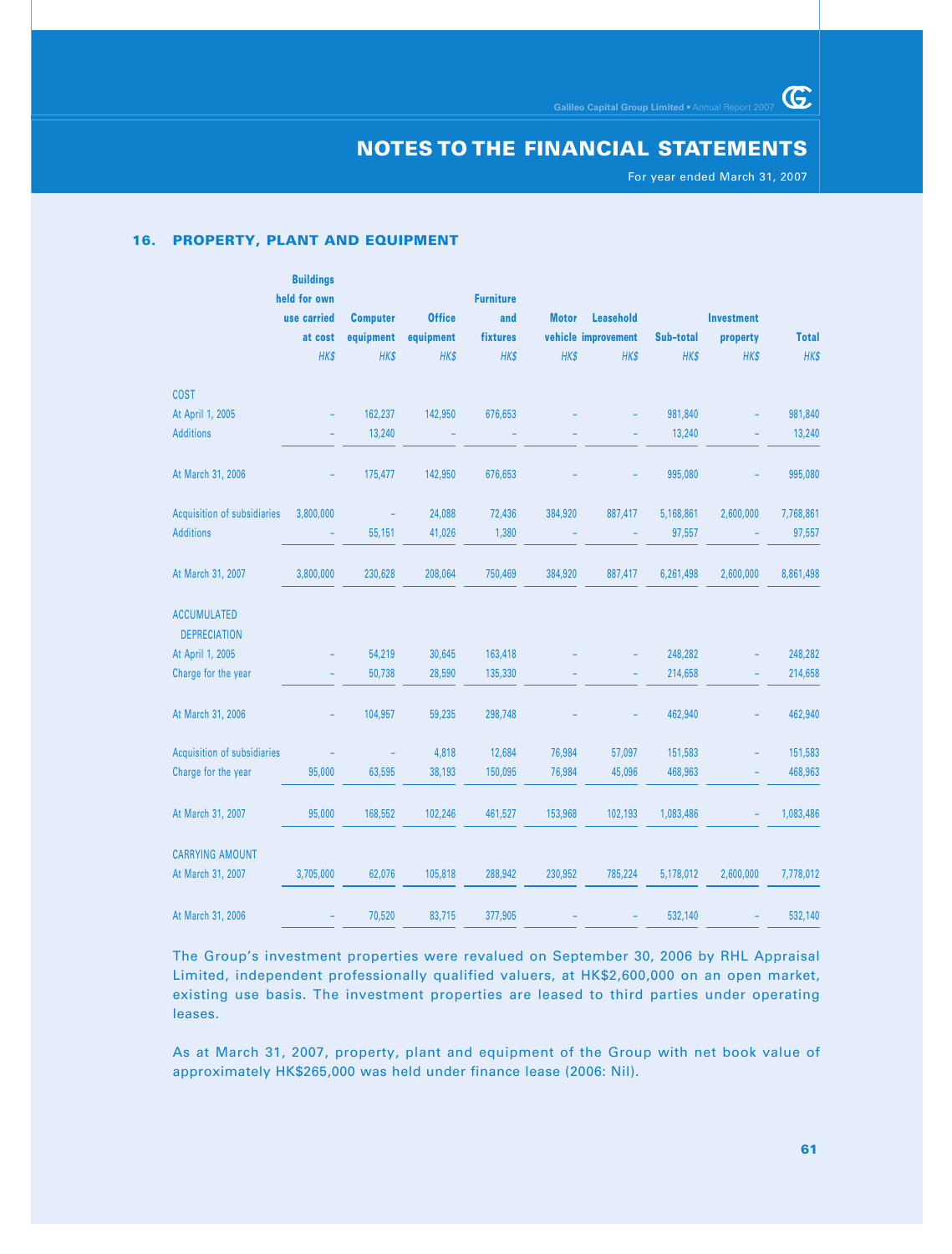For year ended March 31, 2007

## **17. INTERESTS IN SUBSIDIARIES**

Details of the Company's subsidiaries at March 31, 2007 are as follows:

|                                                         | <b>Place of</b>                         | Form of            | <b>Issued and fully</b><br>paid up<br>ordinary share |                 | <b>Proportion of ownership</b><br>interest and voting<br>power held |                                                                                                                |
|---------------------------------------------------------|-----------------------------------------|--------------------|------------------------------------------------------|-----------------|---------------------------------------------------------------------|----------------------------------------------------------------------------------------------------------------|
| <b>Name of subsidiary</b>                               | incorporation                           | legal entity       | capital                                              | <b>Directly</b> | <b>Indirectly</b>                                                   | <b>Principal activities</b>                                                                                    |
|                                                         |                                         |                    |                                                      | $\%$            | $\frac{9}{6}$                                                       |                                                                                                                |
| <b>Galileo Asset Management</b><br>Limited              | <b>Hong Kong</b>                        | Limited<br>company | HK\$10,000                                           |                 | 100                                                                 | Inactive                                                                                                       |
| <b>Galileo Asset Management</b><br><b>Group Limited</b> | The Cayman<br><b>Islands</b>            | Limited<br>company | US\$10,000                                           |                 | 100                                                                 | Inactive                                                                                                       |
| <b>Galileo Capital Limited</b>                          | <b>Hong Kong</b>                        | Limited<br>company | HK\$15,500,000                                       |                 | 100                                                                 | Provision of business<br>information, business<br>brokerage and financial<br>advisory services<br>in Hong Kong |
| <b>Golden Harvest Trading</b><br>Limited                | <b>Hong Kong</b>                        | Limited<br>company | <b>HK\$2</b>                                         |                 | 100                                                                 | Provision of administrative<br>services for the Group<br>in Hong Kong                                          |
| <b>Galileo Capital Group</b><br>(BVI) Limited           | <b>British Virgin</b><br><b>Islands</b> | Limited<br>company | US\$10,000                                           | 100             | $\overline{\phantom{a}}$                                            | Investment holding in<br><b>Hong Kong</b>                                                                      |
| <b>Galileo Financial Services</b><br>Limited            | <b>Hong Kong</b>                        | Limited<br>company | HK\$10,000                                           |                 | 100                                                                 | Inactive                                                                                                       |
| <b>Wealth Supply International</b><br>Limited           | <b>British Virgin</b><br><b>Islands</b> | Limited<br>company | <b>US\$1</b>                                         |                 | 100                                                                 | Inactive                                                                                                       |
| <b>Grand Sea Limited</b>                                | <b>Hong Kong</b>                        | Limited<br>company | <b>HK\$3</b>                                         |                 | 100                                                                 | <b>Properties holding</b>                                                                                      |
| <b>Cheung Shing Funeral</b><br>Limited                  | <b>Hong Kong</b>                        | Limited<br>company | <b>HK\$17</b>                                        |                 | 100                                                                 | Provision of funeral<br>services                                                                               |
| <b>Cheung Shing Funeral</b><br><b>Services Limited</b>  | <b>British Virgin</b><br><b>Islands</b> | Limited<br>company | <b>US\$1</b>                                         |                 | 100                                                                 | Inactive                                                                                                       |

None of the subsidiaries had any debt capital outstanding at the end of the year or at ant time during the year.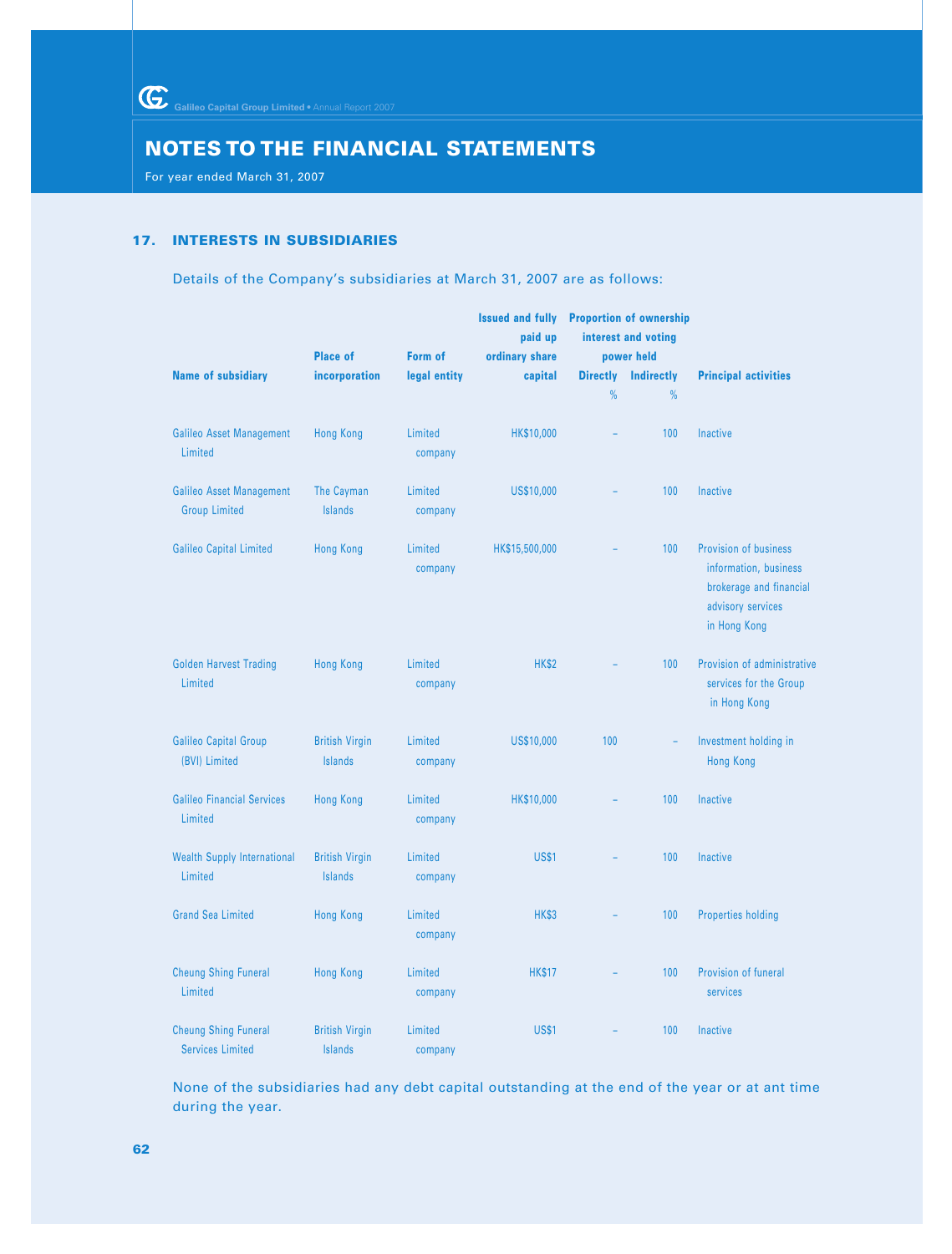For year ended March 31, 2007

G

#### **18. INVENTORIES**

|                      |             | <b>The Group</b> |  |
|----------------------|-------------|------------------|--|
|                      | 2007        | 2006             |  |
|                      | <b>HK\$</b> | HK\$             |  |
| Merchandize, at cost | 95,030      | -                |  |

Included in above, none of amount of inventories is carried at net realisable value.

## **19. TRADE RECEIVABLES**

The general credit terms is seven days from the date of issue payment invoice and the Group also offers extended credit terms to certain customers with reference to their respective financial background, reputation and credit worthiness.

At March 31, 2007, all trade receivables were outstanding for less than 90 days (2006: 90 days).

The Directors consider that the carrying amount of the Group's trade receivables approximates their fair value.

## **20. AMOUNT DUE TO A DIRECTOR**

|                   | <b>The Group and the Company</b> |           |  |
|-------------------|----------------------------------|-----------|--|
|                   | 2007                             | 2006      |  |
|                   | <b>HK\$</b>                      | HK\$      |  |
| Mr. Liu Ka Lim    | $\overline{\phantom{a}}$         | 4,362,737 |  |
| Mr. Chui Bing Sun | 758,368                          |           |  |
|                   | 758,368                          | 4,362,737 |  |

The amount due to a director is unsecured, interest free and repayable on demand.

The Directors consider that the carrying amount of amount due to a director approximates its fair value.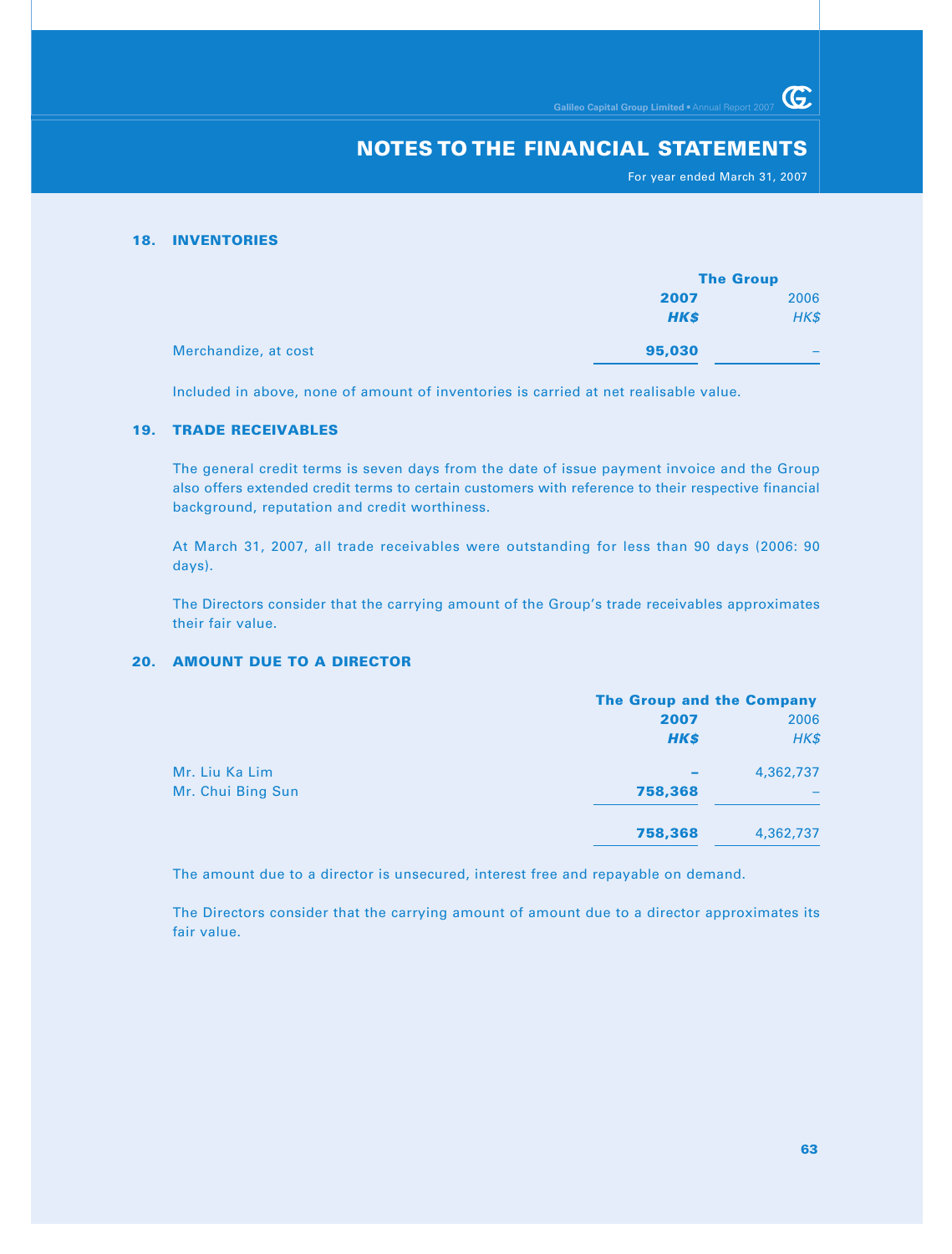Galileo Capital Group Limited • Annual Report 2007

# **NOTES TO THE FINANCIAL STATEMENTS**

For year ended March 31, 2007

## **21. OBLIGATIONS UNDER FINANCE LEASES**

|                                                                | <b>The Group</b> |      |                         |      |  |
|----------------------------------------------------------------|------------------|------|-------------------------|------|--|
|                                                                | <b>Minimum</b>   |      | <b>Present value of</b> |      |  |
|                                                                | lease payments   |      | minimum lease payment   |      |  |
|                                                                | 2007             | 2006 | 2007                    | 2006 |  |
|                                                                | <b>HK\$</b>      | HK\$ | <b>HK\$</b>             | HK\$ |  |
| Amounts payable under<br>finance leases                        |                  |      |                         |      |  |
| Within one year<br>In the second to                            | 94,615           |      | 85,587                  |      |  |
| fifth year inclusive                                           | 30,340           |      | 24,079                  |      |  |
|                                                                | 124,955          |      | 109,666                 |      |  |
| Less: Future finance charges                                   | (15, 289)        |      |                         |      |  |
| Present value of lease obligations                             | 109,666          |      | 109,666                 |      |  |
| Less: Amount due for settlement<br>within one year shown under |                  |      |                         |      |  |
| current liabilities                                            |                  |      | (85, 587)               |      |  |
| Amount due for settlement                                      |                  |      |                         |      |  |
| after one year                                                 |                  |      | 24,079                  |      |  |

It is the Group's policy to lease certain of its fixed assets under finance leases. The average lease term is one year. For the year ended March 31, 2007, the average effective borrowing rate was 3.29% p.a.. Interest rates are fixed at the contract date. All leases are on a fixed repayment basis and no arrangements have been entered into for contingent rental payments.

# **22. OTHER BORROWINGS**

The amount is unsecured and carried interest at 6% per annum on fixed interest rate. The loan amount is borrowed from an individual third party in order to provide working capital to the Group. The amount was repayable with twelve months.

The Directors consider that the carrying amount of the other borrowings approximates to its fair value.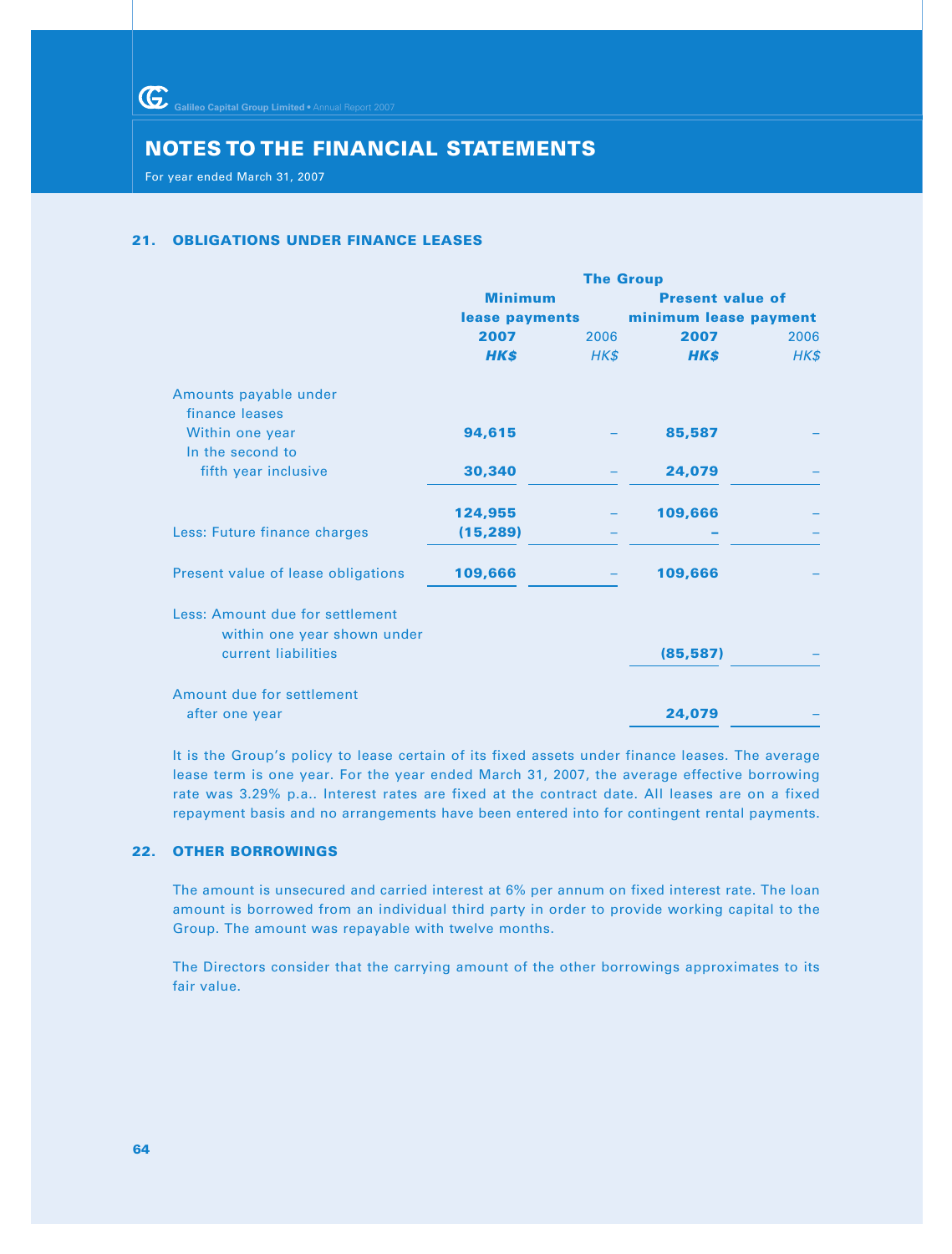For year ended March 31, 2007

G.

#### **23. SHARE CAPITAL OF THE COMPANY**

|                                                     | <b>Number of</b><br><b>shares</b> | Amount<br>HK\$ |
|-----------------------------------------------------|-----------------------------------|----------------|
| Ordinary shares of HK\$0.02 each                    |                                   |                |
| Authorised:                                         |                                   |                |
| At April 1, 2005, March 31, 2006 and March 31, 2007 | 6,000,000,000                     | 120,000,000    |
| Issued and fully paid:                              |                                   |                |
| At April 1, 2005 and March 31, 2006                 | 800,000,000                       | 16,000,000     |
| <i>s</i> uance of shares <i>(note a)</i>            | 160,000,000                       | 3,200,000      |
| Effect of exercise of share options (note b)        | 5,000,000                         | 100,000        |
| At March 31, 2007                                   | 965,000,000                       | 19,300,000     |

The movements in the ordinary share capital during the year ended March 31, 2007 are as follows:

Note a: Upon the completion of placing of new shares under general mandate on August 30, 2006, the Company issued and allotted 160,000,000 shares of the share capital of the Company ("Placing Shares") at a price of HK\$0.07 per share. The gross proceeds from placing new shares before issue expenses amounted to HK\$11,200,000.

All new shares issued ranked pari passu in all respects with existing ordinary shares of the Company.

Note b: On March 19, 2007, 5,000,000 share options exercised and transferred into shares in the share capital of the Company at an exercise price of HK\$0.3 per share. The gross proceeds from exercising the share options is amounted to HK\$1,500,000.

All new shares issued ranked pari passu in all respects with the existing ordinary shares of the Company.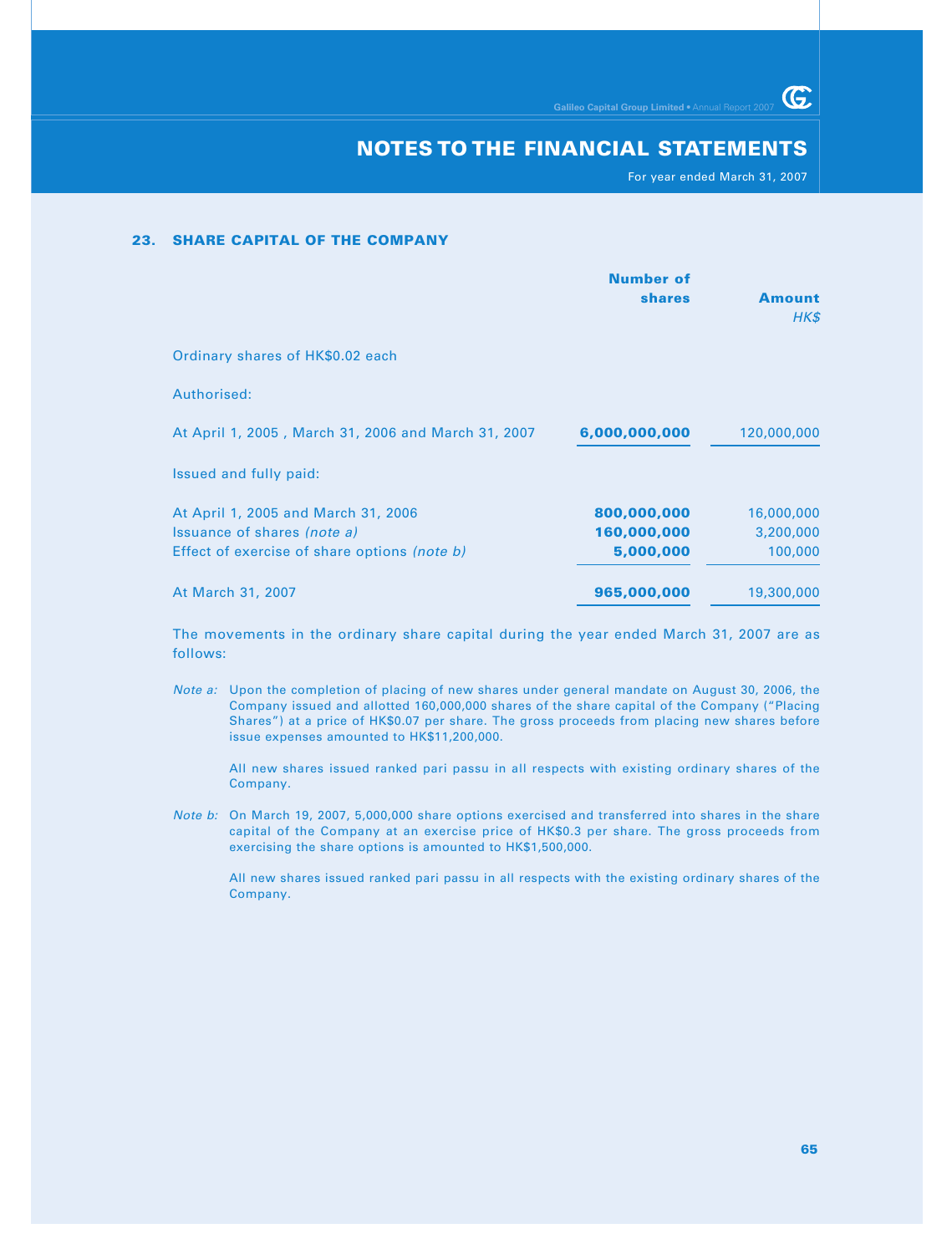For year ended March 31, 2007

## **24. SHARE OPTION SCHEMES**

The Company operates share option schemes for the purpose of providing incentives and rewards to eligible participants who contribute to the success of the Group's operations. Eligible participants of the Option Scheme include the Company's directors, including independent non-executive directors, other employees of the Group, any person or entity providing research, development or other technological support to the Group, and any other person or entity determined by the directors as having contributed or may contribute to the development and growth of the Group. The Company has two share option schemes, one was adopted on November 29, 2000 (the "Pre-IPO Share Option Scheme") and another was adopted on December 5, 2006 (the "New Scheme").

#### **(a) Pre-IPO Share Option Scheme**

On November 29, 2000, the Company adopted a share option scheme which was valid and effective for a period not exceeding ten years commencing from November 29, 2000.

Under the Pre-IPO Share Option Scheme, the eligible participants (including any employee and executive director of the Company or any of its subsidiaries, who has full time employment with the Company or any such subsidiary at the time) may be granted an option to subscribe for shares of the Company.

The maximum number of shares in respect of which share options may be granted under the Scheme may not exceed, in nominal amount, 30% of the issued share capital of the Company. The maximum number of shares issuable under share options to each eligible participant in the Scheme is limited to 25% of the maximum aggregate number of shares for the time being issued and which may fall to be issued under the Scheme.

The offer of a grant of share options may be accepted within 21 days inclusive of, and from the date of the offer. The exercise period of the share options granted is determined by the directors, and commences after a certain vesting period and ends on a date which is not later than 10 years from the respective date when the share options are granted, subject to the provisions for any terminations thereof.

In respect of the share options to be granted after the listing of the Company's shares on the GME of the Stock Exchange, the subscription price will be a price determined by the directors, but may not be less than the highest of the closing price of the shares on the GEM of the Stock Exchange on the date of grant of the particular option or the average of the closing prices of the shares on the GEM of the Stock Exchange for the five trading days immediately preceding the date of the offer of grant of the particular option or the nominal value of a share.

In respect of the share options granted prior to the listing of the Company's shares on the GME of the Stock Exchange (the 'Pre-IPO Share Options"), the subscription price of the Pre-ISO Share Options should not be less than the nominal value of a share.

Share options do not confer rights on the holders to dividends or to vote at shareholders' meetings.

There was no outstanding share option as at March 31, 2007.

The Directors consider that the Pre-IPO Share Options Scheme does not comply with certain supplementary guidance published by the Stock Exchange concerning Rule 23.03(13) of the GME Listing Rules and the note immediately followed the rule. No further share options will be granted under the Pre-IPO Share Options Plan.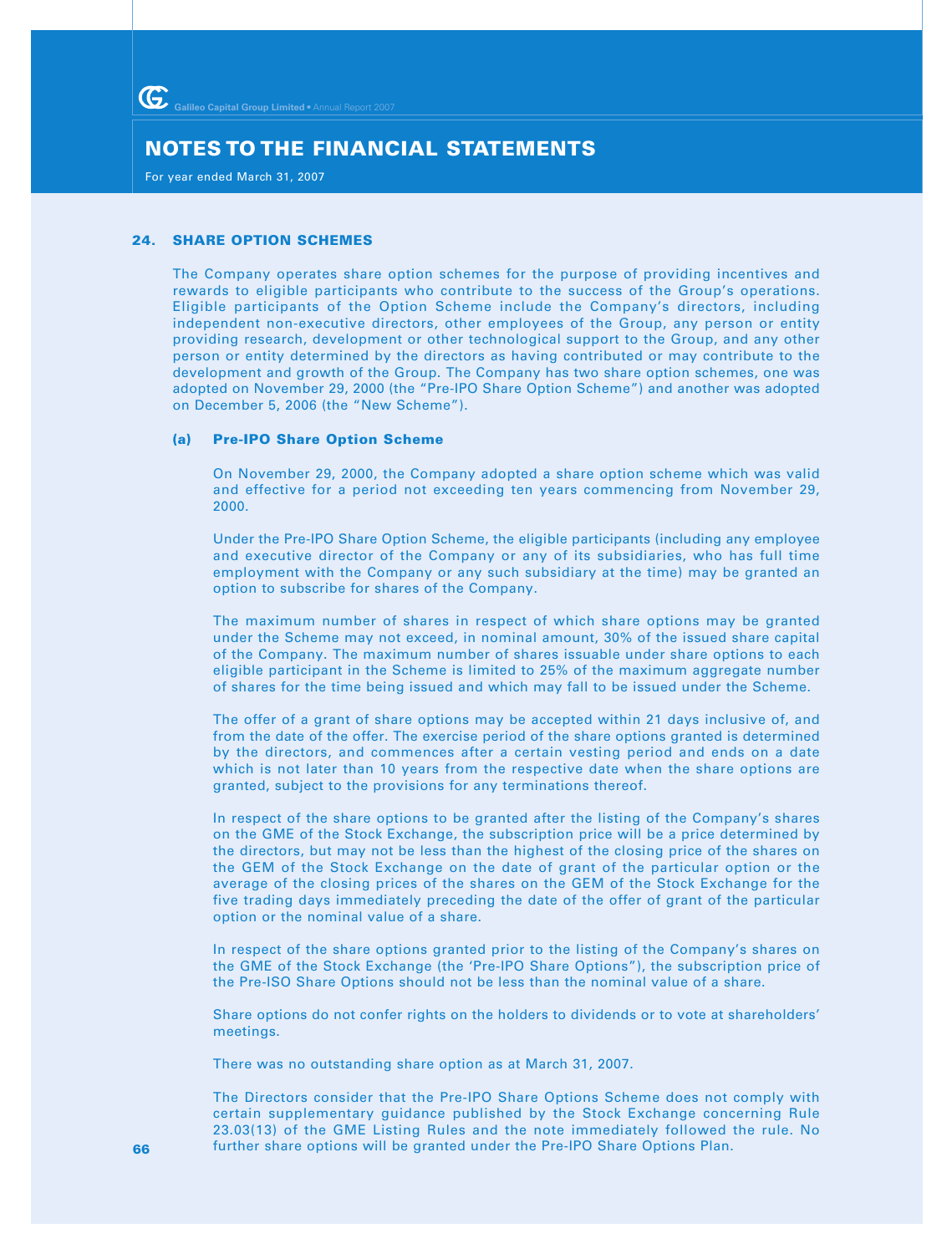For year ended March 31, 2007

## **24. SHARE OPTION SCHEMES** (Continued)

#### **(b) New Scheme**

On December 5, 2006, the Company adopted a new share option scheme. The New Scheme became valid and effective for a period of ten years commencing from the adoption of the New Scheme, after which period no further options will be granted but the provisions of the New Scheme shall remain in full force and effect in all other respects.

The participants of the New Scheme to whom options may be granted by the Board shall include any director, employee, consultant, adviser, agent, contractor, customer or supplier of any member of the Group whom the Board in its sole discretion considers eligible for the New Scheme on the basis of his/her contribution to the development and growth of the Group.

No participant shall be granted an option if the total number of Shares issued and to be issued upon exercise of the options granted and to be granted (including options exercised, cancelled and outstanding) in any 12 month period up to and including the date of grant to such participant would exceed 1% of the shares for the time being in issue unless the proposed grant has been approved by the shareholders in general meeting with the proposed grantee and his associates abstaining from voting. The number and terms of options to be granted to each grantee must be fixed before the shareholders' approval and the date of meeting of the Board for proposing such further grant should be taken as the date of grant for the purpose of calculating the subscription price.

The total number of shares which may be issued upon exercise of all options to be granted under the New Scheme and all other share option schemes of the Company (the "Scheme Mandate Limit') shall not exceed 10% of the total number of Shares in issue unless the Company obtains a fresh approval from its shareholders pursuant to the approval of the shareholders in general meetings. At March 31, 2007, the number of shares issuable under share options granted under the Share Option Plan was 72,750,000, which represented approximately 7.5% of the Company's shares in issue as at that date. The limit on the number of shares which may be issued upon exercise of all outstanding options granted and yet to be exercised under the New Scheme and any other schemes shall not exceed 30% of the shares of the Company from time to time.

The offer of a grant of share options may be accepted within 14 days after the date on which the offer becomes or is declared unconditional. The exercise period of the share options granted is determinable by the board of directors, and commences on any date after the date of grant and ends on a date which is not later than ten years from the date of offer of the share options or the expiry date of the New Scheme, if earlier.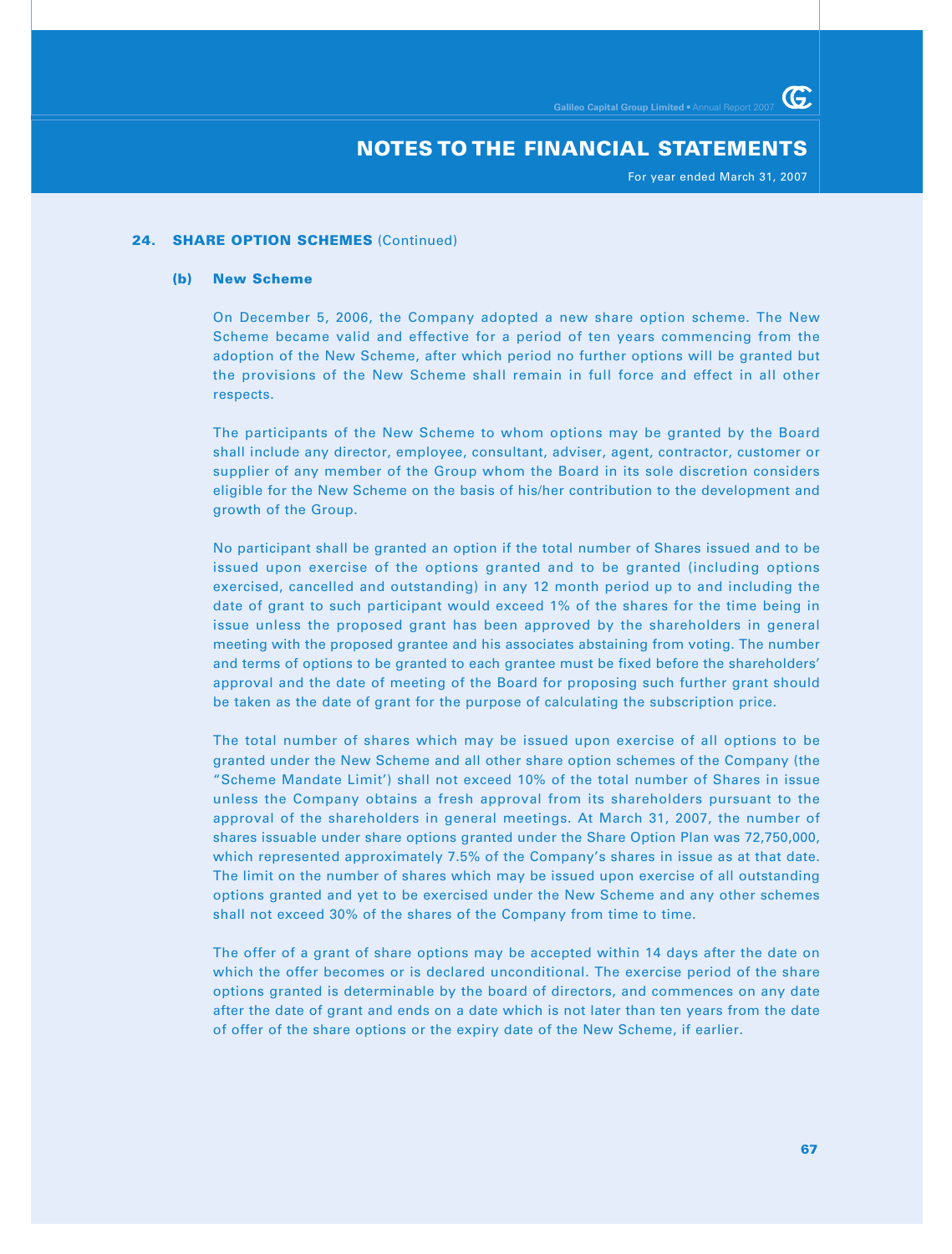For year ended March 31, 2007

## **24. SHARE OPTION SCHEMES (Continued)**

#### **(b) New Scheme** (Continued)

The exercise price of share options is determined by the board of directors, but may not be less than the higher of (i) the closing price of the Company's shares on the GEM of the Stock Exchange on the date of grant of the option; (ii) the average of the closing prices of the Company's shares on the GEM of the Stock Exchange for the five trading days immediately preceding the date of grant of the option; and (iii) the nominal value of the shares of the Company.

The Company will comply with the disclosure requirements under Chapter 23 of the GEM Listing Rules, including without limitation disclosures in the annual and interim reports of the Company including details of the options granted to the following persons: (i) each of the connected person; (ii) each participant with options granted in excess of the limit; (iii) aggregate figures for the employees; (iv) aggregate figures for supplier of goods or services; and (v) all other participants as an aggregate whole.

The following share options were outstanding under the Option Scheme during the year:

|                                       |                     | <b>Number of share options</b>       |                                        |                      |                        |                                                                   |                              |                                                                            |
|---------------------------------------|---------------------|--------------------------------------|----------------------------------------|----------------------|------------------------|-------------------------------------------------------------------|------------------------------|----------------------------------------------------------------------------|
| Name of<br>category of<br>participant | At April 1,<br>2006 | <b>Granted</b><br>during<br>the year | <b>Exercised</b><br>during<br>the year | At March 31,<br>2007 | Date of<br>exercise of | Date of<br>grant of<br>share option share option(1) share options | <b>Exercise</b><br>period of | <b>Exercise</b><br>price<br>of share<br>options <sup>(2),(3)</sup><br>HK\$ |
| <b>Director</b>                       |                     |                                      |                                        |                      |                        |                                                                   |                              |                                                                            |
| Mr. Lee Chi Shing,                    |                     | 2,500,000                            | ۰                                      | 2,500,000            |                        | 19-12-2006                                                        | 19-12-2007 to<br>18-12-2016  | 0.418                                                                      |
| Caesar                                |                     | 1,000,000                            | ۰                                      | 1,000,000            |                        | 23-02-2007                                                        | 23-02-2008 to<br>22-02-2017  | 0.300                                                                      |
| <b>Consultants</b>                    |                     |                                      |                                        |                      |                        |                                                                   |                              |                                                                            |
| In aggregate                          | ۰                   | 74,000,000                           | (5,000,000)                            | 69,000,000           | 19-03-2007             | 23-02-2007                                                        | 23-02-2007 to<br>22-02-2008  | 0.300                                                                      |
| Other employees                       |                     |                                      |                                        |                      |                        |                                                                   |                              |                                                                            |
| In aggregate                          |                     | 250,000                              |                                        | 250,000              |                        | 19-12-2006                                                        | 19-12-2007 to<br>18-12-2016  | 0.418                                                                      |
|                                       |                     | 77,750,000                           | (5,000,000)                            | 72,750,000           |                        |                                                                   |                              |                                                                            |

- (1) The vesting period of the share options is from the date of the grant until the commencement of the exercise period.
- (2) The exercise price of the share option is subject to adjustment in the case of a capitalisation issue, rights issue, sub-division or consolidation of the Company's shares or reduction of the Company's share capital.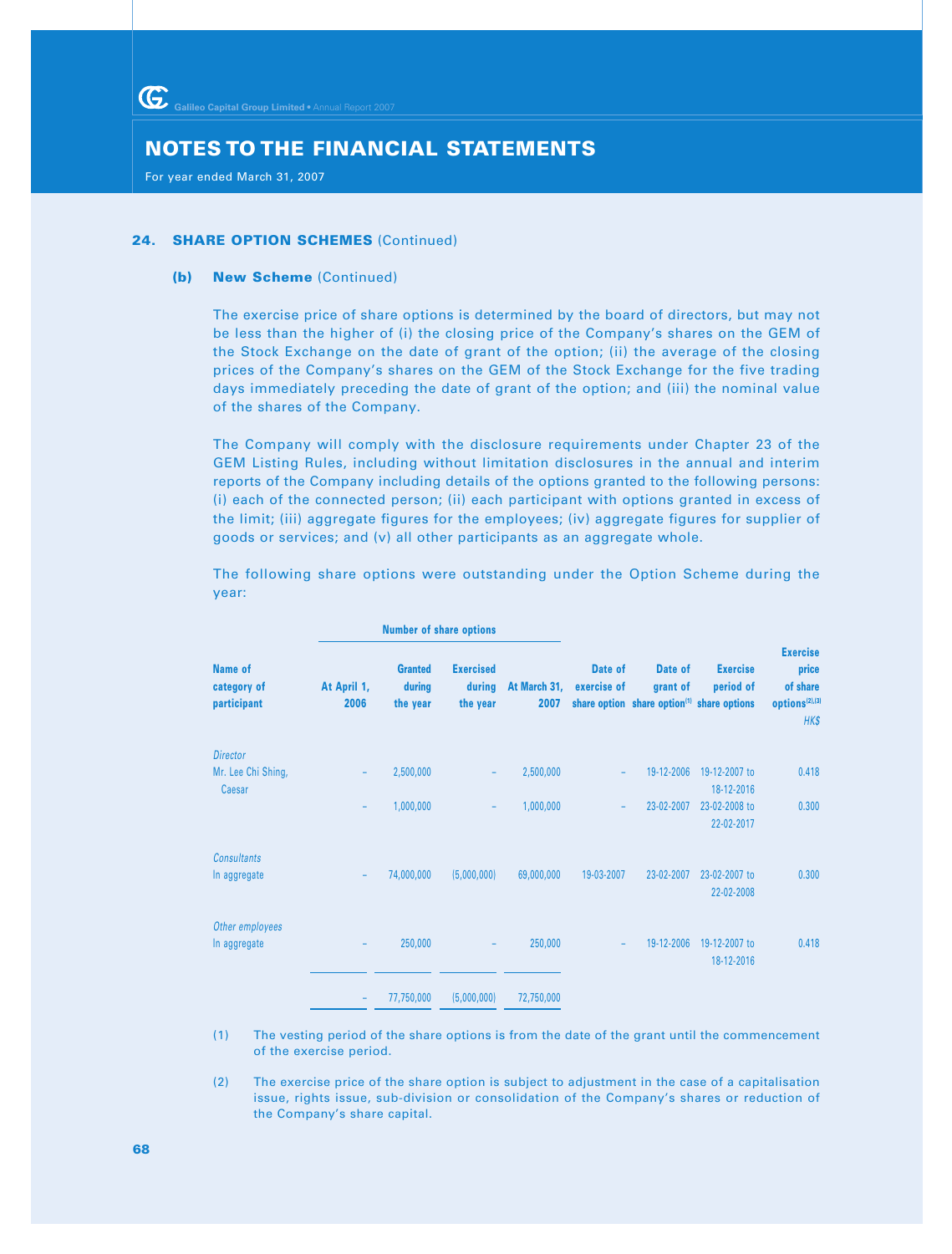For year ended March 31, 2007

G

#### **24. SHARE OPTION SCHEMES (Continued)**

#### **(b) New Scheme** (Continued)

(3) The number of share options and exercised price had been adjusted following the completion of open offer. These fair values of the share options granted on December 19, 2006 and February 23, 2007 were calculated using the Black-Scholes pricing model. The inputs into the model were at the date of grant of options as follows:

|                                | December 19, | <b>February 23,</b> |  |
|--------------------------------|--------------|---------------------|--|
|                                | 2006         | 2007                |  |
| Weighted average share price   | 0.408        | 0.280               |  |
| Exercise price                 | 0.418        | 0.300               |  |
| <b>Expected volatility</b>     | 70%          | <b>70%</b>          |  |
| Expected life (year)           | 6            | 6                   |  |
| Risk-free rate                 | 3.57%        | $3.69 - 4.04%$      |  |
| Expected dividend yield        | $0\%$        | 0%                  |  |
| Employee exit rate pre-vesting | $0\%$        | 0%                  |  |

Expected volatility was determined by using the historical volatility of the Company's share price over the previous 1 year. The expected life used in the model has been adjusted, based on management's best estimate, for the effects of non-transferability, exercise restrictions and behavioral considerations.

The Group recognised the total expense of HK\$3,272,393 for the year ended March 31, 2007 (2006: Nil) in relation to share options granted by the Company.

At March 31, 2007, the Company had 72,750,000 share options (2006: Nil) outstanding under the Option Scheme. The exercise in full of the outstanding share options would, under the present capital structure of the Company, result in the issue of 72,750,000 additional ordinary shares of HK\$0.02 each of the Company and additional share capital of HK\$1,455,000 (2006: Nil) and share premium of approximately HK\$20,414,500 (2006: Nil) (before share issue expenses).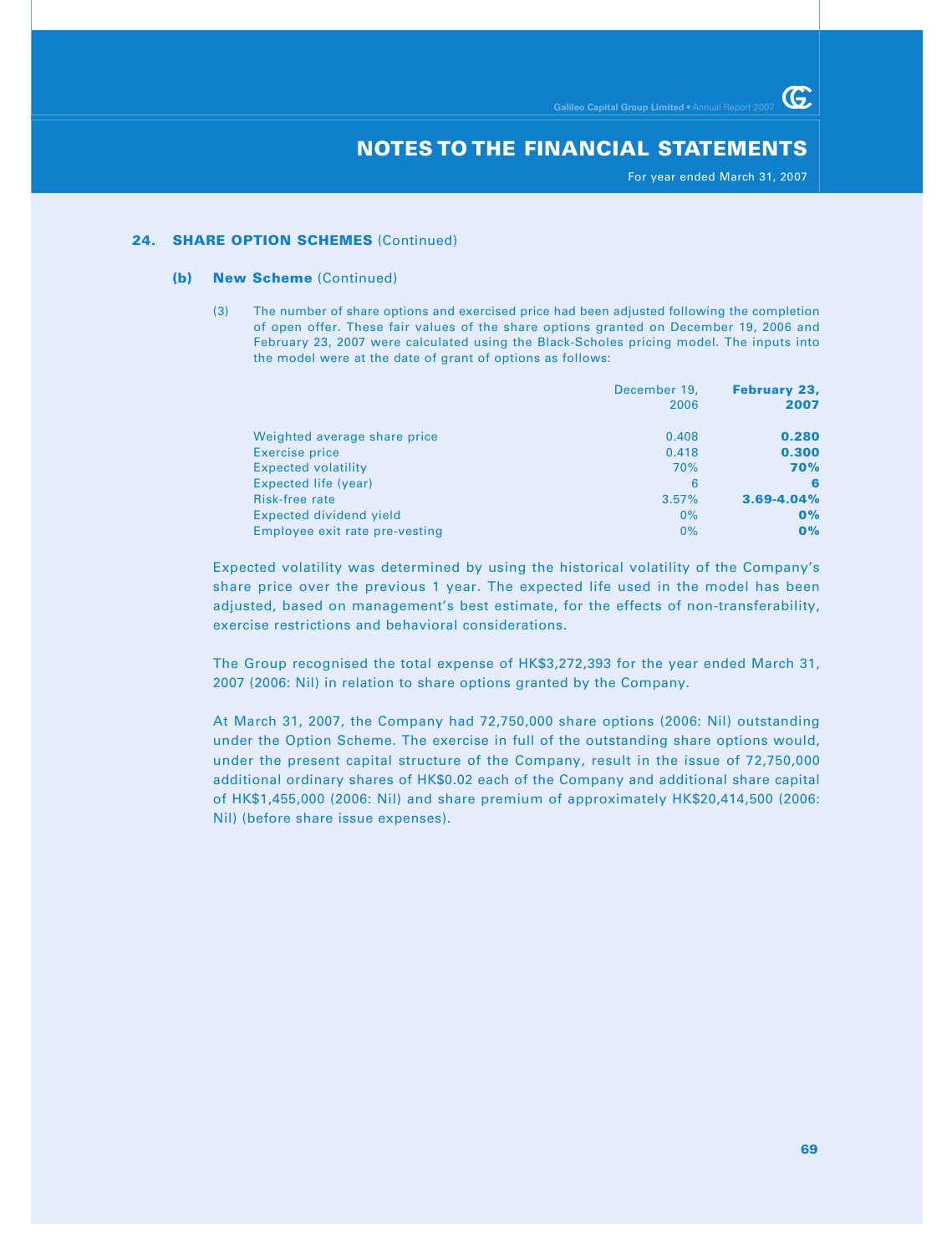Galileo Capital Group Limited • Annual Report 2007

# **NOTES TO THE FINANCIAL STATEMENTS**

For year ended March 31, 2007

## **24. SHARE OPTION SCHEMES** (Continued)

The number and weighted average exercise prices of share options are as follows:

|                                             | 2007           |               | 2006           |               |
|---------------------------------------------|----------------|---------------|----------------|---------------|
|                                             | Weighted       | <b>Number</b> | Weighted       | <b>Number</b> |
|                                             | average        | <b>of</b>     | average        | <b>of</b>     |
|                                             | exercise price | options       | exercise price | options       |
| Outstanding at the beginning<br>of the year |                |               |                |               |
| Exercised during the year                   | 0.31           | 5,000,000     |                |               |
| Granted during the year                     | 0.31           | 77,750,000    |                |               |
| Outstanding at the end of the year          | 0.31           | 72,750,000    |                |               |
| Exercisable at the end of the year          | 0.31           | 72,750,000    |                |               |

The weighted average share price at the date of exercise for shares options exercised during the year was HK\$0.31 (2006: not applicable).

The options outstanding at March 31, 2007 had an exercise price of HK\$0.31 (2006: not applicable) and a weighted average remaining contractual life of 11.3 years (2006: not applicable).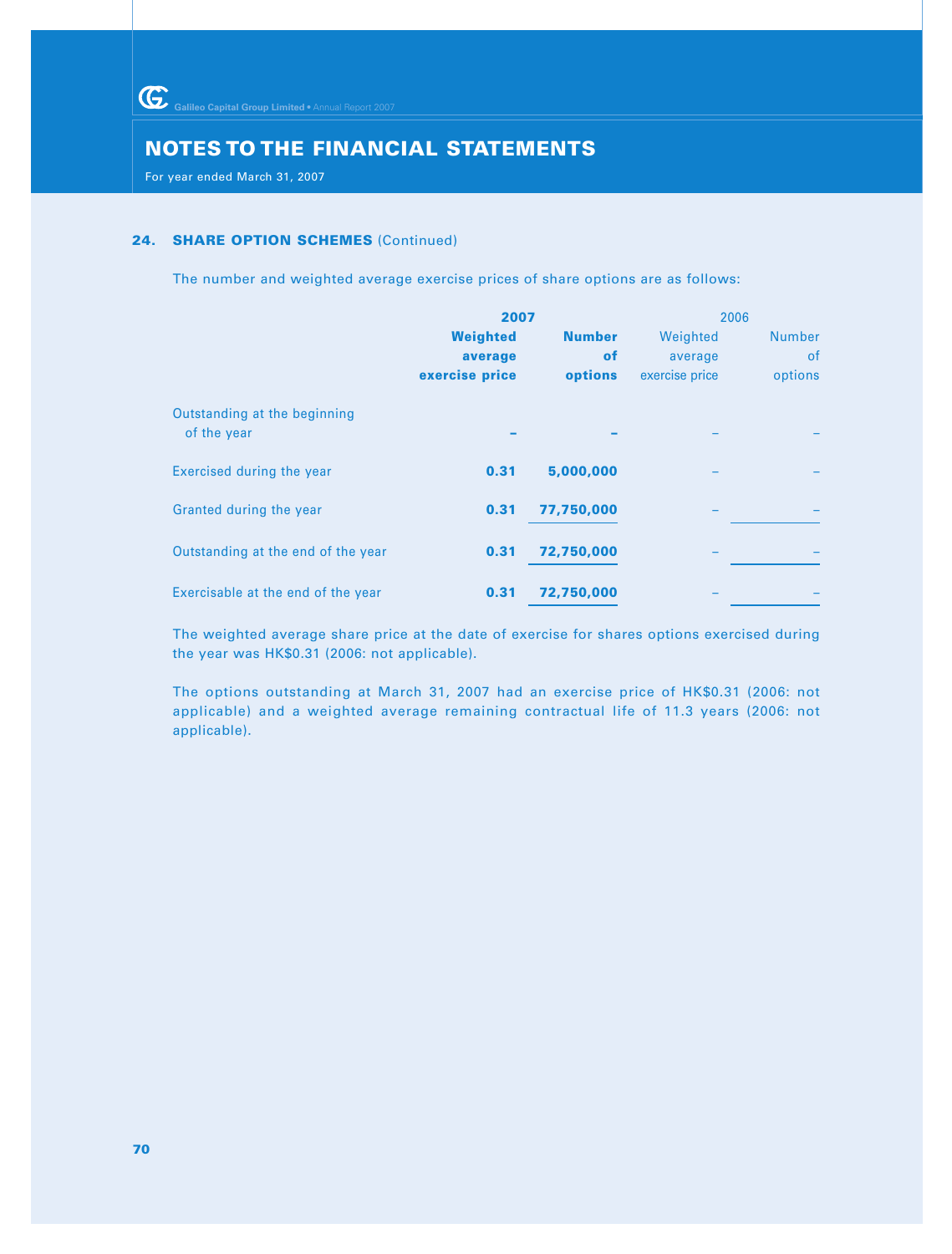For year ended March 31, 2007

 $G$ 

#### **25. RESERVE OF THE COMPANY**

|                                                        | <b>Share</b><br>premium<br>HK\$ | <b>surplus</b><br>HK\$ | <b>Contributed Share option Accumulated</b><br>reserve<br>HK\$ | <b>loss</b><br>HK\$ | <b>Total</b><br>HK\$ |
|--------------------------------------------------------|---------------------------------|------------------------|----------------------------------------------------------------|---------------------|----------------------|
| At April 1, 2005                                       | 8,095,956                       | 367,874                |                                                                | (27, 341, 880)      | (18, 878, 050)       |
| Loss for the year                                      |                                 |                        |                                                                | (1,910,350)         | (1,910,350)          |
| At March 31, 2006                                      | 8,095,956                       | 367,874                |                                                                | (29, 252, 230)      | (20, 788, 400)       |
| Placing of new shares                                  | 8,000,000                       |                        |                                                                |                     | 8,000,000            |
| Recognition of<br>share issue expenses                 | (405, 120)                      |                        |                                                                |                     | (405, 120)           |
| Recognition of<br>equity-settled share<br>base payment |                                 |                        | 3,558,215                                                      | (285, 822)          | 3,272,393            |
| <b>Exercise of share options</b>                       | 1,400,000                       |                        | (285, 822)                                                     | 285,822             | 1,400,000            |
| Loss for the year                                      |                                 |                        |                                                                | (1,380,580)         | (1,380,580)          |
| At March 31, 2007                                      | 17,090,836                      | 367,874                | 3,272,393                                                      | (30, 632, 810)      | (9,901,707)          |

Note: The contributed surplus of the Company represents the difference between the then consolidated net assets of the acquired subsidiaries over the nominal value of the share the capital of the Company issued in exchange therefore.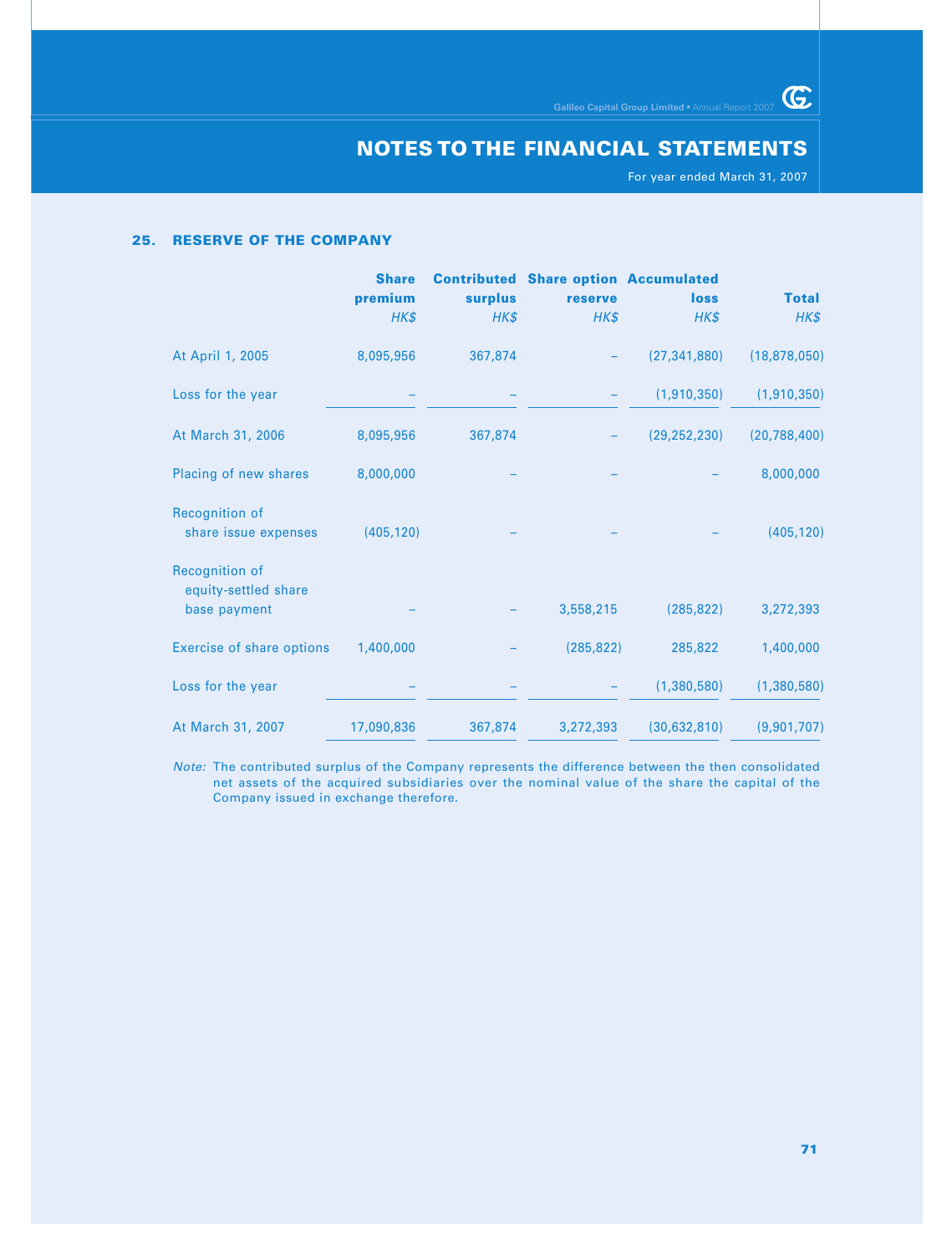For year ended March 31, 2007

#### **26. DEFERRED TAX**

The following are the major deferred tax liabilities/assets recognized by the Group, and the movements thereon, during current and prior years.

#### **The Group**

|                                                              | <b>Accelerated</b><br>tax |                           |                      |
|--------------------------------------------------------------|---------------------------|---------------------------|----------------------|
|                                                              | depreciation<br>HK\$      | <b>Tax losses</b><br>HK\$ | <b>Total</b><br>HK\$ |
| At April 1, 2005                                             | (91, 191)                 | 91,191                    |                      |
| (Charge) credit to the income statement<br>for the year      | 6,705                     | (6,705)                   |                      |
| At March 31, 2006<br>(Charge) credit to the income statement | (84, 486)                 | 84,486                    |                      |
| for the year                                                 | (164,098)                 | 164,098                   |                      |
| <b>At March 31, 2007</b>                                     | (248, 584)                | 248,584                   |                      |

The following is the analysis of the deferred tax balances (after offset) for balance sheet purposes:

| <b>HK\$</b><br>(248, 584)<br>Deferred tax liabilities | HK\$      |
|-------------------------------------------------------|-----------|
|                                                       |           |
|                                                       | (84, 486) |
| Deferred tax assets<br>248,584                        | 84,486    |

At the balance sheet date, the Group has unused tax losses of approximately HK\$22,872,000 (2006: HK\$23,270,000) available for offset against future profits. A deferred tax asset has been recognized in respect of approximately HK\$1,420,480 (2006: HK\$483,000) of such losses. No deferred tax asset has been recognized in respect of the remaining tax losses of approximately HK\$22,872,000 (2006: HK\$22,787,000) due to the unpredictability of future profits streams. All losses may be carried forward indefinitely subject to the approvals of Inland Revenue Department in Hong Kong.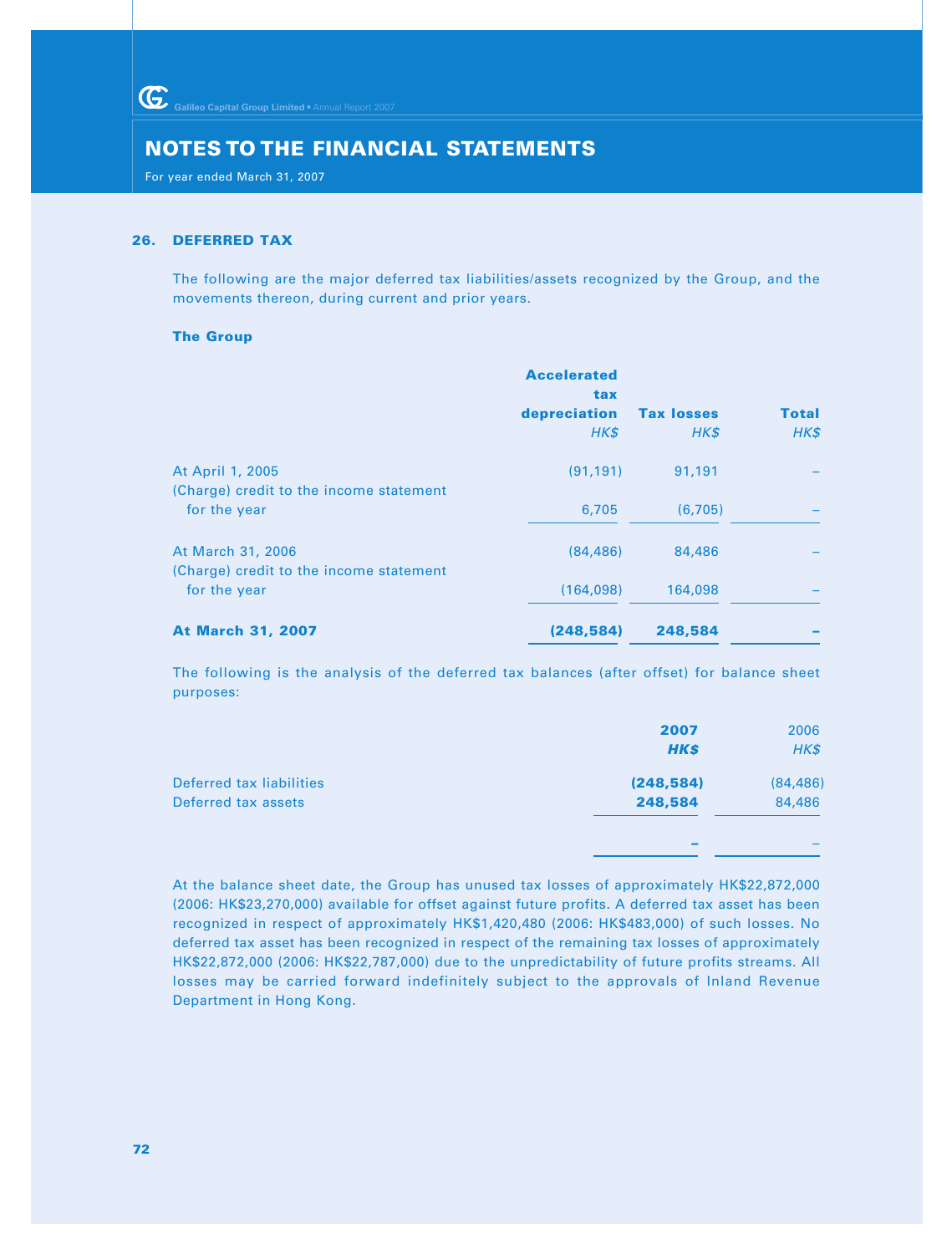For year ended March 31, 2007

G.

#### **27. RELATED PARTY TRANSACTIONS**

Transactions between the Company and its subsidiaries, which are related parties of the Company, have been eliminated on consolidation and are not disclosed in this note. Details of transactions between the Group and other related parties are disclosed below.

#### **Compensation of key management personnel**

The remuneration of directors and other members of key executives during the year was as follows:

|                            | 2007<br><b>HK\$</b> | 2006<br>HK\$ |
|----------------------------|---------------------|--------------|
| <b>Short-term benefits</b> | 1,049,031           | 980,765      |
| Post-employment benefits   | 27,165              | 22,560       |
| Share options granted      | 379,638             |              |
|                            | 1,455,834           | 1,003,325    |

The remuneration of directors and key executives is determined, in consultation with the Remuneration Committee, by the Directors having regard to the performance of individuals and markets trends.

#### **28. OPERATING LEASE COMMITMENTS**

The Group made approximately HK\$650,155 (2006: HK\$635,144) and HK\$46,000 (2006: HK\$168,000) minimum lease payments under operating lease during the year in respect of office premises and motor vehicles respectively.

#### **(a) The Group as lessee**

At the balance sheet date, the Group had commitments for future minimum lease payments in respect of office premises and motor vehicle under non-cancellable operating lease which fall due as follows:

|                                       | 2007<br><b>HK\$</b> | 2006<br>HK\$ |
|---------------------------------------|---------------------|--------------|
| Within one year                       | 230,626             | 495,720      |
| In the second to fifth year inclusive | 461,252             |              |
|                                       | 691,878             | 495,720      |

Leases are negotiated for an average term of three years and rentals fixed throughout the lease period.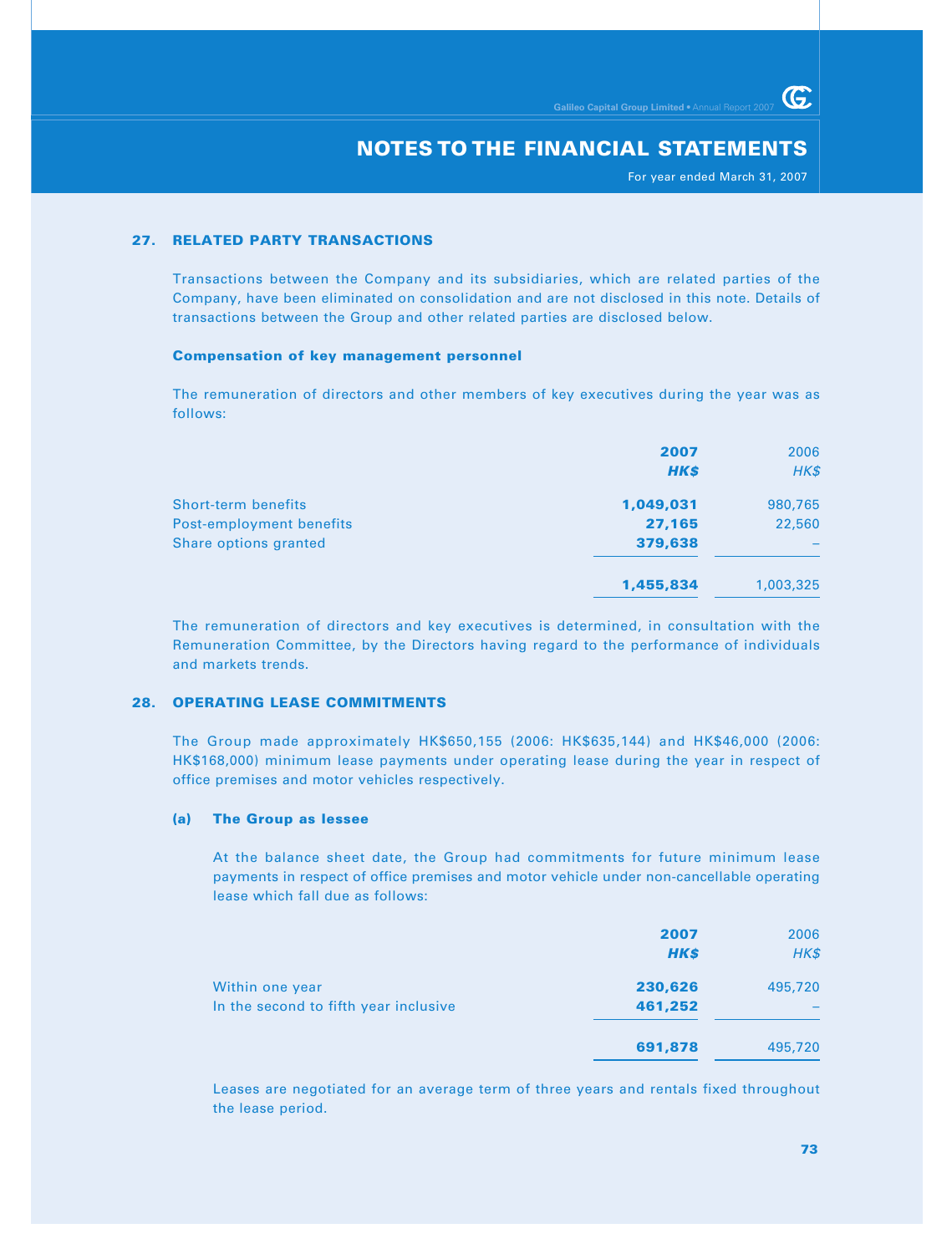For year ended March 31, 2007

#### **28. OPERATING LEASE COMMITMENTS (Continued)**

#### **(b) The Group as lesser**

At the balance sheet date, the Group had contracted with tenants for the following future minimum lease payments:

|                 | 2007        | 2006 |
|-----------------|-------------|------|
|                 | <b>HK\$</b> | HK\$ |
| Within one year | 180,000     |      |

Leases are negotiated for an average term of two years and rentals fixed throughout the lease period.

## **29. ACQUISITION OF SUBSIDIARIES**

During the year, the group acquired two subsidiaries for an aggregate cash consideration of HK\$12,185,118. This transaction has been accounted for by the acquisition method of accounting.

|                                          | HK\$       |
|------------------------------------------|------------|
| Net assets acquired:                     |            |
| Property, plant and equipment            | 7,617,278  |
| Inventories                              | 99,200     |
| Trade and other receivables              | 18,700     |
| Bank balances and cash                   | 351        |
| Deposits and received                    | (30.000)   |
| Accrual and other payables               | (81, 223)  |
| <b>Obligation under finance leases</b>   | (97, 222)  |
| Tax payable                              | (7, 595)   |
|                                          | 7,519,489  |
| Goodwill (Note 15)                       | 4,665,629  |
| <b>Total consideration</b>               | 12,185,118 |
| Satisfied by:                            |            |
| Cash                                     | 12,185,118 |
| Net cash outflow arising on acquisition: |            |
| <b>Cash consideration</b>                | 12,185,118 |
| Less: Bank balances and cash acquired    | (351)      |
|                                          | 12,184,767 |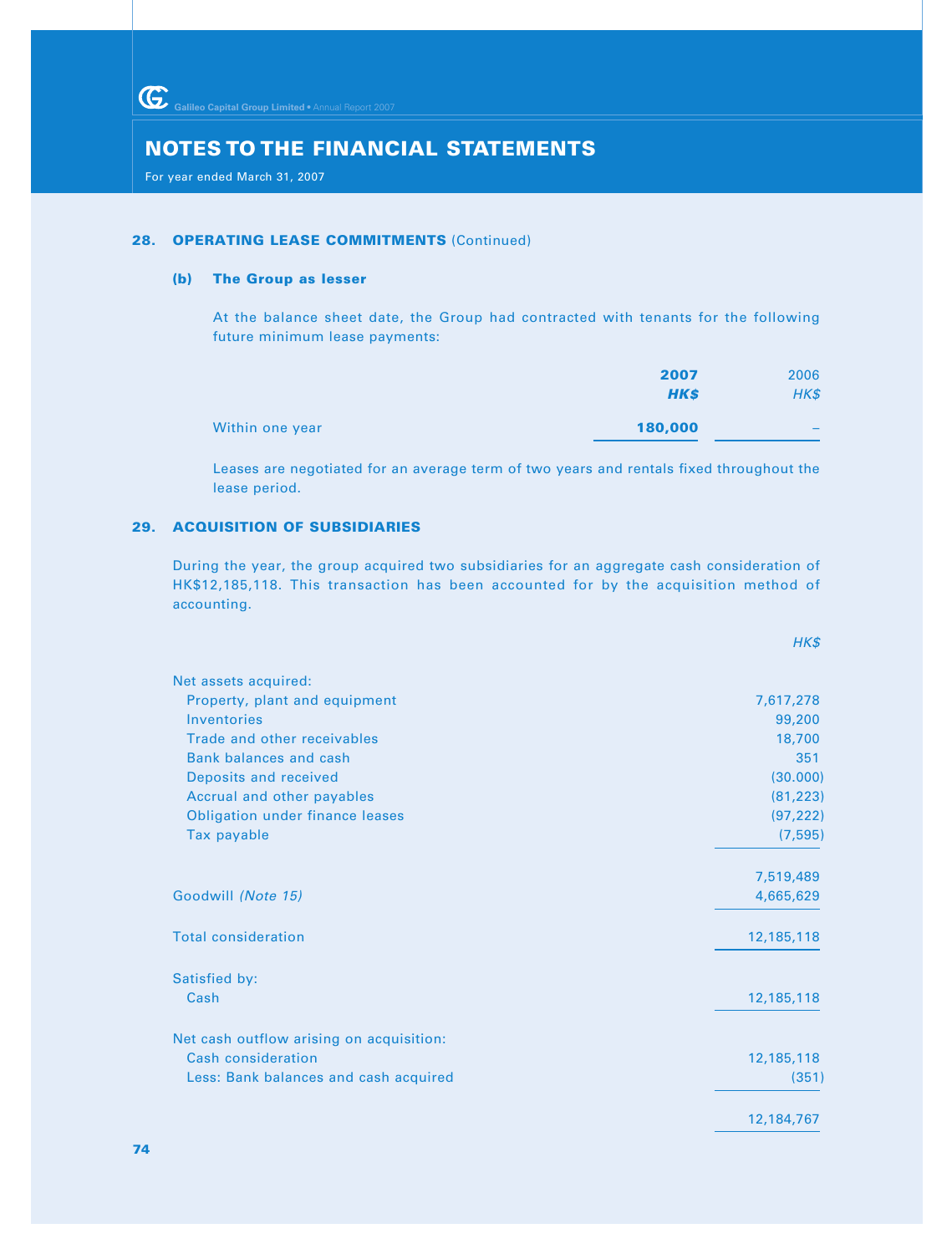For year ended March 31, 2007

 $G$ 

#### **30. RETIREMENT BENEFITS SCHEME**

The Group operates a Mandatory Provident Fund Scheme (the "Scheme") for all its qualifying employees. The assets of the Scheme are held separately from those of the Group, in funds under the control of trustees. The Group contributes the lower of 5% of the relevant payroll costs or HK\$1,000 for each of its employees to the Scheme per month, which contribution is matched by employees.

### **31. CONTINGENT LIABILITIES**

As at March 31, 2007, the Group had no contingent liabilities found.

### **32. MAJOR NON-CASH TRANSACTIONS**

During the year, the Group entered into finance lease arrangements in respect of property, plant and equipment with a total capital value at the inception of the leases of HK\$39,047 (2006: Nil).